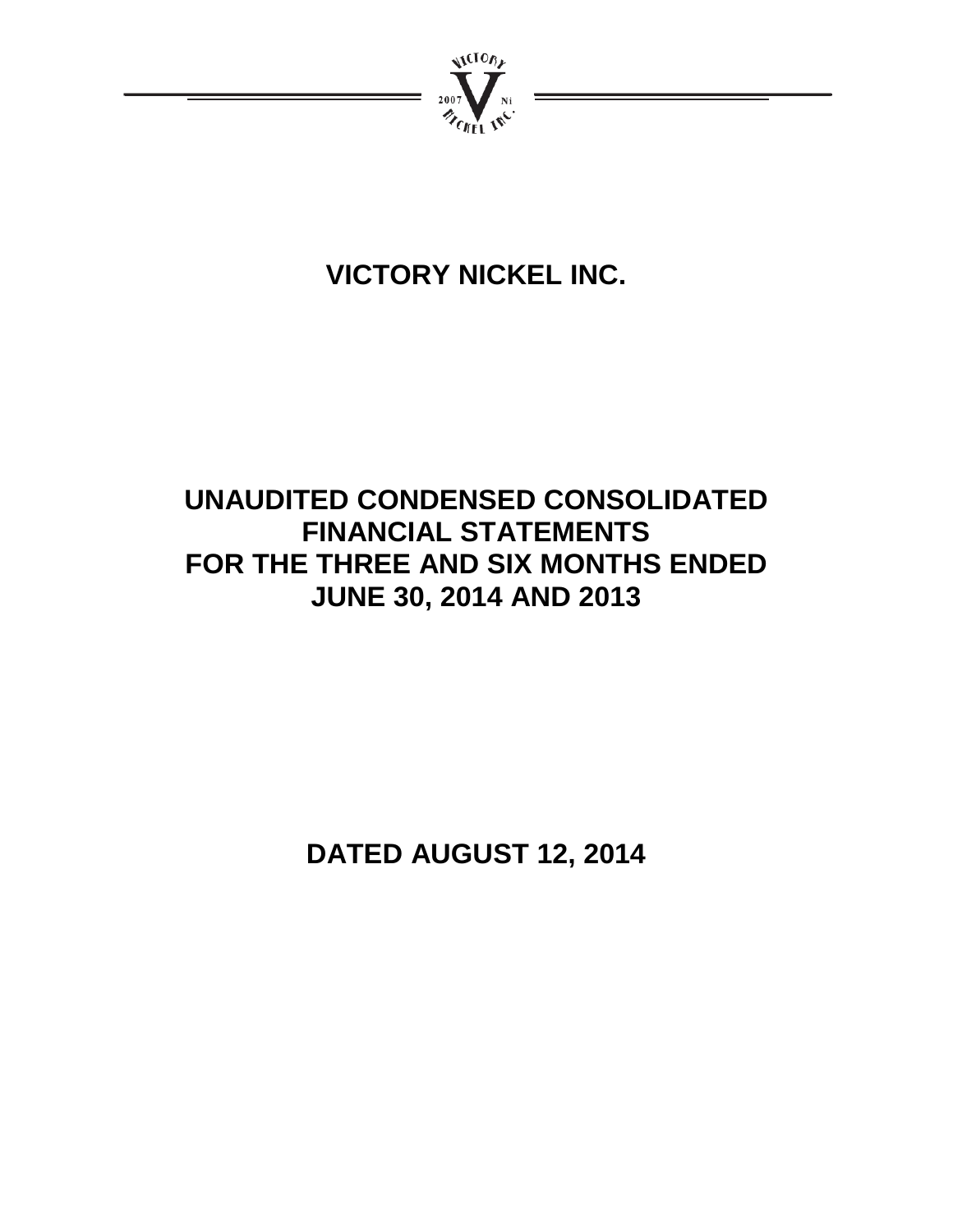|                                                                           |                |                  | June 30, December 31, |
|---------------------------------------------------------------------------|----------------|------------------|-----------------------|
|                                                                           |                | 2014             | 2013                  |
| (in thousands of Canadian dollars)                                        | <b>Notes</b>   | (unaudited)      |                       |
| <b>ASSETS</b>                                                             |                |                  |                       |
| <b>Current assets</b>                                                     |                |                  |                       |
| Cash and cash equivalents                                                 | 6              | \$<br>598 \$     | 1,423                 |
| Restricted deposits                                                       | 6              | 293              |                       |
| Receivables and prepaids                                                  | $\overline{7}$ | 1,349            | 381                   |
| Marketable securities                                                     | 8              | 336              | 278                   |
| Inventory                                                                 | 9              | 2,578            |                       |
| <b>Total current assets</b>                                               |                | 5,154            | 2,082                 |
| <b>Non-current assets</b>                                                 |                |                  |                       |
| Property, plant and equipment                                             | 10             | 6,701            | 5,279                 |
| Mine property and development project                                     | 11             | 38,864           | 38,668                |
| Exploration and evaluation projects                                       | 12             | 14,933           | 14,865                |
| <b>Total non-current assets</b>                                           |                | 60,498           | 58,812                |
| <b>Total Assets</b>                                                       |                | \$<br>65,652 \$  | 60,894                |
| <b>LIABILITIES AND SHAREHOLDERS' EQUITY</b><br><b>Current liabilities</b> |                |                  |                       |
| Trade and other payables                                                  | 13             | \$<br>$4,153$ \$ | 1,617                 |
| <b>Total current liabilities</b>                                          |                | 4,153            | 1,617                 |
| <b>Non-current liabilities</b>                                            |                |                  |                       |
| Loans and borrowings - long-term portion                                  | 14             | 11,381           | 6,379                 |
| Lease obligations - long-term portion                                     | 15             | 386              | 408                   |
| Deferred tax liability                                                    |                | 757              | 1,521                 |
| <b>Total non-current liabilities</b>                                      |                | 12,524           | 8,308                 |
| <b>Total Liabilities</b>                                                  |                | 16,677           | 9,925                 |
| <b>Shareholders' equity</b>                                               |                |                  |                       |
| Share capital                                                             | 16             | 52,285           | 51,907                |
| Contributed surplus                                                       |                | 5,368            | 5,441                 |
| Accumulated other comprehensive income                                    |                | 1,715            | 1,665                 |
| Deficit                                                                   |                | (10, 393)        | (8,044)               |
| <b>Total shareholders' equity</b>                                         |                | 48,975           | 50,969                |
| <b>Total Liabilities and Shareholders' Equity</b>                         |                | \$<br>65,652 \$  | 60,894                |

 $\sum_{j_{\ell}}^{N_{\ell}}\sum_{\ell=1}^{N_{\ell}}\sum_{\ell=1}^{N_{\ell}}\sum_{\ell=1}^{N_{\ell}}$ 

# **Condensed Consolidated Balance Sheets**

#### **NATURE OF OPERATIONS (Note 1)**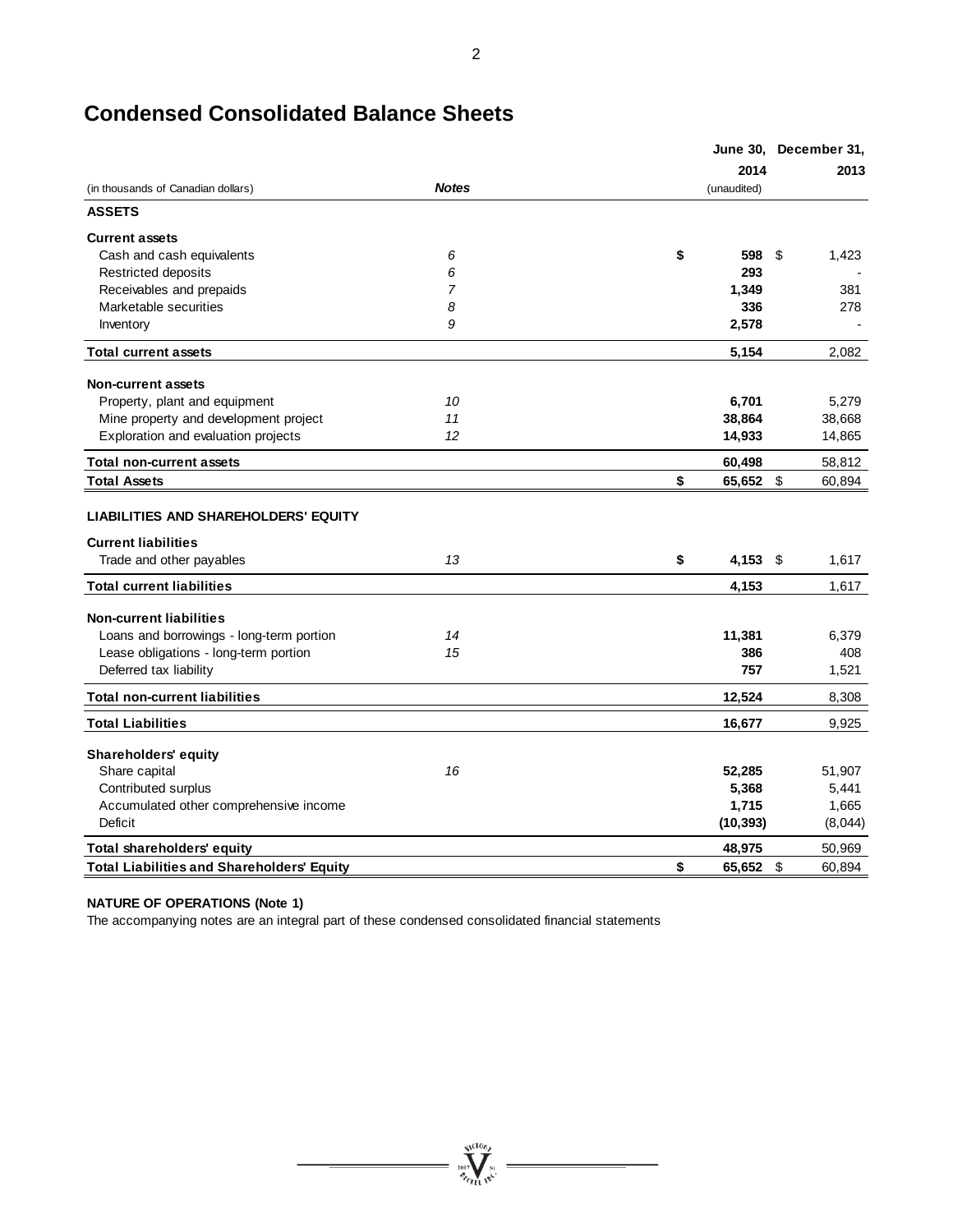|                                                              |              | Three months ended June 30, |             | Six months ended June 30, |             |  |
|--------------------------------------------------------------|--------------|-----------------------------|-------------|---------------------------|-------------|--|
|                                                              |              | 2014                        | 2013        | 2014                      | 2013        |  |
| (in thousands of Canadian dollars, except per share amounts) | <b>Notes</b> | (unaudited)                 | (unaudited) | (unaudited)               | (unaudited) |  |
| <b>Revenues</b>                                              | \$           | 1,428                       | -\$         | 1,428<br>S                | -\$         |  |
| Cost of goods sold                                           |              | (1, 587)                    |             | (1, 587)                  |             |  |
| <b>Gross loss</b>                                            |              | (159)                       |             | (159)                     |             |  |
| <b>Operating expenses</b>                                    |              |                             |             |                           |             |  |
| General and administrative                                   |              | (846)                       | (392)       | (1, 387)                  | (743)       |  |
| Share-based payments:                                        | 18           |                             |             |                           |             |  |
| Options                                                      |              | (21)                        | (124)       | (85)                      | (143)       |  |
| Share Bonus Plan                                             |              |                             | (17)        |                           | (17)        |  |
| Amortization of property, plant and equipment                | 10           | (187)                       |             | (236)                     | (3)         |  |
| (Writedown) recovery of E and E projects                     | 12           | (28)                        | 123         | (28)                      | 244         |  |
| Net frac sand pre-operating costs                            | 22           |                             | (62)        | (214)                     | (157)       |  |
| <b>Operating loss</b>                                        |              | (1, 241)                    | (471)       | (2, 109)                  | (819)       |  |
| Finance income                                               | 19           | 634                         | 4           | 89                        | 5           |  |
| Finance costs                                                | 19           | (685)                       | (79)        | (1, 101)                  | (117)       |  |
| Net finance costs                                            |              | (51)                        | (75)        | (1,012)                   | (112)       |  |
| Loss before income taxes                                     |              | (1, 292)                    | (546)       | (3, 121)                  | (931)       |  |
| Income tax recovery                                          |              | 538                         | 117         | 772                       | 187         |  |
| <b>Net Loss for the Period</b>                               | \$           | $(754)$ \$                  | $(429)$ \$  | $(2,349)$ \$              | (744)       |  |
| Loss per share                                               | 17           |                             |             |                           |             |  |
| Basic loss per share                                         |              | $(0.00)$ \$                 | $(0.00)$ \$ | $(0.00)$ \$               | (0.00)      |  |
| Diluted loss per share                                       |              | $(0.00)$ \$                 | $(0.00)$ \$ | $(0.00)$ \$               | (0.00)      |  |

# **Condensed Consolidated Statements of Operations**

The accompanying notes are an integral part of these condensed consolidated financial statements

# **Condensed Consolidated Statements of Comprehensive Loss**

|                                                  |             | Three months ended June 30, |             |  |             |  | Six months ended June 30, |  |             |  |
|--------------------------------------------------|-------------|-----------------------------|-------------|--|-------------|--|---------------------------|--|-------------|--|
|                                                  |             |                             | 2014        |  | 2013        |  | 2014                      |  | 2013        |  |
| (in thousands of Canadian dollars)               | <b>Note</b> |                             | (unaudited) |  | (unaudited) |  | (unaudited)               |  | (unaudited) |  |
| Net loss for the period                          |             |                             | $(754)$ \$  |  | $(429)$ \$  |  | $(2,349)$ \$              |  | (744)       |  |
| Other comprehensive (loss) income ("OCI")        |             |                             |             |  |             |  |                           |  |             |  |
| Net change in fair value of financial assets     | 8           |                             | (38)        |  | (90)        |  | 58                        |  | (235)       |  |
| Income tax (expense) recovery                    |             |                             | 5           |  | 12          |  | (8)                       |  | 32          |  |
| Other comprehensive (loss) income for the period |             |                             | (33)        |  | (78)        |  | 50                        |  | (203)       |  |
| <b>Total Comprehensive Loss for the Period</b>   |             |                             | (787)       |  | (507)       |  | (2, 299)                  |  | (947)       |  |

 $\sum_{2007}$  Well the Nie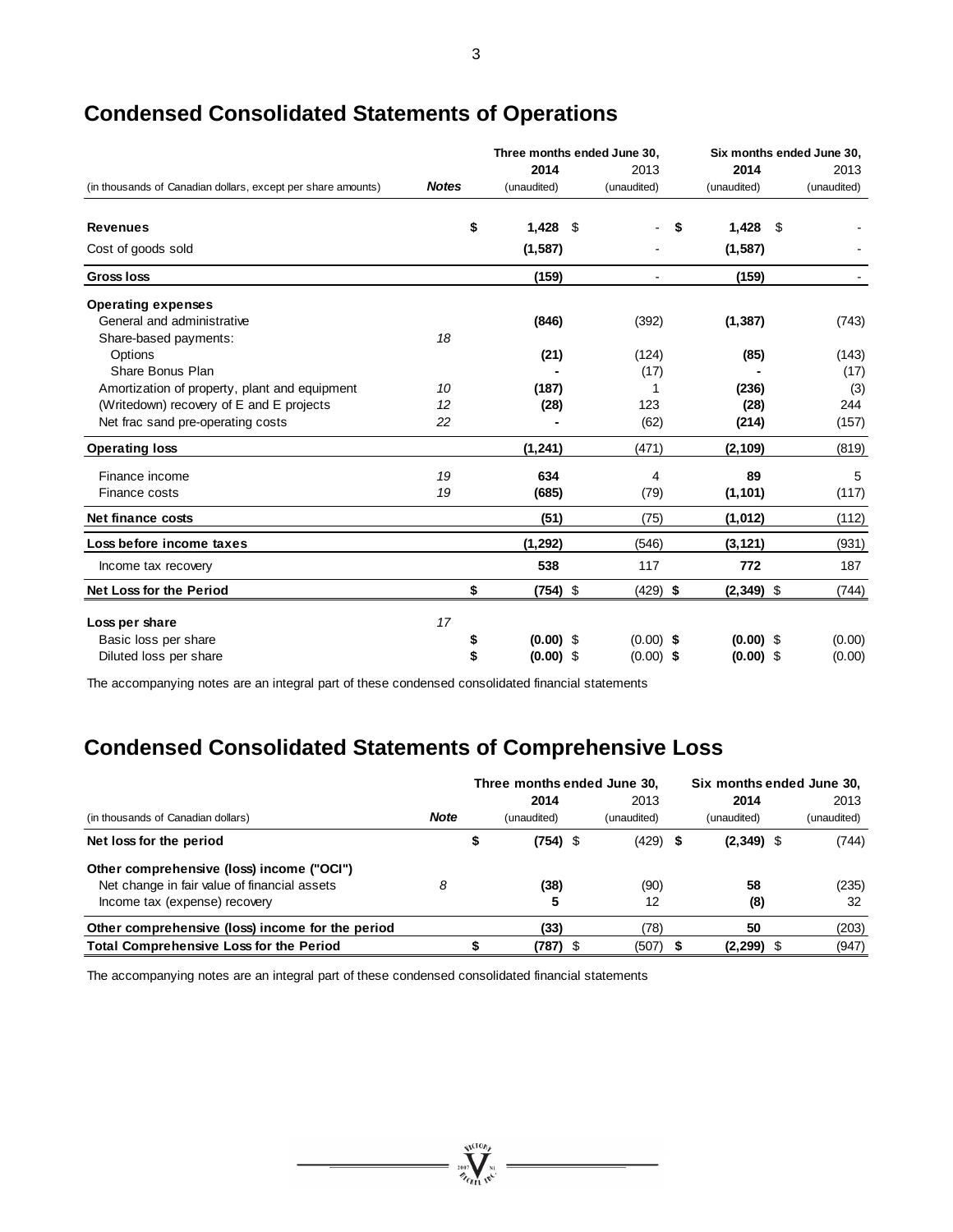# **Condensed Consolidated Statements of Shareholders' Equity**

|                                                           |          |                 |                | Accumulated              |                          |                     |
|-----------------------------------------------------------|----------|-----------------|----------------|--------------------------|--------------------------|---------------------|
| (unaudited)                                               |          | <b>Share</b>    | Contributed    | Other<br>Comprehensive   |                          |                     |
| (in thousands of Canadian dollars)                        |          | Capital         | <b>Surplus</b> | Income / (Loss)          | <b>Deficit</b>           | <b>Total Equity</b> |
| Balances as at January 1, 2013                            | Notes \$ | 47,683          | \$<br>4,397    | \$<br>1,855              | \$<br>(2,940)            | \$<br>50,995        |
| Total comprehensive loss for the period                   |          |                 |                |                          |                          |                     |
| Net loss for the period                                   |          |                 |                |                          | (744)                    | (744)               |
| Other comprehensive loss                                  |          |                 |                |                          |                          |                     |
| Net change in fair value of financial assets              |          |                 |                | (235)                    |                          | (235)               |
| Income tax recovery                                       |          |                 |                | 32                       |                          | 32                  |
| Total other comprehensive loss                            |          |                 |                | (203)                    |                          | (203)               |
| Total comprehensive loss for the period                   |          |                 |                |                          |                          | (947)               |
| Transactions with owners, recorded directly in equity     |          |                 |                |                          |                          |                     |
| Contributions by owners in the period                     |          |                 |                |                          |                          |                     |
| Issue of common shares for settlement of liabilities, net |          | 113             |                |                          |                          | 113                 |
| Issue of common shares under private placement, net       |          | 2,197           |                |                          |                          | 2,197               |
| Issue of common shares for loan fee                       |          | 250             |                |                          |                          | 250                 |
| Issue of common shares under Share Bonus Plan             |          | 17              |                |                          |                          | 17                  |
| Options granted and vesting                               |          |                 | 143            |                          |                          | 143                 |
| <b>Total contributions by owners</b>                      |          | 2.577           | 143            | $\overline{\phantom{a}}$ | $\overline{\phantom{a}}$ | 2,720               |
| <b>Total transactions with owners</b>                     |          | 2,577           | 143            | $\overline{\phantom{a}}$ | $\overline{\phantom{a}}$ | 2,720               |
| Balances as at June 30, 2013                              |          | \$<br>50,260    | \$<br>4,540    | \$<br>1,652              | \$<br>$(3,684)$ \$       | 52,768              |
| Balances as at January 1, 2014                            |          | \$<br>51,907    | \$<br>5,441    | \$<br>1,665              | \$<br>$(8,044)$ \$       | 50,969              |
| Total comprehensive loss for the period                   |          |                 |                |                          |                          |                     |
| Net loss for the period                                   |          |                 |                |                          | (2, 349)                 | (2, 349)            |
| Other comprehensive loss                                  |          |                 |                |                          |                          |                     |
| Net change in fair value of financial assets              |          |                 |                | 58                       |                          | 58                  |
| Income tax expense                                        |          |                 |                | (8)                      |                          | (8)                 |
| Total other comprehensive loss                            |          |                 |                | 50                       |                          | 50                  |
| Total comprehensive loss for the period                   |          |                 |                |                          |                          | (2, 299)            |
| Transactions with owners, recorded directly in equity     |          |                 |                |                          |                          |                     |
| Contributions by owners in the period                     |          |                 |                |                          |                          |                     |
| Options vesting                                           | 18       |                 | 85             |                          |                          | 85                  |
| Options exercised                                         | 16,18    | 378             | (158)          |                          |                          | 220                 |
| <b>Total contributions by owners</b>                      |          | 378             | (73)           | $\blacksquare$           | $\blacksquare$           | 305                 |
| <b>Total transactions with owners</b>                     |          | 378             | (73)           | L,                       |                          | 305                 |
| Balances as at June 30, 2014                              |          | \$<br>52.285 \$ | 5.368          | \$<br>$1.715$ \$         | $(10, 393)$ \$           | 48.975              |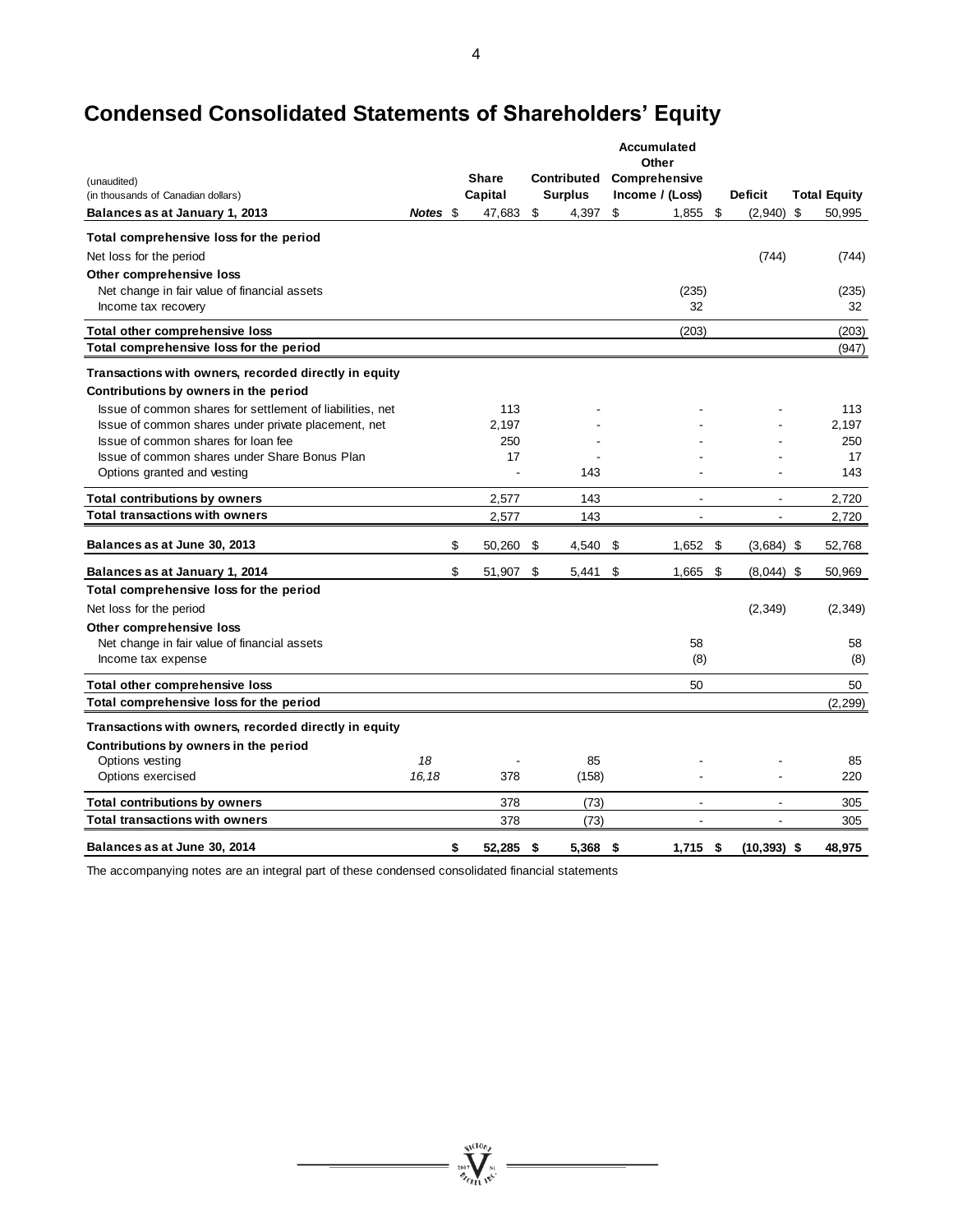|                                                       |              | Six months ended June 30, |             |  |  |  |
|-------------------------------------------------------|--------------|---------------------------|-------------|--|--|--|
|                                                       |              | 2014                      | 2013        |  |  |  |
| (in thousands of Canadian dollars)                    | <b>Notes</b> | (unaudited)               | (unaudited) |  |  |  |
| Cash flows from operating activities                  |              |                           |             |  |  |  |
| Net loss for the period                               |              | \$<br>$(2,349)$ \$        | (744)       |  |  |  |
| Adjustments for:                                      |              |                           |             |  |  |  |
| Share-based payments                                  | 18           | 85                        | 160         |  |  |  |
| Amortization of property, plant and equipment         | 10           | 236                       | 3           |  |  |  |
| Recovery of exploration and evaluation project        | 12           |                           | (244)       |  |  |  |
| Net finance costs                                     | 19           | 620                       | 47          |  |  |  |
| Income tax recovery                                   |              | (772)                     | (187)       |  |  |  |
| Net change in working capital:                        |              |                           |             |  |  |  |
| Change in receivables                                 |              | (968)                     | (186)       |  |  |  |
| Change in inventory                                   | 9            | (2,578)                   |             |  |  |  |
| Change in trade and other payables                    |              | 2,353                     | (25)        |  |  |  |
| Net cash used by operating activities                 |              | (3, 373)                  | (1, 176)    |  |  |  |
| Cash flows from investing activities                  |              |                           |             |  |  |  |
| Expenditures on mine property and development project | 11           | (171)                     | (522)       |  |  |  |
| Expenditures on exploration and evaluation projects   | 12           | (68)                      | (42)        |  |  |  |
| Proceeds on sale of marketable securities             |              |                           | 59          |  |  |  |
| Proceeds from option of Lynn Lake                     | 12           |                           | 250         |  |  |  |
| Deposits on equipment                                 | 7,10         |                           | (110)       |  |  |  |
| Expenditures on 7P Plant                              | 10           | (1, 436)                  |             |  |  |  |
| Net sale of furniture and equipment                   |              |                           | 56          |  |  |  |
| Net cash used by investing activities                 |              | (1,675)                   | (309)       |  |  |  |
| Cash flows from financing activities                  |              |                           |             |  |  |  |
| Issue of common shares                                | 16           | 220                       | 2,200       |  |  |  |
| Payments of interest                                  | 14, 15       | (427)                     | (9)         |  |  |  |
| Payments under leases                                 | 15           | (86)                      |             |  |  |  |
| Net proceeds of loans                                 | 14           | 4,809                     |             |  |  |  |
| Deposits of restricted cash                           | 6            | (293)                     |             |  |  |  |
| Net cash from financing activities                    |              | 4,223                     | 2,191       |  |  |  |
| Net (decrease) increase in cash and cash equivalents  |              | (825)                     | 706         |  |  |  |
| Cash and Cash Equivalents, Beginning of the Period    |              | 1,423                     | 256         |  |  |  |
| Cash and Cash Equivalents, End of the Period          |              | \$<br>\$<br>598           | 962         |  |  |  |

# **Condensed Consolidated Statements of Cash Flows**

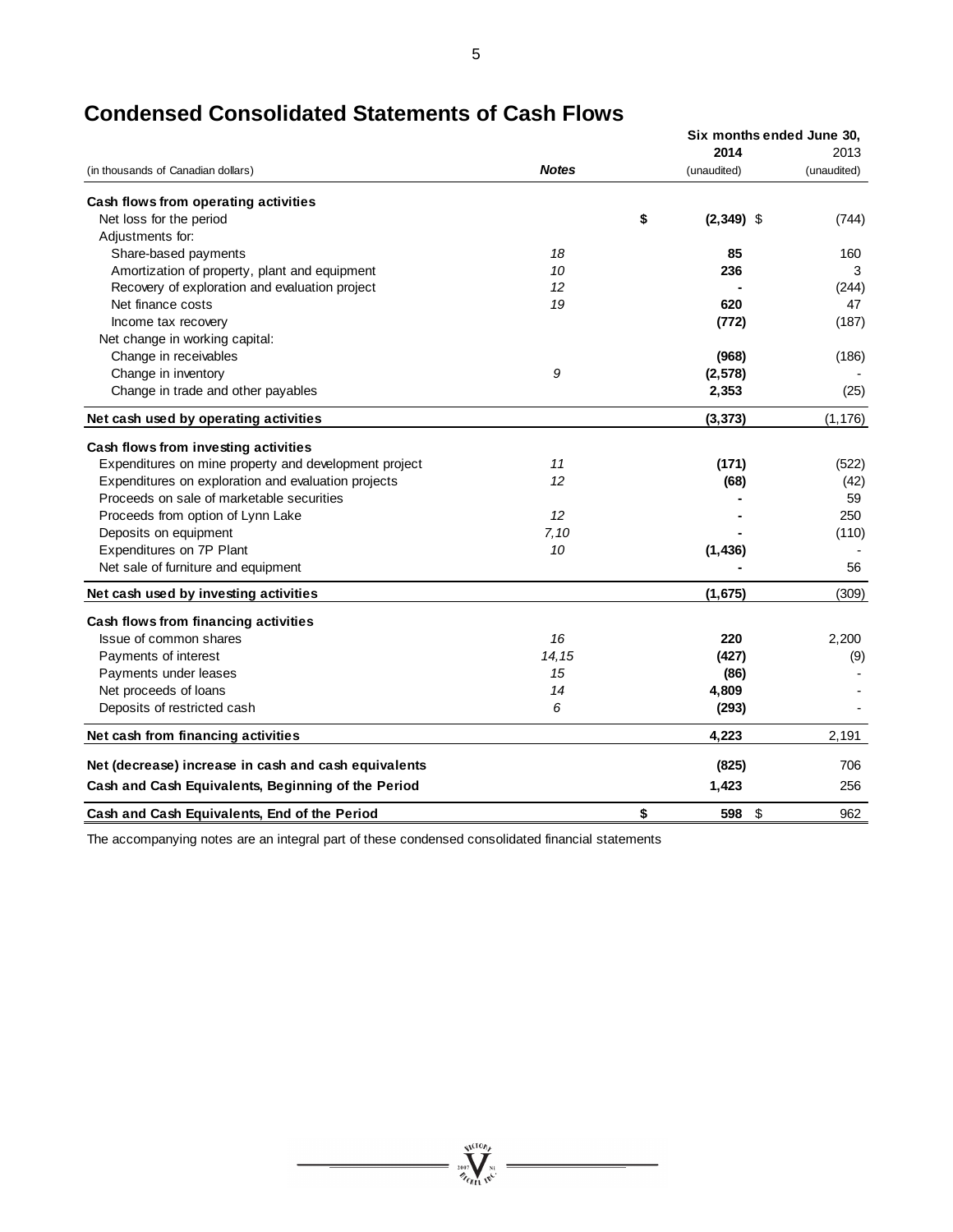*(all tabular amounts in thousands of Canadian dollars, except common share and per share information)*

# **1. NATURE OF OPERATIONS**

# **Nature of Operations**

Victory Nickel Inc. ("Victory Nickel" or the "Company") is a company domiciled in Canada. The address of the Company's registered office is 80 Richmond St. West, Suite 1802, Toronto, Ontario, M5H 2A4. The condensed consolidated financial statements as at and for the three and six months ended June 30, 2014 and 2013 comprise the Company and its subsidiary Victory Silica Ltd. ("VSL" or "Victory Silica") together referred to as "Victory Nickel" and individually as "Victory Nickel entities". Victory Nickel was primarily engaged in the acquisition, exploration and development of nickel properties and associated products in Canada until the second quarter of 2014 when the Company became a producer and supplier of premium frac sand from its 500,000 ton per annum ("tpa") frac sand plant (the "7P Plant") located 18kms south of Medicine Hat, Alberta. Frac sand is specialized sand that is used as a proppant to enhance recovery from oil and gas wells. The Company was formed on February 1, 2007 pursuant to a plan of arrangement.

The Company is listed on the Toronto Stock Exchange ("TSX") under the symbol NI.

# **Going Concern**

These condensed consolidated financial statements have been prepared using Generally Accepted Accounting Principles ("GAAP") applicable to a going concern, which contemplates the realization of assets and settlement of liabilities in the normal course of business as they come due. As at June 30, 2014, the Company had working capital of \$708,000, (December 31, 2013 – working capital of \$465,000). Working capital is defined as current assets (excluding any restricted cash) less current liabilities. During the second quarter of 2014, the Company was in the start-up and commissioning stage and began producing and selling frac sand from the 7P Plant. The Company expects to begin generating cash flow in the third quarter of 2014 sufficient to fund its activities. In July 2014, the Company raised an additional US\$3,000,000 through the issuance of promissory notes (Note 24).

The Company is subject to the risks and challenges experienced by other companies at a comparable stage. These risks include, but are not limited to, continuing losses, an unexpected change in the frac sand market which would limit the Company's ability to generate cash flow from the 7P Plant, dependence on key individuals and the ability to secure adequate financing or to complete corporate transactions to meet the minimum capital required to successfully complete its projects and fund other operating expenses. Development of the Company's current mining projects to the production stage will require significant financing. Given the current economic climate, the ability to raise funds may prove difficult.

None of the Company's mining projects has commenced commercial production and, accordingly, the Company is dependent upon debt or equity financings, and the optioning and/or sale of resource or resource-related assets and/or the ability to generate sufficient cash flow from its other operating activities for its funding. The Company's 7P Plant continued commissioning during the second quarter 2014. It is expected that cash flow will be generated commencing with the third quarter sufficient to meet operating requirements with the ultimate potential to advance the Company's mining interests.

The recoverability of the carrying value of exploration and evaluation projects and the mine property and development project, and ultimately the Company's ability to continue as a going concern, is dependent upon either exploration results which have the potential for the discovery of economically-recoverable reserves and resources, the Company's ability to finance exploitation of its projects through debt or equity financings and the optioning and/or sale of resource or resource-related assets such as royalty interests for its funding or the success of the frac sand business referred to above.

However, should the Company not be able to reach successful cash flow generation and achieve profitable operations from frac sand business or continue to achieve favourable exploration results, obtain the necessary financing or achieve future profitable production or sale of properties, the carrying value of the Company's assets could be subject to material adjustment and, in addition, other adjustments may be necessary to these financial statements should such adverse events impair the Company's ability to continue as a going concern as contemplated under GAAP. There is no certainty, especially in the present environment, that the Company's initiatives to improve working capital will be successful or that working capital generated thereby will be sufficient to fund the Company's activities including project expenditures and corporate costs. These conditions indicate the

 $\sum_{2007}$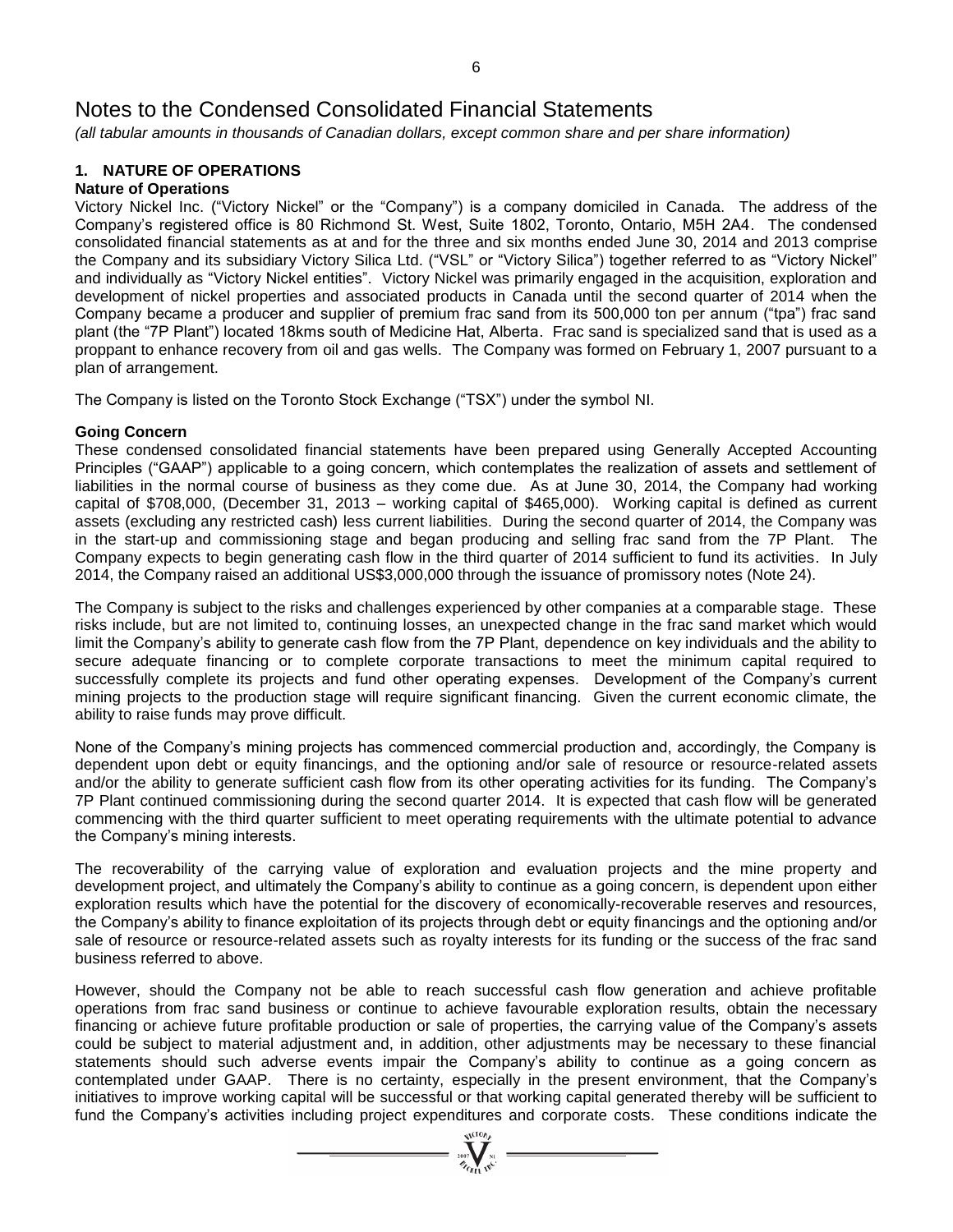*(all tabular amounts in thousands of Canadian dollars, except common share and per share information)*

existence of a material uncertainty that may cast significant doubt about the Company's ability to continue as a going concern.

# **2. BASIS OF PREPARATION**

# **(a) Statement of Compliance**

The condensed consolidated financial statements have been prepared using accounting policies consistent with International Financial Reporting Standards ("IFRS") and its interpretations adopted by the International Accounting Standards Board ("IASB") and in accordance with IAS 34, *Interim Financial Reporting* ("IAS 34"). This is GAAP for a Canadian public company.

These unaudited condensed consolidated financial statements reflect the accounting policies described in Note 3 to the Company's Audited Consolidated Financial Statements for the years ended December 31, 2013 and 2012 ("2013 Audited Consolidated Financial Statements") (with the exception of any changes set out in Note 3 below) and accordingly, should be read in conjunction with those financial statements and the notes thereto.

The management of Victory Nickel prepares the condensed consolidated financial statements which are then reviewed by the Audit Committee and the Board of Directors. The condensed consolidated financial statements were authorized for issue by the Board of Directors on August 12, 2014 and are made available to shareholders and others through filing on SEDAR shortly thereafter.

# **(b) Basis of Measurement**

The financial statements have been prepared on the historic cost basis except for derivative financial instruments such as warrants which are measured at fair value with changes through operations and financial assets such as marketable securities which are measured at fair value with changes recorded through other comprehensive income or loss ("OCI").

# **(c) Functional and Presentation Currency**

These financial statements are presented in Canadian dollars, which is the Company's functional currency. All financial information is expressed in Canadian dollars unless otherwise stated; tabular amounts are stated in thousands of dollars.

# **(d) Use of Estimates and Judgements**

The preparation of financial statements in conformity with IFRS requires management to make estimates, judgements and assumptions that affect the application of accounting policies and the reported amounts of assets, liabilities, income and expenses. Actual results may differ from these estimates.

It is reasonably possible that, on the basis of existing knowledge, outcomes in the next financial year that are different from the assumptions used could require a material adjustment to the carrying amount of the asset or liability affected.

The accompanying unaudited condensed consolidated financial statements include all adjustments that are, in the opinion of management, necessary for fair presentation. The results of operations and cash flows for the current periods as presented are not necessarily indicative of the results to be expected for the full year.

# *Significant estimates and assumptions*

Estimates and underlying assumptions are reviewed on an ongoing basis. Revisions to accounting estimates are recognized in the period in which the estimates are revised and in any future periods affected. Information regarding significant areas of estimation uncertainty made in applying accounting policies that have the most significant effect on the amounts recognized in the financial statements is included in the following notes:

 $\sum_{\substack{2007 \ \times 10^{-10} \text{N}^{\text{C}}}}$ 

- Note 8 valuation of financial assets at fair value through operations and OCI;
- Note 9 valuation of inventory;
- Note 11 measurement of the recoverable amount of mine property and development project;
- Note 12 measurement of the recoverable amount of exploration and evaluation projects;
- Note 14 measurement and valuation of the participating interest;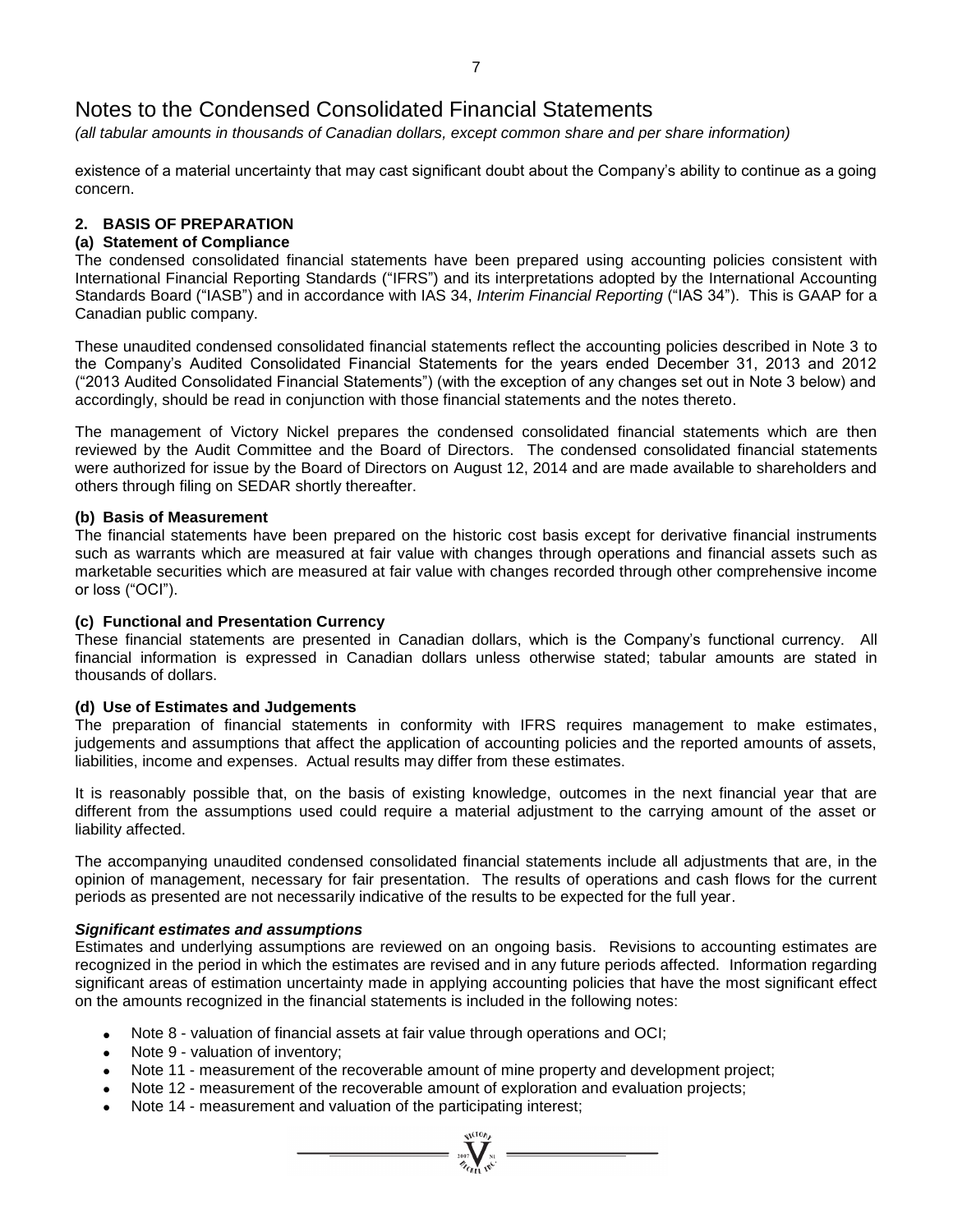*(all tabular amounts in thousands of Canadian dollars, except common share and per share information)*

- Note 14 measurement and valuation of the embedded options in convertible notes; and
- Note 18 measurement of share-based payments.

# *Significant judgements*

Judgements are reviewed on an ongoing basis. Changes resulting from the effects of amended judgements are recognized in the period in which the circumstance giving rise to the change occurs and in any future periods presented. Information regarding significant areas of critical judgements made in applying accounting policies that have the most significant effect on the amounts recognized in the financial statements is included in the following notes:

- Note 1 going concern assessment;
- Note 9 impairment of inventory;
- Note 11 classification of expenditures as mine property and development project or operating expenses;
- Note 12 classification of expenditures as exploration and evaluation projects or operating expenses;
- Note 11 impairment of mine property and development project;
- Note 12 impairment of exploration and evaluation projects.

# **3. SIGNIFICANT ACCOUNTING POLICIES**

The accounting policies of the Company are set out in detail in Note 3 to the 2013 Audited Consolidated Financial Statements. Such policies have been applied consistently to all periods presented in these condensed consolidated financial statements, and have been applied consistently by Victory Nickel entities.

# **(a) New Accounting Policies**

There have been no new accounting policies adopted by the Company, except as noted below.

# **(b) New Standards and Interpretations Not Yet Adopted**

Since the issuance of the Company's 2013 Audited Consolidated Financial Statements, the IASB and International Financial Reporting Interpretations Committee ("IFRIC") have issued several new and revised standards and interpretations. However, the revised standards and interpretations are not applicable to the Company or are expected to have minimal impact.

# **(c) Revenue recognition**

Revenues from frac sand sales are recognized when legal title passes to the customer which may occur at the Company's production facility, rail origin or at the destination terminal or transload facility. At that point, delivery has occurred, evidence of a contractual arrangement exists and collectability is reasonable assured.

# **(d) Inventory**

Finished products and raw materials inventories are valued at the lower of cost and net realizable value. Costs are allocated to inventories based on direct costs which include acquisition, preliminary and finished processing and freight and handling but exclude indirect labour and indirect overhead costs. Net realizable value for finished products and raw materials is generally considered to be the selling price of the finished product in the ordinary course of business less the estimated costs of completion and estimated costs to make the sale. Inventory is reviewed quarterly to ensure the carrying value does not exceed net realizable value. A writedown is recognized when carrying cost exceeds net realizable value. The writedown may be reversed if the circumstances which caused it no longer exist.

# **(e) Property, plant and equipment**

The 7P Plant has commenced operation and accordingly, amortization of plant equipment commenced during the period. Plant and equipment at the 7P Plant (other than mobile equipment) is being amortized on a straight-line basis based on estimated useful lives of between five and ten years.

# **4. FINANCIAL RISK MANAGEMENT AND CAPITAL MANAGEMENT DISCLOSURES**

# **Overview**

The Company has exposure to credit risk, liquidity risk, market risk and operational risk from its use of financial instruments. A complete description of the Company's financial risk management and capital management is

 $\sum_{2007}$  Wellon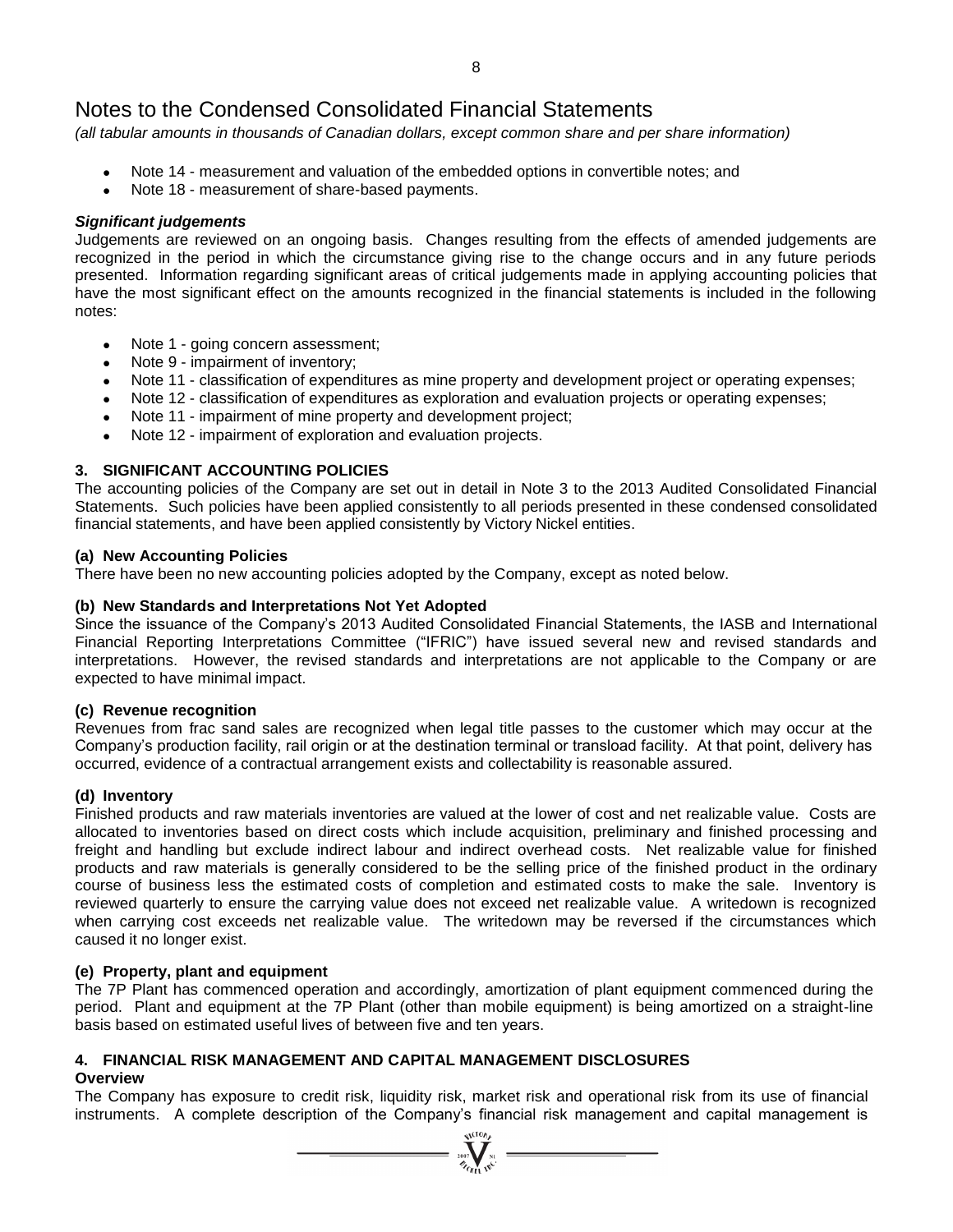*(all tabular amounts in thousands of Canadian dollars, except common share and per share information)*

included in Note 4 to the 2013 Audited Consolidated Financial Statements. This note updates information about the Company's exposure to each of the above risks where there have been material or noteworthy changes. Further quantitative disclosures are included throughout these condensed consolidated financial statements.

# **Credit Risk**

# *Receivables*

The Company has increased its exposure to credit risk upon commencement of sales of frac sand. The Company's other receivables presently consist primarily of amounts due from federal and provincial governments. Amounts due from other parties are settled on a regular basis.

When appropriate, the Company establishes an allowance for impairment that represents its estimate of incurred losses in respect of receivables. The main component of this allowance is a specific loss component that relates to individually significant exposures.

### **Capital Management Disclosures**

|                                          | <b>June 30,</b> | December 31, |
|------------------------------------------|-----------------|--------------|
|                                          | 2014            | 2013         |
| Shareholders' equity                     | 48,975          | 50,969       |
| Loans and borrowings - long-term portion | 11,381          | 6,379        |
| Lease obligations - long-term portion    | 386             | 408          |
| Loans and borrowings - available         | 534             | 500          |
|                                          | 61,276          | 58,256       |

Neither the Company, nor its subsidiary, are subject to externally-imposed capital requirements. There were no changes in the Company's approach to capital management during the year.

# **5. DETERMINATION OF FAIR VALUES**

There have been no changes in how the Company determines fair value for both financial and non-financial assets and liabilities from the descriptions included in Note 5 to the Company's 2013 Audited Consolidated Financial Statements. When applicable, further information about the assumptions made in determining fair values is disclosed in the notes specific to that asset or liability.

# **6. CASH AND CASH EQUIVALENTS**

|                                               |     | <b>June 30.</b><br>2014<br>593 | December 31, |  |
|-----------------------------------------------|-----|--------------------------------|--------------|--|
|                                               |     |                                | 2013         |  |
| Bank balances                                 |     |                                | 1.418        |  |
| Short-term deposits                           |     |                                | 5            |  |
| Cash and Cash Equivalents in the Statement of |     |                                |              |  |
| <b>Cash Flows</b>                             | 598 |                                | 1.423        |  |

The Company has placed \$293,000 funds on deposit with a Canadian chartered bank to support letters of credit being used to facilitate business activity with certain vendors.

# **7. RECEIVABLES AND PREPAIDS**

|                                           |   | <b>June 30.</b> |      | December 31, |
|-------------------------------------------|---|-----------------|------|--------------|
|                                           |   | 2014            |      | 2013         |
| Trade accounts receivable                 | æ | 853             | - \$ |              |
| Other receivables                         |   | 115             |      | 231          |
| Receivable from Nuinsco Resources Limited |   | -61             |      |              |
| Prepaid expenses and deposits             |   | 320             |      | 150          |
|                                           |   | 1.349           |      | 381          |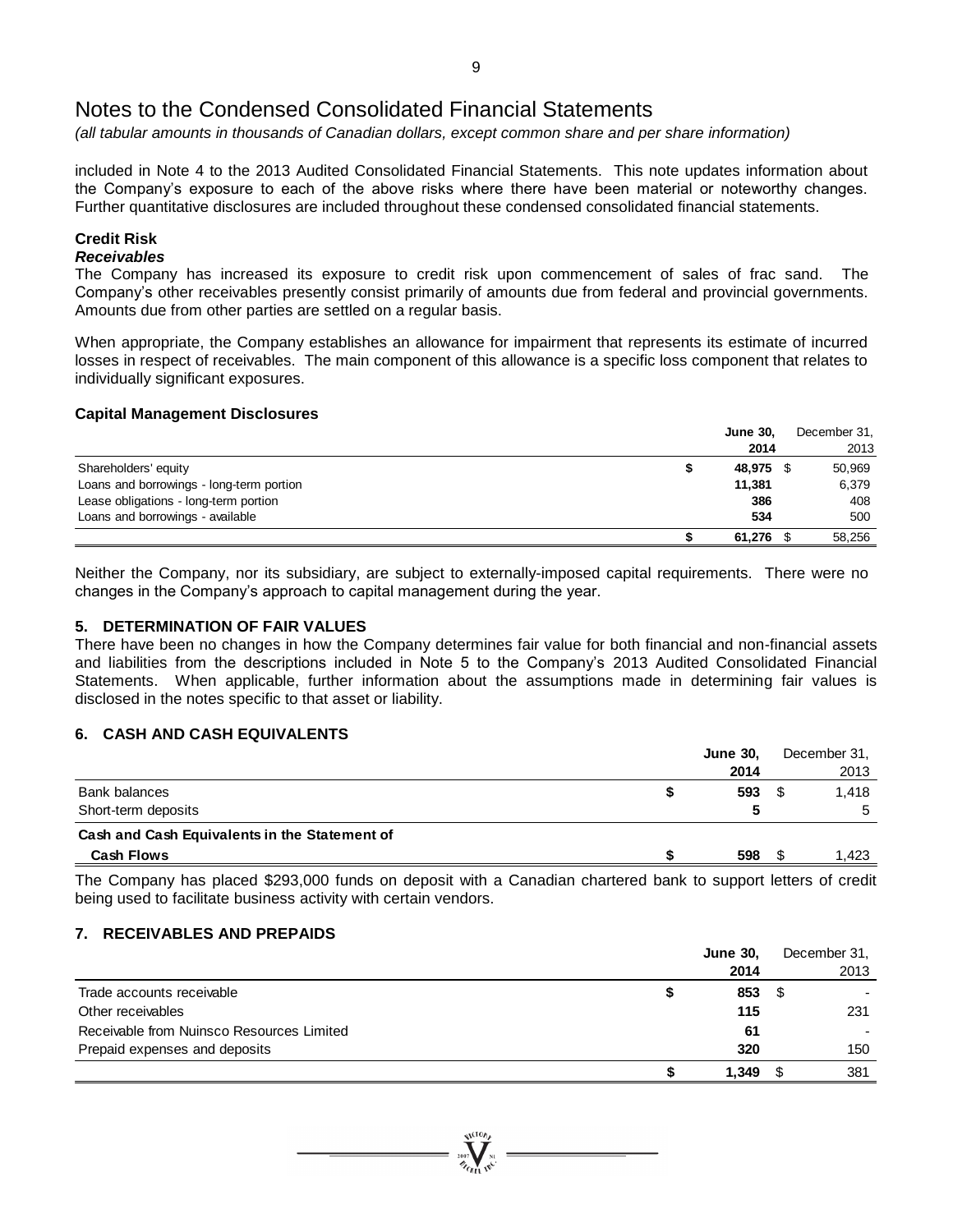*(all tabular amounts in thousands of Canadian dollars, except common share and per share information)*

# **8. MARKETABLE SECURITIES**

|                                             | <b>June 30,</b> | December 31, |
|---------------------------------------------|-----------------|--------------|
|                                             | 2014            | 2013         |
| Financial assets at fair value through OCI: |                 |              |
| <b>Shares</b>                               | 336             | 278          |
|                                             | 336             | 278          |

The Company records its portfolio of shares at available market prices with any difference in fair value compared with acquisition cost being recorded as gain or loss on financial assets at fair value through OCI.

# **9. INVENTORY**

|                        | <b>June 30,</b> | December 31, |      |
|------------------------|-----------------|--------------|------|
|                        | 2014            |              | 2013 |
| Raw material           |                 |              |      |
| At transload facility  | \$<br>168       | - \$         |      |
| In transit             | 525             |              |      |
| Warehoused at 7P Plant | 658             |              |      |
|                        | 1,351           |              |      |
| Finished goods         | 1,227           |              |      |
|                        | 2,578           | - \$         |      |

# **10. PROPERTY, PLANT AND EQUIPMENT**

|                                  |                 |                 | <b>Vehicles and</b> |                             |             |
|----------------------------------|-----------------|-----------------|---------------------|-----------------------------|-------------|
|                                  | Land and        |                 |                     | <b>Mobile Equipment and</b> |             |
| Balances as at January 1, 2013   | <b>Building</b> | <b>7P Plant</b> | Equipment           | <b>Furniture</b>            | Total       |
| Cost                             | \$<br>\$<br>83  | \$<br>. .       | 32                  | \$<br>1,359                 | \$<br>1,474 |
| Accumulated Amortization         | (8)             |                 | (17)                | (25)                        | (50)        |
| <b>Carrying Amount</b>           | 75              |                 | 15                  | 1,334                       | 1,424       |
| Additions                        |                 | 3,086           | 636                 | 160                         | 3,882       |
| Amortization                     | (1)             | -               | (23)                | (3)                         | (27)        |
| Balances as at December 31, 2013 |                 |                 |                     |                             |             |
| Cost                             | 83              | 3,086           | 668                 | 1,519                       | 5,356       |
| <b>Accumulated Amortization</b>  | (9)             |                 | (40)                | (28)                        | (77)        |
| <b>Carrying Amount</b>           | 74              | 3,086           | 628                 | 1,491                       | 5,279       |
| Additions                        |                 | 1,575           | 79                  | 4                           | 1,658       |
| Amortization                     | -               | (137)           | (97)                | (2)                         | (236)       |
| Balances as at June 30, 2014     |                 |                 |                     |                             |             |
| Cost                             | 83              | 4,661           | 747                 | 1,523                       | 7,014       |
| <b>Accumulated Amortization</b>  | (9)             | (137)           | (137)               | (30)                        | (313)       |
| <b>Carrying Amount</b>           | \$<br>74<br>\$  | 4,524<br>\$     | 610                 | 1,493<br>\$                 | 6,701<br>\$ |

*Vehicles and Mobile Equipment* include \$703,000 (December 31, 2013 - \$636,000) of equipment acquired under leases (Note 15). *Equipment and Furniture* includes deposits of \$1,485,000 related to the purchase of transformers and other electrical equipment; the equipment is not available for use and is not being depreciated. On May 10, 2010, the Company entered into an agreement to purchase the transformers and other electrical equipment for the Minago project. The total price is US\$2,840,000 (Note 23).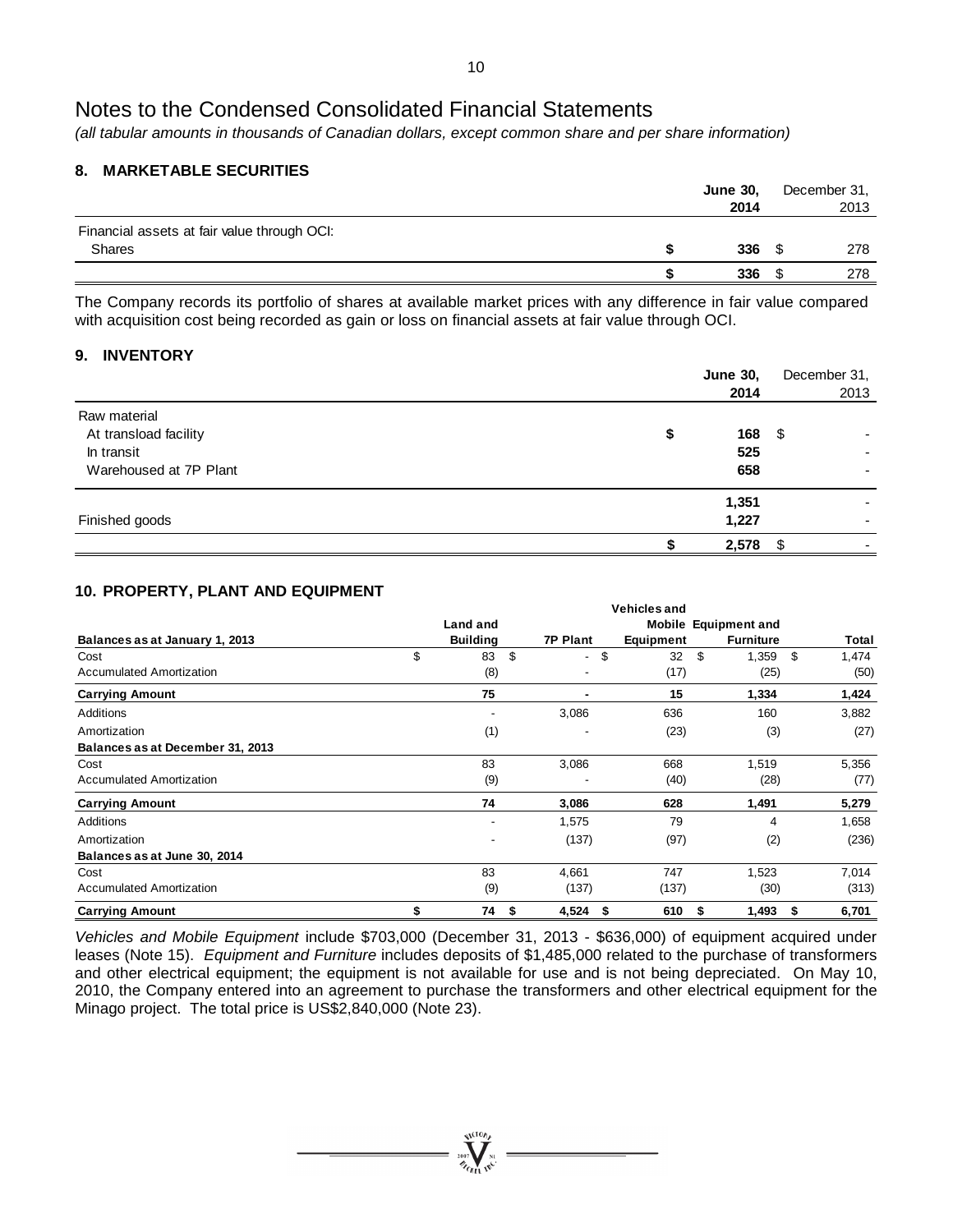*(all tabular amounts in thousands of Canadian dollars, except common share and per share information)*

|        |     | January 1,<br>2014 | Current<br>Expenditures        |      | Recoveries |      | <b>June 30,</b><br>2014 |
|--------|-----|--------------------|--------------------------------|------|------------|------|-------------------------|
| Minago | \$  | 38,668 \$          | 196 \$                         |      |            | - \$ | 38,864                  |
|        | \$. | 38,668 \$          | 196                            | - \$ | ۰.         |      | 38,864                  |
|        |     | January 1,<br>2013 | Current<br><b>Expenditures</b> |      | Recoveries |      | June 30,<br>2013        |
| Minago | \$  | 37,897 \$          | 411 \$                         |      | $(72)$ \$  |      | 38,236                  |
|        | σ   | 37,897             | \$<br>411                      | S    | $(72)$ \$  |      | 38,236                  |

# **11. MINE PROPERTY AND DEVELOPMENT PROJECT**

# **Minago**

The 100%-owned Minago project covers approximately 28,928 ha, through a combination of mining claims, mineral leases and a mineral exploration licence, on Manitoba's Thompson Nickel Belt. The property encompasses the Nose Deposit, which contains the entire current nickel mineral resource, and the North Limb, a zone of nickel mineralization with a known strike length of 1.5 kilometres located to the north of the Nose Deposit.

From 2006 to date, considerable work has been performed, including diamond drilling, metallurgical testing and engineering studies and all the studies required to complete the Environmental Impact Study which was filed in May 2010. As a result, in August 2011, the Company received its Environmental Act Licence (the "EAL"). The results of the Minago Feasibility Study ("FS") were announced in December 2009 and improvements thereto announced in June 2010 and July 2011.

Five mineral claims totalling 691 ha located at the north end of the Company's existing Minago property package are subject to a maximum 2% net smelter return royalty with a 50% back-in right; these claims represent approximately 2.4% of the total Minago land position.

The Minago project is not in production. Accordingly, the Minago project is not being depreciated. On September 19, 2011, following receipt of the EAL allowing the Company to commence development, the Company announced that the Board of Directors had approved the development of Minago and directed management to proceed with securing financing arrangements.

# **12. EXPLORATION AND EVALUATION PROJECTS**

Cumulative costs relating to the acquisition of mineral properties and E&E expenditures have been incurred on the following projects:

| <u>.</u><br>. . |     | January 1,<br>2014 | Current<br><b>Expenditures</b> |               | Writedowns/<br>Recoveries | Excess<br>Proceeds | <b>June 30,</b><br>2014 |
|-----------------|-----|--------------------|--------------------------------|---------------|---------------------------|--------------------|-------------------------|
| Lac Rocher      | \$  | 7,388 \$           | 6                              | \$            | $\sim$                    | \$<br>$\sim$       | \$<br>7,394             |
| Mel             |     | 7,473              | 66                             |               |                           |                    | 7,539                   |
| Lynn Lake       |     |                    | 24                             |               | (24)                      |                    |                         |
| Other           |     | 4                  | ٠                              |               | (4)                       |                    |                         |
|                 | \$. | 14,865             | \$<br>96                       | \$            | $(28)$ \$                 |                    | 14,933                  |
|                 |     | January 1,<br>2013 | Current<br>Expenditures        |               | Recoveries                | Excess<br>Proceeds | June 30,<br>2013        |
| Lac Rocher      | \$  | $7,317$ \$         | 20                             | $\sqrt[6]{3}$ | $\sim$                    | \$<br>$-$ \$       | 7,337                   |
| Mel             |     | 7,421              | 20                             |               |                           |                    | 7,441                   |
| Lynn Lake       |     |                    | 6                              |               | (250)                     | 244                |                         |
|                 | \$  | 14,738 \$          | 46                             | \$            | $(250)$ \$                | 244                | \$<br>14,778            |

The expenditures on the Lynn Lake property are shown net of cumulative option payments received of \$250,000 in 2013. The excess proceeds of \$244,000 for the six months ended June 30, 2013 represent the excess of consid-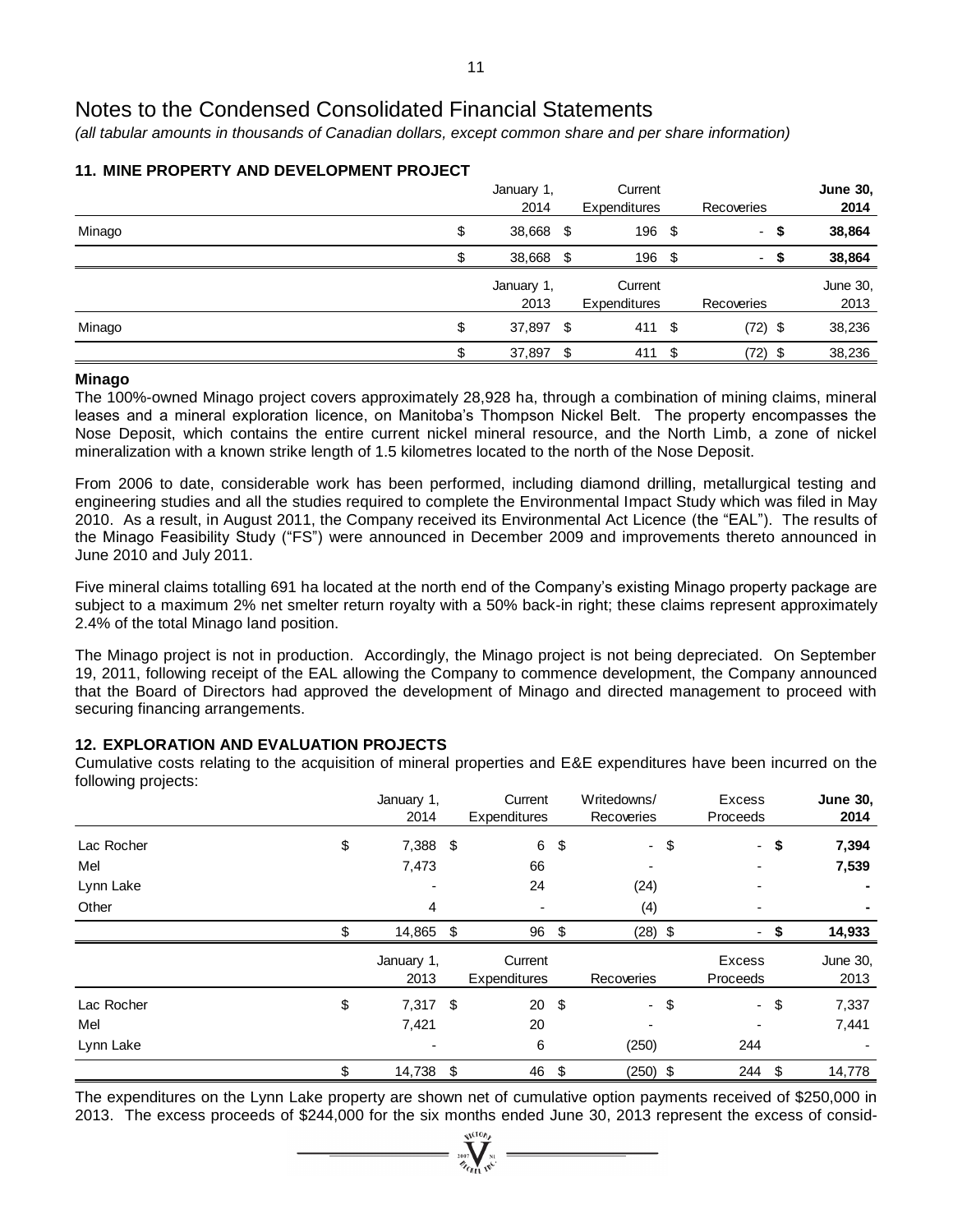*(all tabular amounts in thousands of Canadian dollars, except common share and per share information)*

eration received under the option agreement above carrying value and are reflected in *Recovery of exploration and evaluation project* through operations. The option agreement was terminated in early 2014 and the Lynn Lake property has reverted to the Company.

# **Lac Rocher**

The Lac Rocher project, which is 100%-owned, is located 140 kilometres northeast of Matagami in northwestern Québec. The project is subject to a royalty of \$0.50 per ton on any ores mined and milled from the property and a 2% NSR described below.

In 2007, the Company began environmental work in support of obtaining a permit for the Lac Rocher deposit in order to extract and direct-ship mineralized material to an offsite mill for processing. A 12-hole, 1,500 metre drill program was also completed to test for extensions to the nickel sulphide mineralization and to provide metallurgical samples for the Preliminary Economic Assessment ("PEA") to determine the near-term production and cash generation potential of the project.

Metallurgical testing of the massive sulphide mineralization from the deposit was completed in December, 2007. In February, 2008, the Company announced the results from metallurgical testing of the disseminated sulphide zone and they were incorporated into the PEA completed in November 2008. The Company completed the construction of an access road in the third quarter of 2009 and performed diamond drilling to provide geotechnical data for portal and ramp development.

The Lac Rocher property is subject to a discovery incentive plan (the "DIP") to reward certain individuals involved in the discovery of Lac Rocher with a 2% NSR for mines that were discovered on certain properties prior to the expiry of the DIP. The NSR is payable only on revenues earned after recovery of all development costs for any mine on the property. The terms of the DIP provide the Company with a right of first refusal on any proposed disposition of the NSR. In addition, the DIP contains put/call provisions under which the Company may be required to purchase, or may exercise an option to purchase, the NSR at the value of its discounted cash flows, as defined therein. The Lac Rocher property is the only property subject to the DIP. As the Lac Rocher property is not yet in production, no royalties are currently payable.

# **Mel**

Effective August 27, 1999, Nuinsco Resources Limited ("Nuinsco") (the predecessor entity of Victory Nickel) entered into an option agreement (the "Agreement") with Inco Limited (predecessor to CVRD Inco Limited, now Vale) for the exploration and development of Vale's Mel properties (the "Mel Properties") located in the Thompson area of northern Manitoba. Pursuant to the Agreement, sufficient expenditures have been incurred to earn a 100% interest in the Mel Properties, and in 2007 the Company exercised its option to acquire such interest. Vale had the right to earn back a 51% interest by incurring expenditures of \$6,000,000 over a four-year period. On September 14, 2010, Vale notified the Company that it would not exercise this back-in right. In accordance with the terms of the agreement with Vale, they now are entitled to a 10% royalty on "distributable earnings" as defined in the agreement. Distributable earnings is defined as net revenue less operating expenses, before federal and provincial income taxes, after provincial mining taxes and less aggregate pre-production capital but before depreciation.

Also under the Agreement, Vale has a contractual obligation to mill ore mined from the Mel deposit at its cash cost plus 5% (provided that the product meets Vale specifications and that Vale has sufficient mill capacity).

Ongoing updating of Mel data is being conducted and applies to both the drilling data on the Mel deposit/lease as well as the 111 drill holes collared on the claims portion of the property. When completed, additional modelling of the resource will be continued. No fieldwork has been conducted during 2013 or the first six months of 2014.

# **Lynn Lake**

The Company owns a 100% right, title and interest in the Lynn Lake nickel property ("Lynn Lake"), covering approximately 600 ha in northern Manitoba. As at December 31, 2013, the Lynn Lake property was subject to an option agreement with Wellgreen Platinum Ltd. ("Wellgreen") (formerly Prophecy Platinum Corp.). On March 17, 2014, Wellgreen formally confirmed to the Company that it was relinquishing the Lynn Lake option.

 $= \sqrt{\sum_{i=1}^{\text{N}} \sum_{i=1}^{\text{N}} \sum_{j=1}^{\text{N}} }$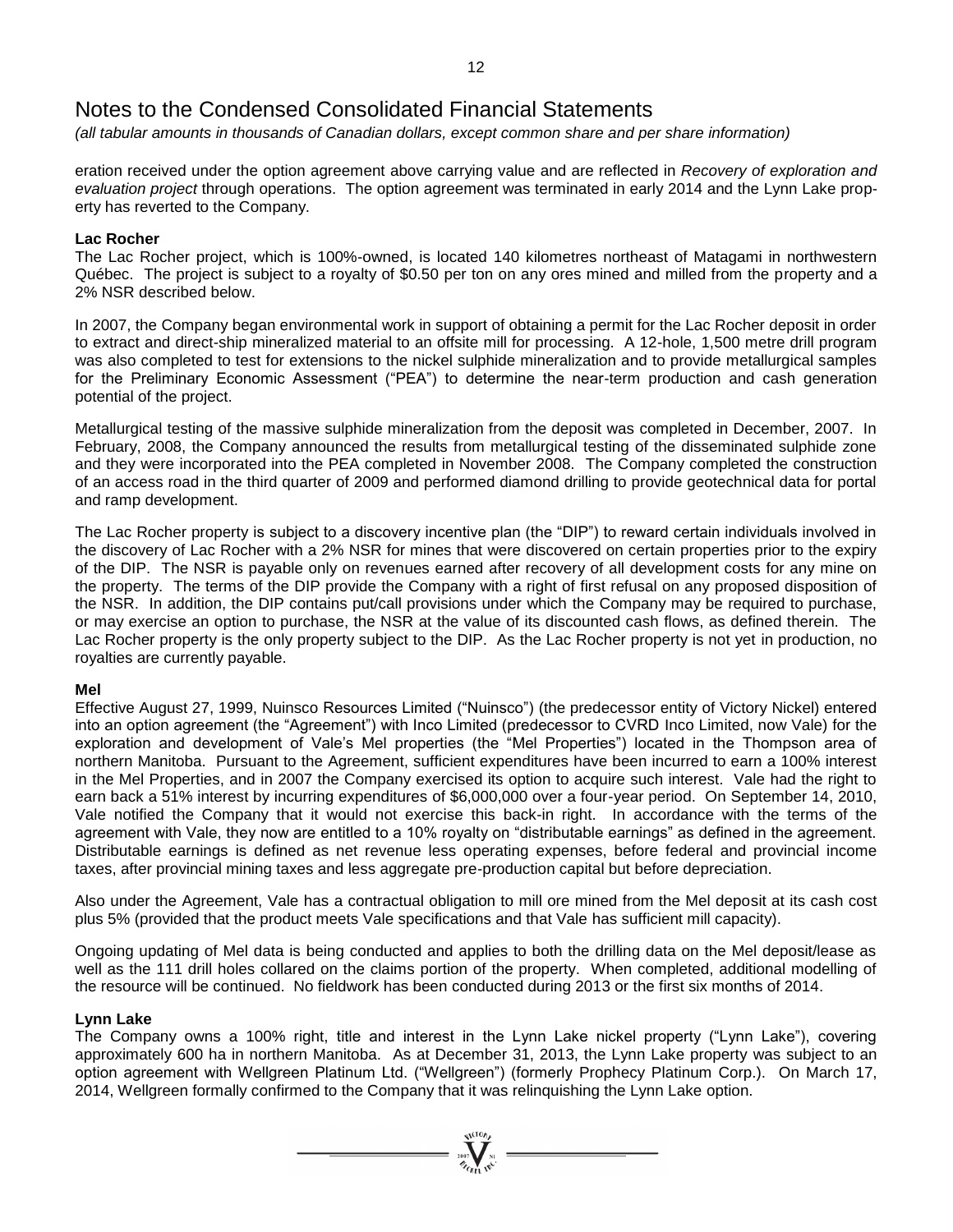*(all tabular amounts in thousands of Canadian dollars, except common share and per share information)*

# **Other Projects**

The Company has incurred minimal expenditures on other properties in 2014 and 2013.

#### **Impairment and Pre-exploration Costs**

Costs relating to projects in the amounts of \$28,000 were provided for through operations as *Writedown of exploration and evaluation projects* in the consolidated statement of operations during the second quarter of 2014 (recoveries of \$123,000 and \$244,000 in the three and six months ended June 30, 2013, respectively).

# **13. TRADE AND OTHER PAYABLES**

|                                       |              | <b>June 30,</b> | December 31, |
|---------------------------------------|--------------|-----------------|--------------|
|                                       | <b>Notes</b> | 2014            | 2013         |
| Trade payables                        |              |                 |              |
| Mine property and development project |              | \$<br>22        | -\$<br>25    |
| Property and equipment                |              | 1,294           | 742          |
| Non-project related                   |              | 2,175           | 116          |
| Accrued liabilities                   |              |                 |              |
| Mine property and development project |              |                 | 28           |
| Exploration and evaluation projects   |              |                 |              |
| Property and equipment                |              |                 | 325          |
| Non-project related                   |              | 500             | 153          |
| Lease obligations - current portion   | 15           | 149             | 160          |
| Due to Nuinsco Resources Limited      |              |                 |              |
| Under the Management Agreement        | 21           |                 | 56           |
| Commitment fees                       | 14           | 12              | 11           |
|                                       |              | \$<br>4,153     | 1,617<br>S   |

# **14. LONG-TERM LIABILITIES**

|                               |              | <b>June 30,</b> | December 31,  |  |
|-------------------------------|--------------|-----------------|---------------|--|
|                               | <b>Notes</b> | 2014            | 2013          |  |
| <b>Participating Interest</b> | (a)          | 4,458           | 4,100<br>- \$ |  |
| Promissory notes              | (b)          | 3,524           | 2,279         |  |
| SPA Loan                      | (c)          | 3,399           |               |  |
|                               |              | 11,381          | 6,379         |  |

|                                                   |             | <b>June 30,</b> | December 31, |
|---------------------------------------------------|-------------|-----------------|--------------|
| (a) Participating Interest                        | <b>Note</b> | 2014            | 2013         |
| Advance for working capital                       |             | \$<br>1,000     | 1,000<br>- 5 |
| Advance under Amended Loan for standby commitment |             | 1,207           | 1,207        |
| Aggregate advances                                |             | 2,207           | 2,207        |
| Less: settled in Units of Victory Nickel          |             | (1, 207)        | (1, 207)     |
| Less: unamortized loan fees                       |             | (103)           | (189)        |
|                                                   |             | 897             | 811          |
| Change in fair value                              | 19          | 3.561           | 3,289        |
| Participating Interest - long-term portion        |             | 4,458           | 4,100<br>\$. |

In 2012, the Company entered into a loan agreement for \$1,000,000 with Nuinsco (the "Lender"). The loan was amended and restated on March 25, 2013 (the "Amended Loan") to up to \$3,000,000 with the additional amount being available to fund capital expenditures relating to the 7P Plant. The Amended Loan bears interest at 12% per annum and matures on January 31, 2015; the loan is secured by equipment and a general security agreement over

 $\sum_{i=0}^{N^{(\text{LO})} \neq k}$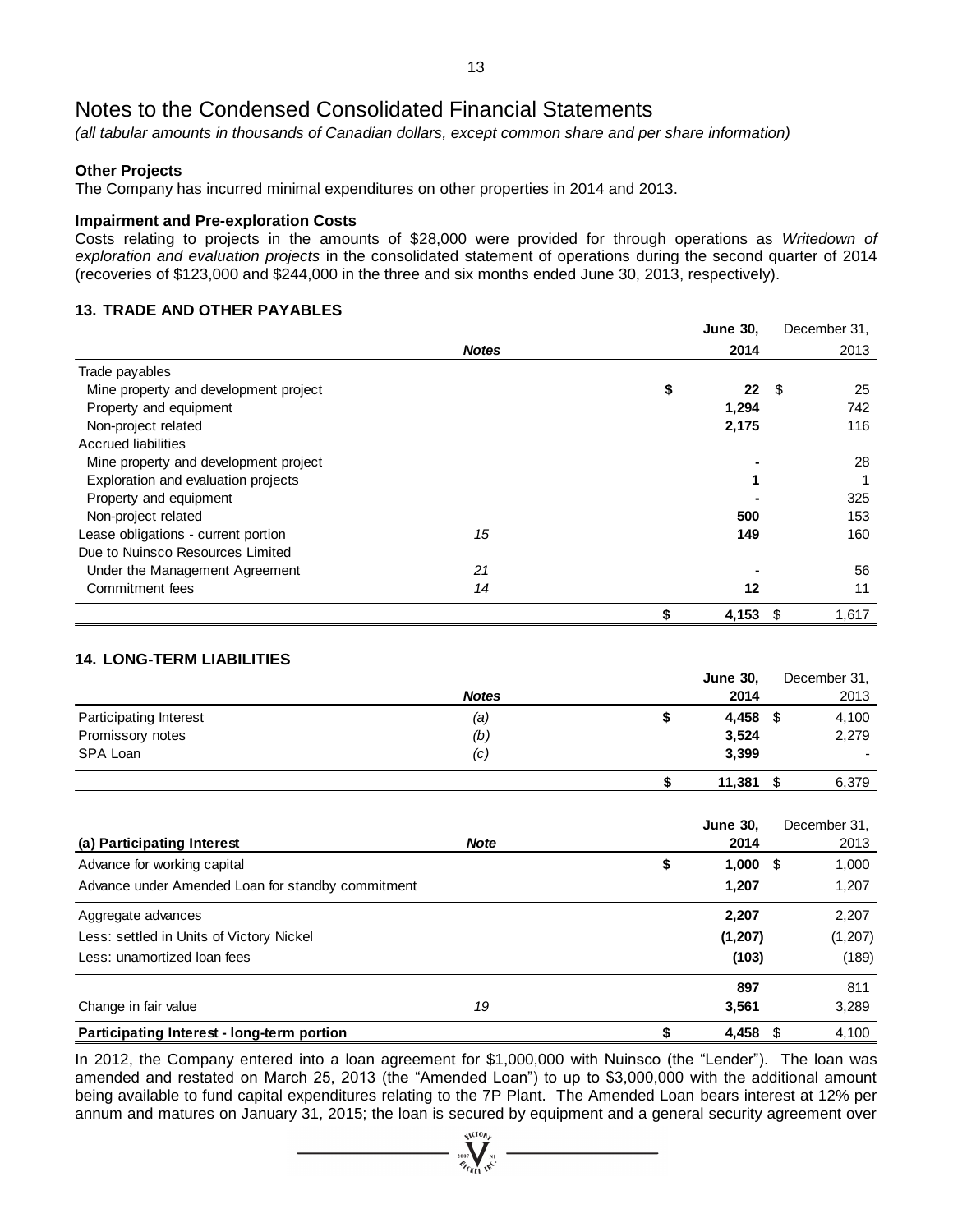*(all tabular amounts in thousands of Canadian dollars, except common share and per share information)*

the equipment of the Company.

Prior to June 1, 2014, the Lender had the right to convert the outstanding balance of the Amended Loan into a limited participating interest (the "Conversion") whereby the Lender is entitled to receive a share of net cash flows earned from the sale of frac sand from the 7P Plant. The Lender's participation is capped at \$10,000,000, with a minimum of \$7,500,000, and is subject to adjustment under certain circumstances. On Conversion, the Amended Loan would be considered paid in full.

Pursuant to the Amended Loan, the Lender provided a backstop of \$1,207,584 in cash to the rights offering which closed on July 30, 2013. This capped the Amended Loan at \$2,707,584 and reduced the amount available to be drawn down to \$500,000. Upon exercise of the backstop, the Lender increased its shareholding in the Company to approximately 12.24%, thereby becoming a related party of the Company.

Commitment fees of \$12,000 have been accrued to February 4, 2014, at which time the Lender and Victory Nickel agreed to cancel the amount that remained available to be drawn down under the Amended Loan; these are included in *Finance costs* in Note 19 and will be satisfied in shares. This amount, along with other loan fees, are being amortized as interest expense using the effective interest rate method; in the three and six months ended June 30, 2014, \$44,000 and \$87,000 was amortized as interest expense and \$20,000 and \$50,000 interest was paid to the Lender in cash up to the conversion to a participating interest (three and six months ended June 30, 2013 - \$40,000 and \$47,000, \$30,000 and \$69,000 respectively). The payment in the first quarter of 2013 included \$9,000 which was accrued in 2012.

The agreement on February 4, 2014, also effectively amended the range of the Company's participation in the net cash flows earned from the sale of frac sand to a maximum of \$10,222,831 with a minimum of \$7,667,124. This range could have been decreased should Victory Nickel repay some or all of the \$1,000,000 balance outstanding before Conversion. On April 22, 2014, the Lender exercised its option and converted its loan to the Participating Interest; at the same time, it relinquished its security over the assets of the Company.

The Participating Interest is classified as a financial liability carried at amortized cost. From recognition until the fourth quarter of 2013, the Company considered that there were no changes in estimated cash flows since Nuinsco had not converted its loan and the 7P Plant was not built and there were other significant uncertainties. During the fourth quarter, the plant construction was well underway and the probability of Conversion had increased substantially. Accordingly, the Company has revised the estimated future cash flows and discounted these cash flows at the loan's original effective interest rate of 22%. The estimated future cash flows were determined using a probabilityweighted estimation of future expected cash flow scenarios from the frac sand business based on current expectations of business results, capital costs and pre-operating expenditures. These cash flows were on the basis of Phase 1 completion only. The Company also included probability weightings of 34%, 16% and 50% as risk factors applied to varying levels of expected cash flows – being zero, 50% and 100% of the ceiling maximum of \$10,222,831.

Effective June 30, 2014, certain adjustments were made to the expected cash flows to reflect more current business expectations. The effect of these adjustments has increased the revised amortized cost carrying amount of the Participating Interest.

As described earlier, the percentage participation in net cash flows is 52.16% and the applicable ceiling for Phase 1 is \$10,222,831. Based on the estimated cash flows described above, payments could commence mid-2015. These assumptions resulted in revised amortized cost carrying amount of the participating interest of \$4,458,000 and, accordingly \$272,000 was recorded as a *loss on adjustment of estimated cash flows* through the statement of operations (\$3,289,000 was recorded in the fourth quarter of 2013). This is a Level 3 methodology and is subject to the highest level of uncertainty. The Company will continue to review and revise its estimates of expected future cash flows as the expectations of payments of the participating interest change. Changes in that estimate will be recorded through operations with appropriate adjustment for actual cash flows paid.

 $\sum_{2007}$  MCIOR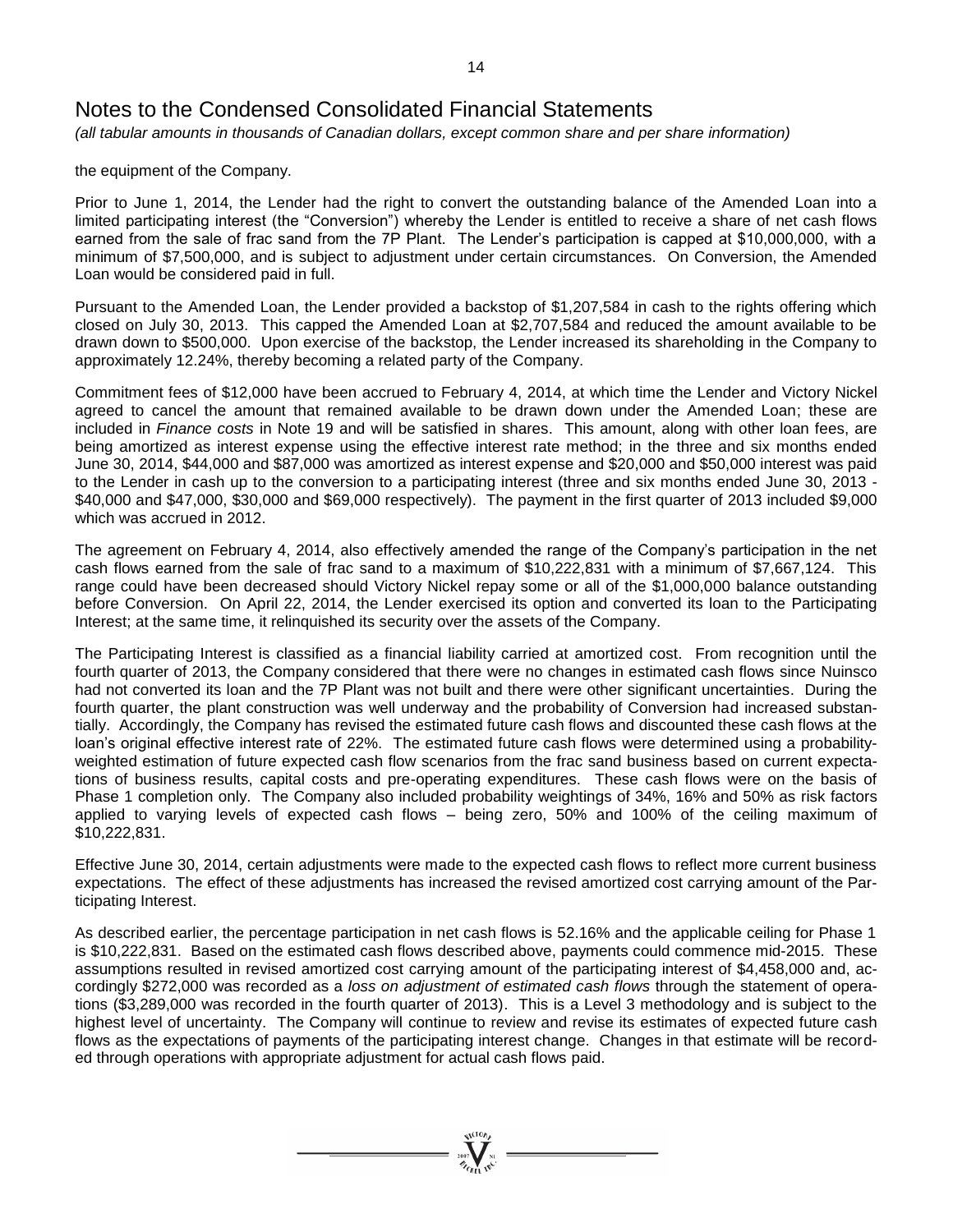*(all tabular amounts in thousands of Canadian dollars, except common share and per share information)*

|                                                |              |       | <b>June 30,</b> | December 31, |       |  |  |  |
|------------------------------------------------|--------------|-------|-----------------|--------------|-------|--|--|--|
| (b) Promissory Notes                           | <b>Notes</b> |       | 2014            | 2013         |       |  |  |  |
| Advances                                       |              | \$    | 4,015           | \$           | 2,000 |  |  |  |
| Conversion to SPA loan                         |              |       | (1,000)         |              |       |  |  |  |
| Add: effect of foreign exchange                |              |       | 185             |              | 127   |  |  |  |
|                                                |              |       | 3,200           |              | 2,127 |  |  |  |
| Embedded option derivatives at inception       | \$           | 962   | \$              | 168          |       |  |  |  |
| Less: effect of conversion to SPA loan         |              | (465) |                 |              |       |  |  |  |
| Less: accumulated amortization                 | 19           | (127) |                 | (12)         |       |  |  |  |
|                                                |              | 370   | (370)           | 156          | (156) |  |  |  |
| Less: unamortized loan fees                    |              |       | (32)            |              | (33)  |  |  |  |
| Net promissory notes                           |              |       | 2,798           |              | 1,938 |  |  |  |
| Embedded option derivatives at inception       |              | 962   |                 | 168          |       |  |  |  |
| Less: effect of conversion to SPA loan         |              | (465) |                 |              |       |  |  |  |
| Change in value of embedded option derivatives | 19           | 229   |                 | 173          |       |  |  |  |
|                                                |              |       | 726             |              | 341   |  |  |  |
| <b>Promissory Notes - long-term portion</b>    |              | \$    | 3,524           | \$           | 2,279 |  |  |  |

On November 11, 2013, the Company entered into an unsecured convertible promissory note for US\$2,000,000 by way of a private placement. The promissory note is denominated in US\$, bears interest calculated and payable quarterly at 14.8% and is convertible at the option of the holder into the Company's shares at \$0.10 and has a twoyear term.

In the first six months of 2014, the Company issued unsecured convertible promissory notes by way of a private placement under a blanket regulatory approval. Notes were denominated in both Canadian and US\$ and each have two year terms from issue date, bear interest calculated and payable quarterly at 14.8% and are convertible at the option of the holder into the Company's shares at \$0.10. On July 7, 2014, US\$3,000,000 in promissory notes were issued under the blanket approval, thereby completing that financing.

In the three and six months ended June 30, 2014, the Company paid \$138,000 and \$245,000 for interest in cash and amortized \$6,000 and \$11,000 for loan fees and \$56,000 and \$116,000 for the embedded option derivative at inception using the effective interest rate method during the year; \$nil during the three and six months ended June 30, 2013.

The embedded option derivatives have been calculated using the Black-Scholes option-pricing model using the following parameters:

|                                  |                         | (Various                 |                          |      |              |
|----------------------------------|-------------------------|--------------------------|--------------------------|------|--------------|
|                                  | <b>June 30,</b>         | inception                | November 11.             |      | December 31, |
|                                  | 2014                    | dates)                   | 2013                     |      | 2013         |
|                                  |                         |                          | (At inception)           |      |              |
|                                  |                         |                          | \$<br>0.008              | - \$ | 0.016        |
| Fair values                      | \$0.021 to \$0.027      | \$0.022 to \$0.04        |                          |      |              |
| Share prices at valuation dates  | \$<br>0.06              | \$0.05 to \$0.07 \$      | 0.030                    | - \$ | 0.045        |
| <b>Assumptions</b>               |                         |                          |                          |      |              |
| Exercise price                   | \$<br>0.10 <sup>5</sup> | $0.10 \, \text{S}$       | $0.10 \,$ \$             |      | 0.10         |
| <b>Expected volatilities</b>     | 109%                    | 116%                     | 103%                     |      | 109%         |
| Expected remaining terms (years) | 1.36 to 1.74            | 2.00                     | 2.00                     |      | 1.87         |
| <b>Expected dividends</b>        |                         | $\overline{\phantom{a}}$ | $\overline{\phantom{0}}$ |      | ٠            |
| Risk-free interest rates         | 1.09%                   | 1.20%                    | 1.20%                    |      | 1.20%        |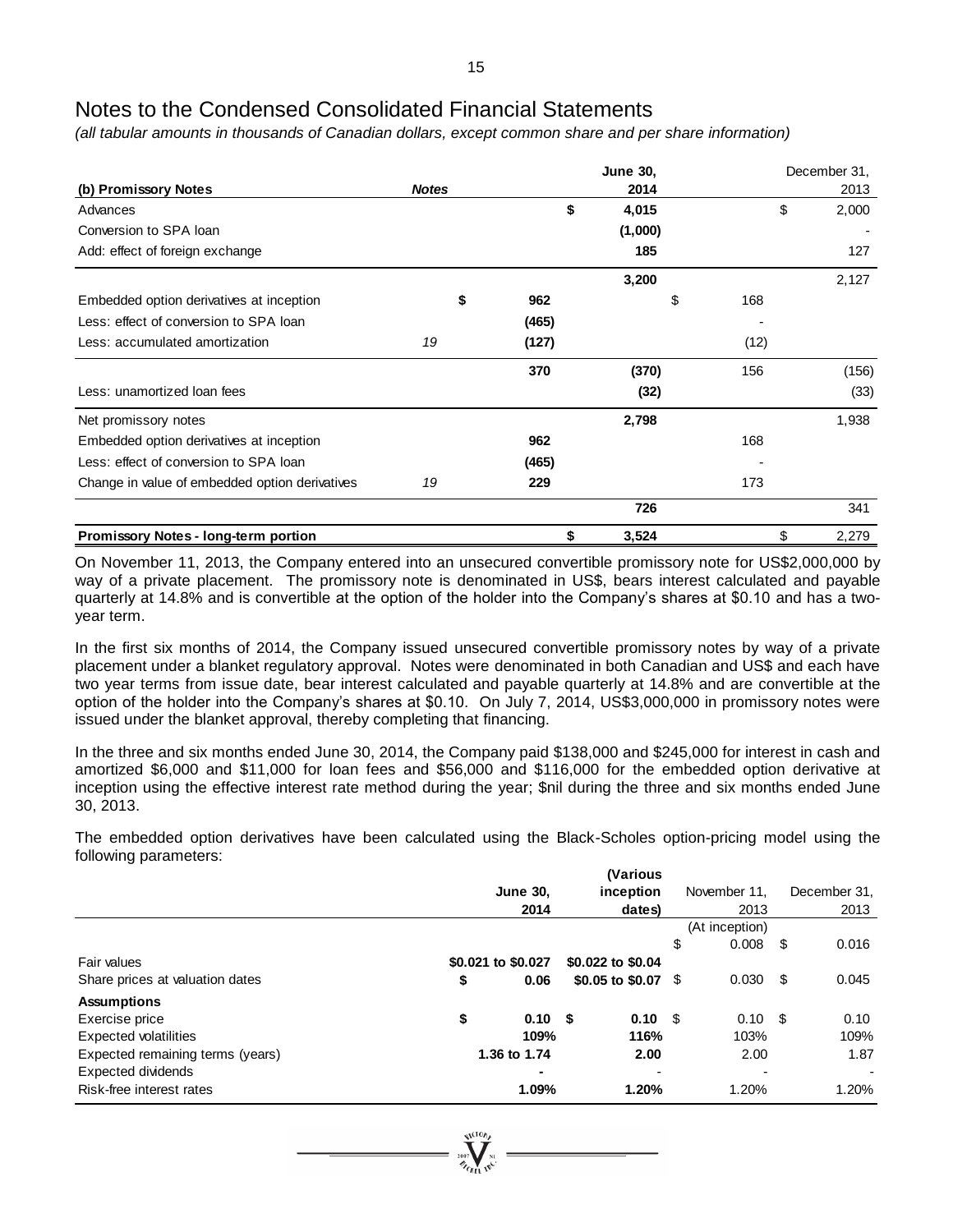*(all tabular amounts in thousands of Canadian dollars, except common share and per share information)*

|                                      | <b>June 30,</b>  |      | December 31, |
|--------------------------------------|------------------|------|--------------|
| (c) SPA Loan                         | 2014             |      | 2013         |
| Advances in US\$                     | \$<br>$2,500$ \$ |      |              |
| Conversion from Promissory Notes     | 1,000            |      |              |
| Add: effect of foreign exchange      | 237              |      |              |
| Add: fair value of cashless warrants | 640              |      |              |
|                                      | 4,377            |      |              |
| Less: Unamortized Ioan fees          | (978)            |      |              |
| SPA Loan - long-term portion         | 3,399            | - \$ |              |

On May 15, 2014, the Company announced that it had executed a securities purchase and line of credit agreement (the "SPA Loan") to issue and sell to the purchaser senior secured 14.8% notes in the aggregate principal amount of US\$4,000,000 (each a "SPA Note"). The SPA Loan matures on July 30, 2015. The purchaser previously purchased a convertible note in the amount of US\$1,000,000 and this was converted into a SPA Note on the initial closing date of May 15, 2014 (the "Initial Closing Date").

The Company has issued to the purchaser 20,000,000 common share purchase warrants. The number of warrants is subject to an increase to 10,000,000 warrants for each US\$1,000,000 Note issued if any of the Notes is prepaid and the closing price of the Company's common shares is \$0.20 or lower on the trading day preceding the date of such prepayment. Given that there are costs associated with the prepayment right, the Company has valued the prepayment right at \$nil. Each warrant entitles the holder to purchase one common share of the Company at an exercise price of \$0.10 for a period of 36 months from the Initial Closing Date and is subject to a four month plus one day hold period from the Initial Closing Date pursuant to applicable Canadian securities laws. The warrants are subject to a cashless exercise provision and are therefore considered a component of debt rather than equity; the fair value at inception was calculated at \$620,000 and was revalued at June 30, 2014 at \$640,000 with the change in fair value of \$20,000 being recorded in finance costs (Note 19).

The values of the warrants with a cashless exercise provision have been calculated using the Black-Scholes optionpricing model using the following parameters:

| <b>June 30,</b> | May 15, |                                   |
|-----------------|---------|-----------------------------------|
| 2014            |         | 2014                              |
| \$<br>0.032     |         | 0.031                             |
| \$<br>0.06      |         | 0.06                              |
|                 |         |                                   |
| \$              |         | 0.10                              |
| 104%            |         | 101%                              |
| 2.88            |         | 3.00                              |
|                 |         |                                   |
| 1.13%           |         | 1.12%                             |
|                 |         | - \$<br>- \$<br>0.10 <sup>5</sup> |

In the three months ended June 30, 2014, the Company paid \$61,000 in interest and amortized \$111,000 in loan fees into interest expense. The Company drew down the remaining US\$500,000 under the SPA Loan on August 6, 2014.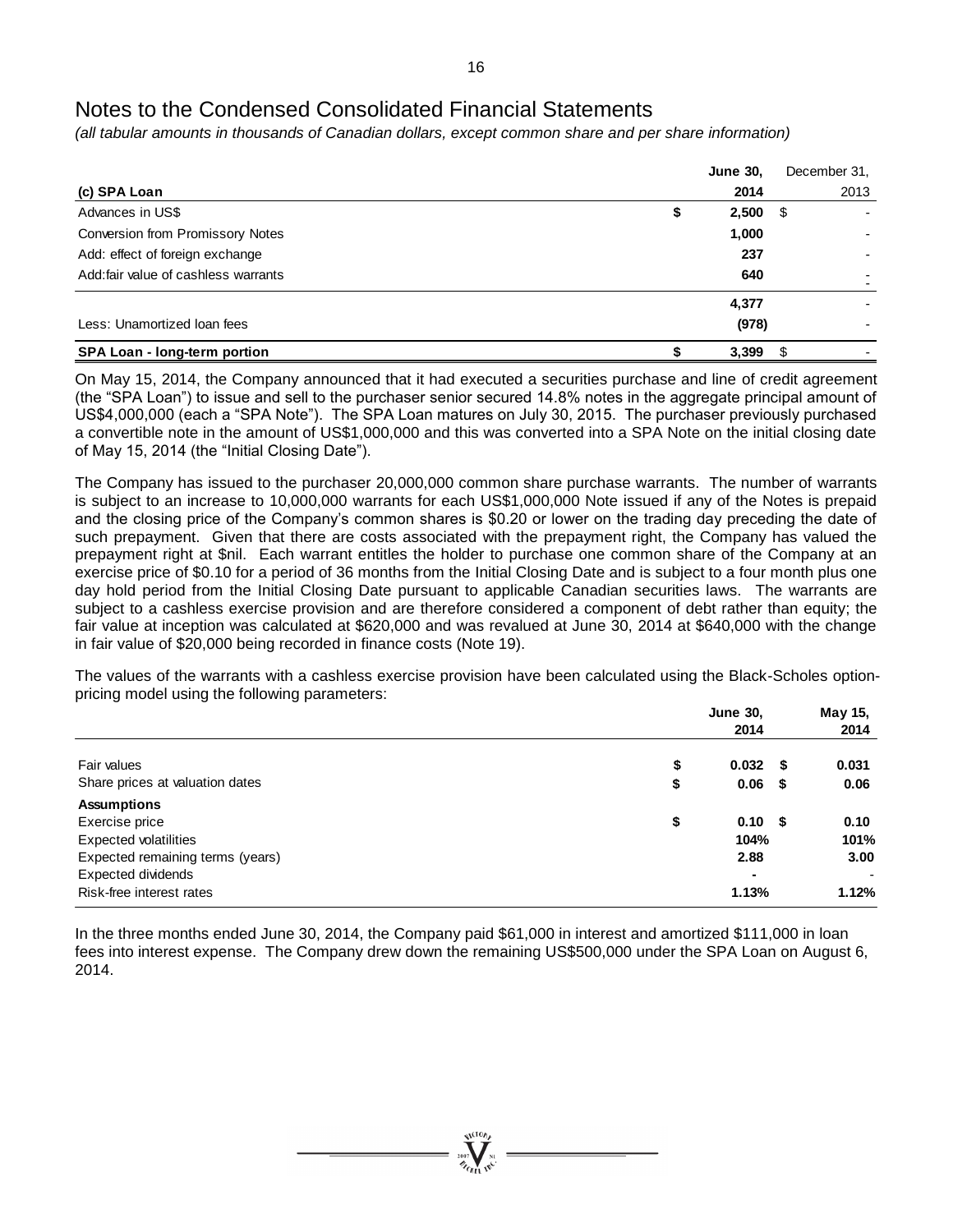*(all tabular amounts in thousands of Canadian dollars, except common share and per share information)*

# **15. LEASE OBLIGATIONS**

|                                                         |             | <b>June 30,</b> | December 31, |
|---------------------------------------------------------|-------------|-----------------|--------------|
|                                                         | <b>Note</b> | 2014            | 2013         |
| Vehicles and Mobile Equipment:                          |             |                 |              |
| Total present value of minimum lease payments           |             | 535             | 668          |
| Principal payments                                      |             |                 | (100)        |
| Total present value of minimum lease payments remaining |             | 535             | 568          |
| Lease obligations - current portion                     | 13          | (149)           | (160)        |
| Lease obligations - long-term                           |             | 386             | 408          |

The Company has finance lease obligations for equipment in use at the 7P Plant. At the end of the lease obligations, ownership is transferred to the Company for all leases except two, whereby an election is to be made 60 days prior to the end of the lease term at the purchase option price of \$1 and \$10. The future minimum lease payments are as follows:

|                                                  | <b>June 30.</b> | December 31, |
|--------------------------------------------------|-----------------|--------------|
|                                                  | 2014            | 2013         |
| Less than 1 year                                 | 179             | 190          |
| Between 1 and 5 years                            | 420             | 447          |
| Total minimum lease payments payable             | 599             | 637          |
| Future finance charges on minimum lease payments | 64              | 69           |
| Present value of minimum lease payments          | 535             | 568          |

#### **16. CAPITAL AND OTHER COMPONENTS OF EQUITY Share Capital**

# *Authorized*

The Company is authorized to issue an unlimited number of common shares with no par value.

# *Number of shares issued and outstanding*

The issued and outstanding common shares for the six months ended June 30, 2014 are as follows:

|                               |              |               |               |          |      |                    |        |  |          | Other    |     |              |
|-------------------------------|--------------|---------------|---------------|----------|------|--------------------|--------|--|----------|----------|-----|--------------|
|                               |              |               | Gross         |          |      |                    |        |  | Finder's | Warrants |     |              |
|                               |              | Number of     | Proceeds/     | Non-cash |      | Share              | Income |  | Unit     | and      |     | <b>Share</b> |
|                               | <b>Notes</b> | <b>Shares</b> | Consideration | Items    |      | <b>Issue Costs</b> | Taxes  |  | Warrants | Options  |     | Capital      |
| Balance as at January 1, 2014 |              | 567.030.820   |               |          |      |                    |        |  |          |          |     | 51,907       |
| Options exercised             | (a)          | 4.630.000     | 220S          | 158      | - \$ | $\sim$             | Æ.     |  |          | - \$     |     | 378          |
| Balance as at June 30, 2014   |              | 571.660.820   | 220           | 158      |      | ۰.                 |        |  | $\sim$   |          | . . | 52.285       |

(a) In January and February, 2014, various officers, employees and consultants of the Company exercised 4,630,000 options generating aggregate cash proceeds of \$220,000; \$158,000 was transferred from contributed surplus.

# **Share Incentive Plan**

The Company has a Share Incentive Plan which includes a Share Purchase Plan and a Share Bonus Plan. Both are described fully in the Company's 2013 Audited Consolidated Financial Statements.

# **Shareholder Rights Plan**

The Company has a Shareholder Rights Plan which is described fully in the Company's 2013 Audited Consolidated Financial Statements.

 $\sum_{2007}$ 

# **Accumulated Other Comprehensive Income or (Loss) ("AOCI")**

AOCI is comprised of the following separate components of equity:

# *Net change of financial assets at fair value through OCI*

This comprises the cumulative net change in the fair value of financial assets at fair value through OCI.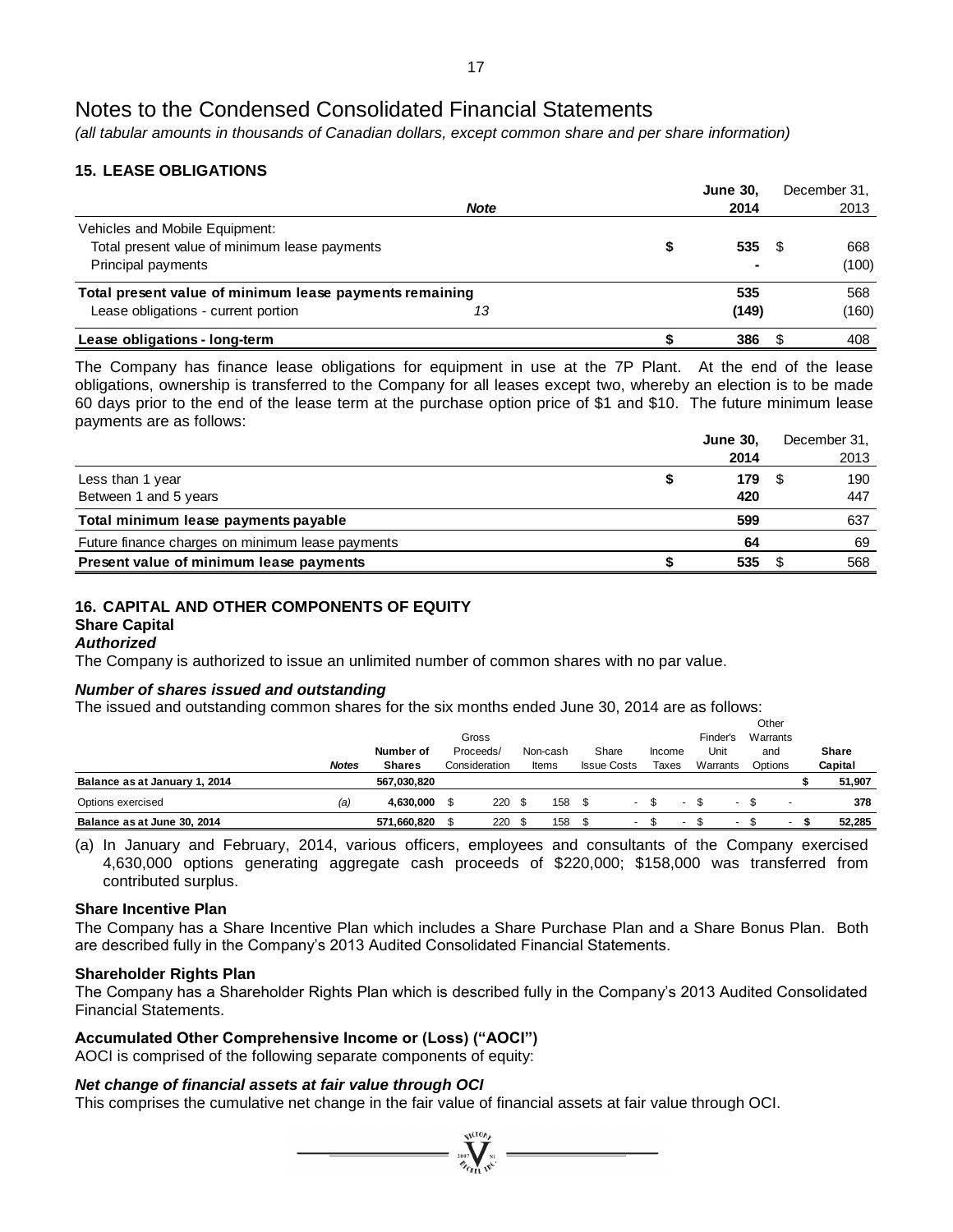*(all tabular amounts in thousands of Canadian dollars, except common share and per share information)*

# *Income tax on other comprehensive income*

This comprises the amount of income tax determined to be required on the cumulative net change in the fair value of financial assets at fair value through OCI.

# **17. EARNINGS (LOSS) PER SHARE**

The calculation of basic and diluted EPS for the three and six months ended June 30, 2014 and 2013 was based on the information in the table below.

|                                                              | Three months ended June 30. |  |             | Six months ended June 30. |  |             |  |
|--------------------------------------------------------------|-----------------------------|--|-------------|---------------------------|--|-------------|--|
|                                                              | 2014                        |  | 2013        | 2014                      |  | 2013        |  |
| Balance as at beginning of period                            | 571,660,820                 |  | 451,928,000 | 567,031,000               |  | 397,347,000 |  |
| Effect of shares issued to settle liabilities                |                             |  |             |                           |  | 4,329,000   |  |
| Effect of shares issued for private placements               |                             |  |             |                           |  | 24,652,000  |  |
| Effect of shares issued for loan fees                        |                             |  |             |                           |  | 3,076,000   |  |
| Effect of shares issued under Share Bonus Plan               |                             |  | 359,000     |                           |  | 181,000     |  |
| Effect of options exercised                                  |                             |  |             | 4,275,000                 |  |             |  |
| Weighted average number of common shares                     |                             |  |             |                           |  |             |  |
| as at end of period - Basic                                  | 571,660,820                 |  | 452,287,000 | 571,306,000               |  | 429,585,000 |  |
| Effect of options granted and outstanding                    | 6,105,000                   |  | 51,000      | 6,472,000                 |  | 59,000      |  |
| Effect of warrants issued and outstanding                    |                             |  |             |                           |  |             |  |
| Effect of convertible promissory note                        |                             |  |             |                           |  |             |  |
| Weighted average number of common shares                     |                             |  |             |                           |  |             |  |
| as at end of period - Diluted                                | 577,765,820                 |  | 452,338,000 | 577,778,000               |  | 429,644,000 |  |
| Number of options excluded                                   | 22,082,500                  |  |             | 21,715,500                |  |             |  |
| Number of warrants excluded                                  | 132,500,000                 |  |             | 132,500,000               |  |             |  |
| Number of shares from conversion of promissory note excluded | 32,009,000                  |  |             | 32,009,000                |  |             |  |
| Net loss attributable to shareholders - Basic                | $(754)$ \$                  |  | $(429)$ \$  | $(2,349)$ \$              |  | (744)       |  |
| Net loss attributable to shareholders - Diluted              | $(754)$ \$                  |  | $(429)$ \$  | $(2,349)$ \$              |  | (744)       |  |
| Basic (loss) earnings per share                              | $(0.00)$ \$                 |  | $(0.00)$ \$ | $(0.00)$ \$               |  | (0.00)      |  |
| Diluted (loss) earnings per share                            | $(0.00)$ \$                 |  | $(0.00)$ \$ | $(0.00)$ \$               |  | (0.00)      |  |

The effect of adjustments to the weighted average number of common shares would be anti-dilutive when the Company incurs losses. The table above provides the weighted average number of shares on a diluted basis for periods where losses are incurred for information only. The average market value of the Company's shares for purposes of calculating the dilutive effect of share options is based on quoted market prices for the respective periods during which the options were outstanding.

There have been no share issuances subsequent to the end of the period which would have had a significant effect on the EPS.

# **18. SHARE-BASED PAYMENTS**

# **Description of the Share-based Payment Arrangements**

The Company's share-based payment arrangements are described in the Company's 2013 Audited Consolidated Financial Statements.

# *Stock Option Plan (equity-settled)*

As at June 30, 2014, the Company had 57,561,623 common shares available for the granting of future options (December 31, 2013 – 53,013,373 common shares). Options are exercisable at the closing market price of the shares at the date prior to grant. The Company does not have any cash-settled transactions.

# *Share purchase warrants (equity-settled)*

Pursuant to the rights offering which closed on July 30, 2013, the Company issued 100,000,000 warrants. The Company also issued 12,500,000 warrants pursuant to a private placement on September 19, 2013. The 20,000,000 warrants issued pursuant to the SPA Loan may be settled without cash and are, accordingly, classified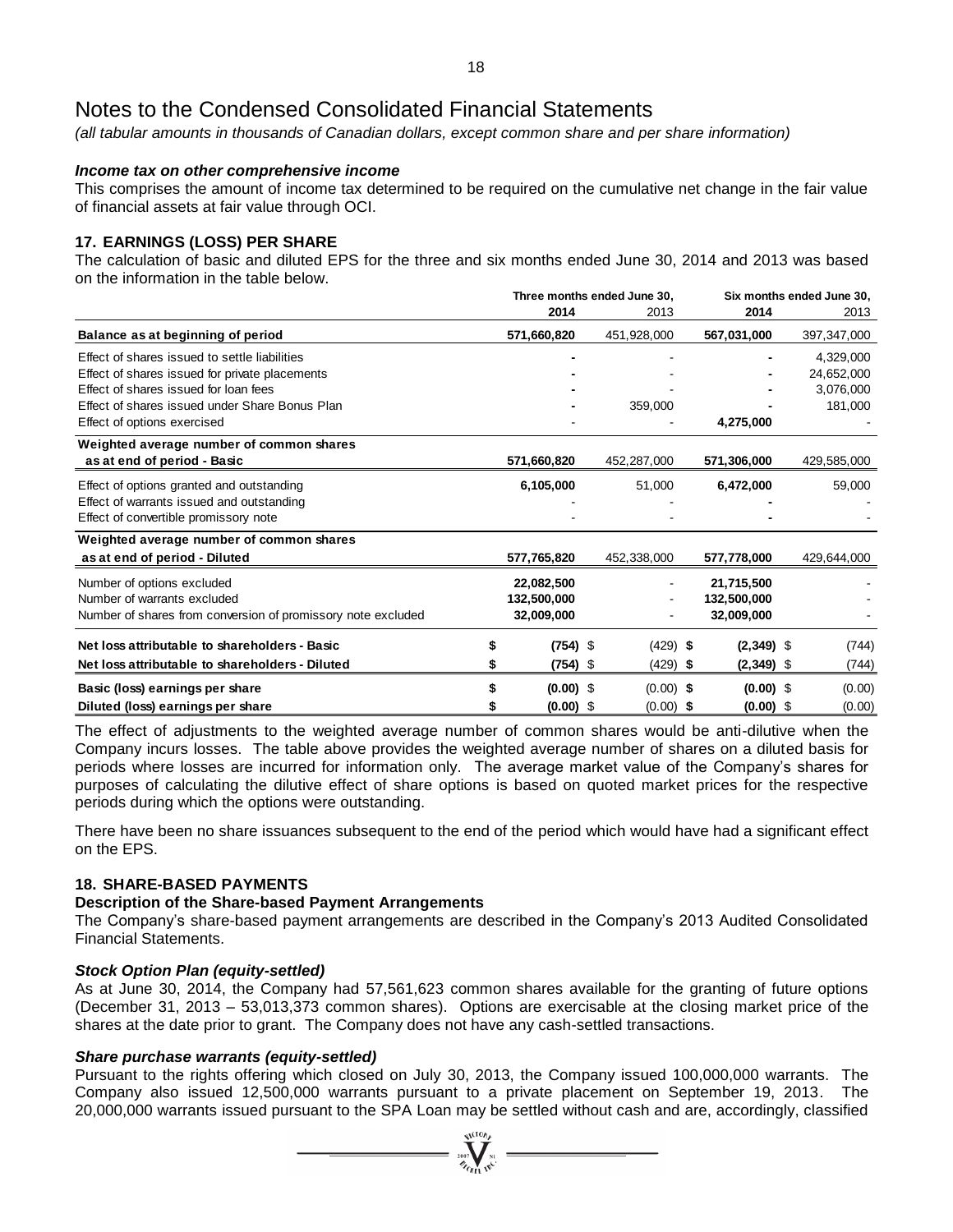*(all tabular amounts in thousands of Canadian dollars, except common share and per share information)*

as debt (Note 14). The Company does not have any cash-settled transactions.

#### *Share Bonus Plan*

The terms of the Share Bonus Plan are set out in Note 17 to the Company's 2013 Audited Consolidated Financial Statements.

# **Terms and Conditions of Share-based Payment Arrangements**

#### *Stock Option Plan and Share purchase warrants*

The terms and conditions relating to the grants of the Company's Stock Option Plan are set out in Note 19 to the Company's 2013 Audited Consolidated Financial Statements. The warrants issued under the rights offering in 2013 are exercisable on July 31, 2014 and expire on July 31, 2015. The Company's share purchase warrants issued pursuant to the private placement are exercisable on issue and expire on September 19, 2015.

# **Disclosure of Share-based Payment Arrangements**

### *Stock Option Plan*

The number and weighted average exercise prices of options are as follows:

|                                       |                 |                          |   |                 |      | weighted               |
|---------------------------------------|-----------------|--------------------------|---|-----------------|------|------------------------|
|                                       |                 | <b>Number of options</b> |   |                 |      | average exercise price |
|                                       | <b>June 30.</b> | December 31.             |   | <b>June 30.</b> |      | December 31.           |
| As at and for the periods ended       | 2014            | 2013                     |   | 2014            |      | 2013                   |
| Outstanding as at beginning of period | 32,041,250      | 28,651,500               | 5 | 0.08            | - \$ | 0.13                   |
| Granted                               | 2,630,000       | 9,370,000                | 5 | 0.06            | - \$ | 0.03                   |
| Exercised                             | (4,630,000)     | $\sim$                   | S | $0.05$ \$       |      |                        |
| Expired or forfeit                    | (1,853,750)     | $(5,980,250)$ \$         |   | 0.21            | - \$ | 0.24                   |
| Outstanding as at end of period       | 28,187,500      | 32,041,250               |   | 0.07            | -86  | 0.08                   |
| Exercisable as at end of period       | 26,672,500      | 29,456,250               |   | 0.07            |      | 0.08                   |

**Weighted**

In the three months ended March 31, 2014, 4,630,000 options were exercised generating aggregate gross proceeds of \$220,000. There were no options exercised during 2013.

|                          |                 |                               |                          | Weighted average remaining<br>contractual life (years) |
|--------------------------|-----------------|-------------------------------|--------------------------|--------------------------------------------------------|
|                          |                 | Number of options outstanding |                          |                                                        |
|                          | <b>June 30.</b> | December 31.                  | <b>June 30.</b>          | December 31.                                           |
|                          | 2014            | 2013                          | 2014                     | 2013                                                   |
| Range of exercise prices |                 |                               |                          |                                                        |
| \$0.025 to \$0.05        | 18,750,000      | 21,010,000                    | 3.63                     | 3.19                                                   |
| \$0.06 to \$0.14         | 4,247,500       | 4,247,500                     | 1.84                     | 2.33                                                   |
| \$0.15 to \$0.16         | 5,190,000       | 5,190,000                     | 0.51                     | 1.01                                                   |
| \$0.17 to \$0.25         | ٠               | 1,593,750                     | $\overline{\phantom{0}}$ | 0.07                                                   |
|                          | 28,187,500      | 32.041.250                    | 2.79                     | 2.57                                                   |

Additional disclosures relating to the Company's options are as follows:

|                                                              |                          |    | Three months ended June 30. |      |           | Six months ended June 30, |           |
|--------------------------------------------------------------|--------------------------|----|-----------------------------|------|-----------|---------------------------|-----------|
|                                                              | 2014                     |    | 2013                        |      | 2014      |                           | 2013      |
| Number of options granted during the period                  | ۰                        |    | 7.820.000                   |      | 2.630.000 |                           | 7,820,000 |
| Weighted average fair value of options granted at grant date | $n/a \text{ }$           |    | 0.030                       |      | 0.060 S   |                           | 0.030     |
| Number of options subject to vesting as at end of period     | 1.515.000                |    | 2.310.000                   |      | 1.515.000 |                           | 2,310,000 |
| Share-based payment expense - vesting options                | $21 \quad$ $\frac{1}{2}$ |    | 124                         | £.   | 85        | - \$                      | 143       |
| Unvested options not yet charged to operations               | 23                       | -S | 44                          | - 56 | 23        | - \$                      | 44        |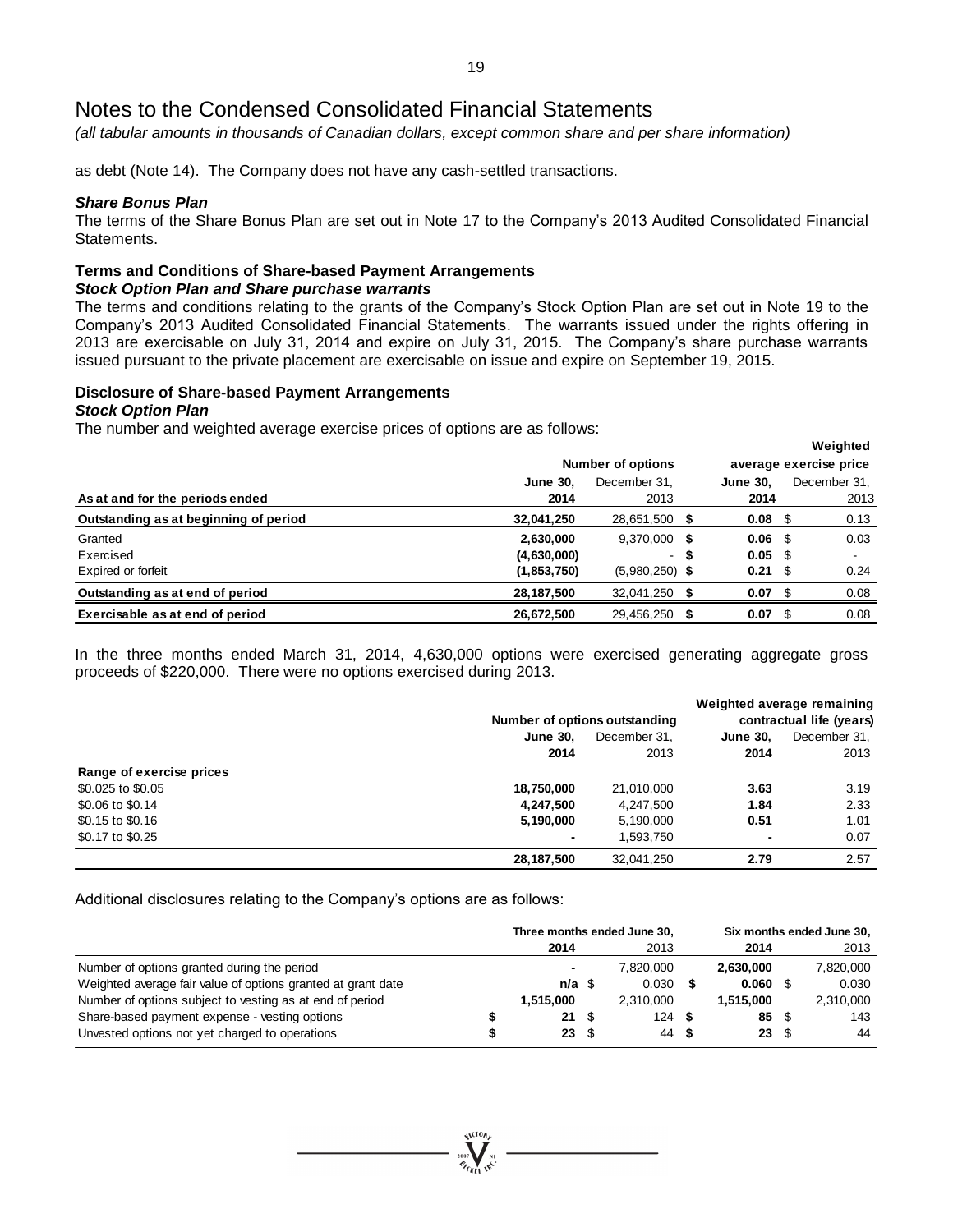*(all tabular amounts in thousands of Canadian dollars, except common share and per share information)*

### *Share purchase warrants*

The number and weighted average exercise prices of warrants are as follows:

| ັ                                     | ີ              | Number of warrants |                 |                |    |                 | Weighted<br>average exercise price |       |  |  |
|---------------------------------------|----------------|--------------------|-----------------|----------------|----|-----------------|------------------------------------|-------|--|--|
|                                       |                |                    | <b>June 30.</b> | December 31.   |    | <b>June 30.</b> | December 31,                       |       |  |  |
| As at and for the periods ended       | Date Issued    | Life               | 2014            | 2013           |    | 2014            |                                    | 2013  |  |  |
| Issued pursuant to rights offering    |                |                    |                 |                |    |                 |                                    |       |  |  |
| Unit warrants                         | July 30, 2013  | $12^{(a)}$         | 100.000.000     | 100.000.000    | \$ | 0.035           | - \$                               | 0.035 |  |  |
| Issued pursuant to private placements |                |                    |                 |                |    |                 |                                    |       |  |  |
| Unit warrants                         | Sept. 19, 2013 | 24                 | 12.500.000      | 12.500.000     | \$ | 0.035           | - \$                               | 0.035 |  |  |
| <b>SPA</b> warrants                   | May 15, 2014   | 36                 | 20,000,000      | $\blacksquare$ | S  | 0.100           |                                    | n/a   |  |  |
| Outstanding as at end of period       |                |                    | 132,500,000     | 112,500,000    | \$ | 0.045           | - \$                               | 0.035 |  |  |

(a) The life of warrants is shown in number of months from issue date, except for those issued pursuant to the rights offering which became exercisable 12 months from issue.

(b) The SPA warrants may be settled without cash and are, accordingly, classified as debt rather than as a component of contributed surplus.

### **Inputs for Measurement of Grant-Date Fair Values**

The grant-date fair values of share-based payments were measured based on the Black-Scholes option-pricing model. Expected volatility is estimated by considering historic average share price volatility.

The inputs used in the measurement of the fair values at grant date of the share-based payments granted, modified or issued during the periods and classified as part of equity are as follows:

|                                                    |                 | <b>Options</b>     | <b>Warrants</b> |               |
|----------------------------------------------------|-----------------|--------------------|-----------------|---------------|
|                                                    | <b>June 30,</b> | December 31,       | <b>June 30,</b> | December 31,  |
|                                                    | 2014            | 2013               | 2014            | 2013          |
|                                                    |                 |                    |                 | \$0.011 and   |
| \$<br>Fair values at grant dates                   | 0.031           | \$0.012 to \$0.019 | n/a             | \$0.019       |
| Fair values of options modified                    | n/a             | \$0.004 to \$0.023 | n/a             | n/a           |
|                                                    |                 | \$0.025 and        |                 |               |
| Share prices at grant and modification dates<br>\$ | 0.050           | \$0.03             | $n/a$ \$        | 0.025         |
| <b>Assumptions</b>                                 |                 |                    |                 |               |
| Exercise prices<br>\$                              | 0.055           | \$0.025 to \$0.16  | $n/a$ \$        | 0.035         |
| <b>Expected volatilities</b>                       | 91%             | 88% to 111%        | n/a             | 101% and 107% |
| Life (years)                                       | 4               | $0.5$ to $4.9$     | n/a             | 2             |
| <b>Expected dividends</b>                          |                 |                    | n/a             |               |
| Risk-free interest rates                           | 1.005%          | 0.78% to 1.63%     | n/a             | 1.22%         |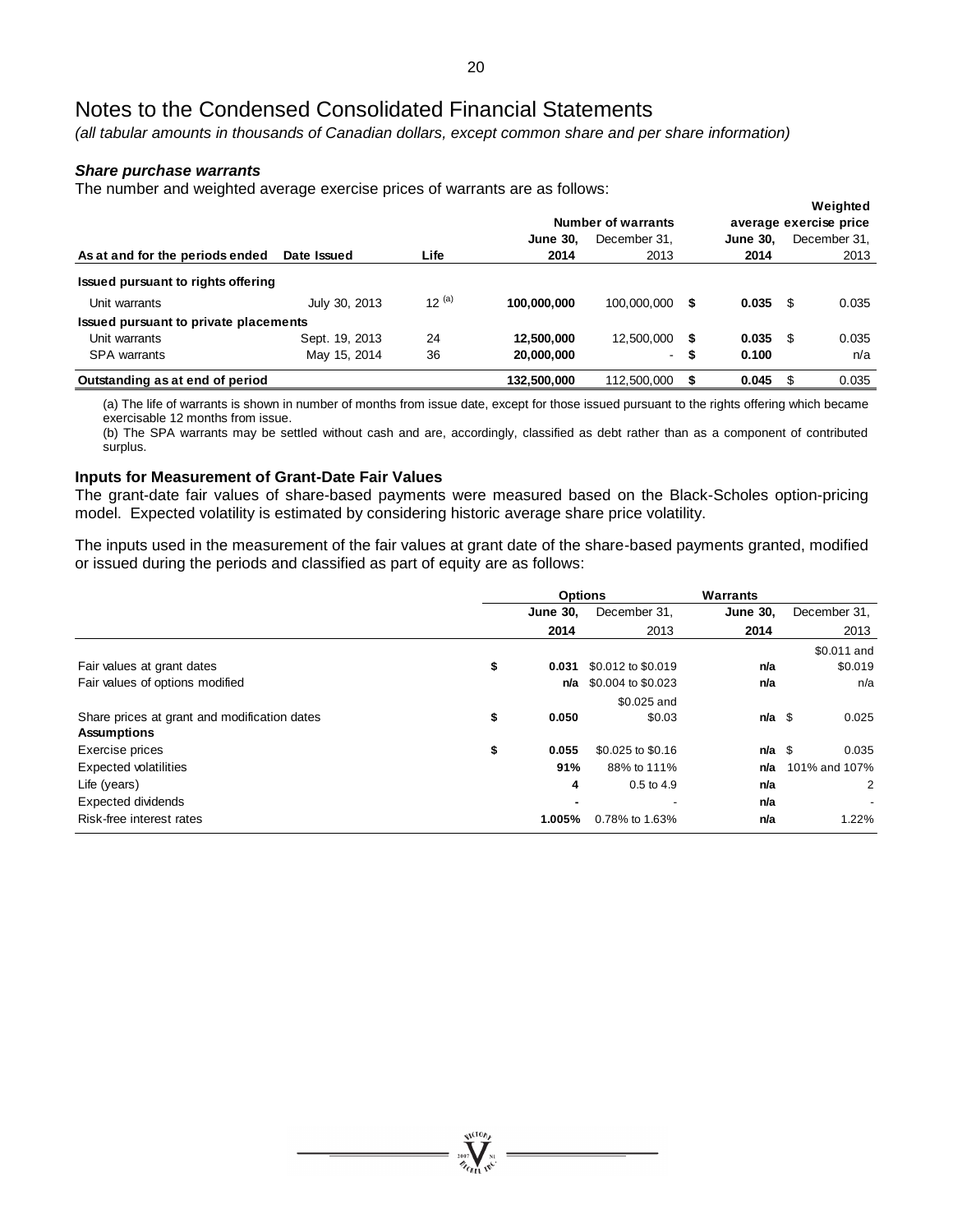*(all tabular amounts in thousands of Canadian dollars, except common share and per share information)*

|                                                      |              | Three months ended June 30. |         |         |     | Six months ended June 30, |         |
|------------------------------------------------------|--------------|-----------------------------|---------|---------|-----|---------------------------|---------|
|                                                      | <b>Notes</b> |                             | 2014    | 2013    |     | 2014                      | 2013    |
| Interest income on bank deposits                     |              |                             | ٠.      | \$<br>4 | -\$ | 1                         | \$<br>5 |
| Net change in fair value of financial liabilities at |              |                             |         |         |     |                           |         |
| fair value through operations                        | 14           |                             | 485     |         |     |                           |         |
| Net foreign exchange gain                            |              |                             | 149     |         |     | 88                        |         |
| <b>Finance income</b>                                |              |                             | 634     | 4       |     | 89                        | 5       |
| Interest expense on loans                            |              |                             |         |         |     |                           |         |
| Cash settled                                         |              |                             | 283     | 30      |     | 427                       | 60      |
| Amortization of loan fees                            |              |                             | 160     | 40      |     | 208                       | 47      |
| Amortization of embedded derivatives                 | 14           |                             | 56      |         |     | 112                       |         |
| Commitment fee                                       | 14           |                             |         | 6       |     |                           | 6       |
| Loss on adjustment of estimated cash flows           | 14           |                             | 165     |         |     | 272                       |         |
| Net change in fair value of financial liabilities at |              |                             |         |         |     |                           |         |
| fair value through operations                        | 14           |                             | 20      |         |     | 80                        |         |
| Net foreign exchange (gain) loss                     |              |                             |         | 3       |     |                           | 4       |
| <b>Finance costs</b>                                 |              |                             | 685     | 79      |     | 1,101                     | 117     |
| <b>Net Finance Costs</b>                             |              |                             | (51) \$ | (75) \$ |     | (1,012) \$                | (112)   |

# **19. FINANCE INCOME AND FINANCE COSTS**

# **20. OPERATING SEGMENT**

# **Reporting Segments**

Effective January 1, 2014, the Company has three reporting segments: Corporate, Exploration and Development, and Frac Sand. Prior to that date, there were no formal operating segments; for comparative purposes, the Company estimated the assets involved in each segment which is reported in the table below.

The Corporate segment operates to support the Company's activities, including exploration and development projects and the frac sand business. The Company continues to receive administrative support from Nuinsco (Note 21) to do so.

The Exploration and Development segment is engaged in the exploration, evaluation and development of properties for the mining and production of nickel and associated products by considering exploration and development potential and results on a project basis. The exploration and development projects are all located in Canada. Any applicable amounts relating to such projects will continue to be capitalized to the relevant project as either *Exploration and evaluation projects* or *Mine property and development project* on the consolidated balance sheets.

The Frac Sand segment is managed and operated by Victory Silica's executives and employees although the business and operating assets are part of Victory Nickel (refer also to Note 22). The segment is located in Canada although sand purchases are sourced from the US.

There have been no changes in the reportable segment or the treatment of segmented assets and revenues year over year.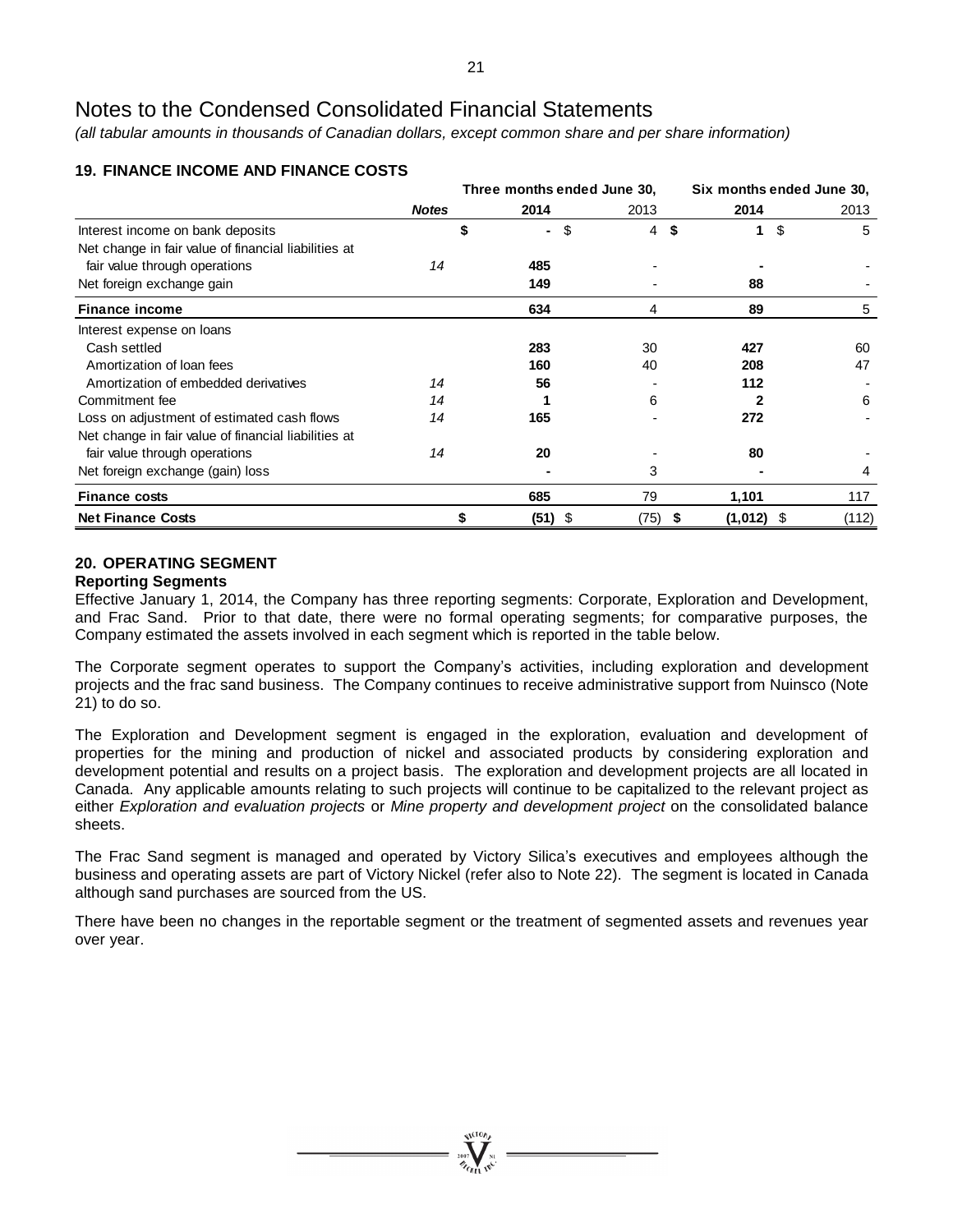*(all tabular amounts in thousands of Canadian dollars, except common share and per share information)*

The following tables provide information on the Company's segments.

|                                    |                             |      |         | <b>June 30,</b> |      | December 31,              |  |
|------------------------------------|-----------------------------|------|---------|-----------------|------|---------------------------|--|
|                                    |                             |      |         | 2014            |      | 2013                      |  |
| Canada                             |                             |      |         |                 |      |                           |  |
| Corporate                          |                             |      | \$      | 1,036           | - \$ | 1,952                     |  |
| <b>Exploration and Development</b> |                             |      |         | 55,360          |      | 55,056                    |  |
| Frac Sand                          |                             |      |         | 9,256           |      | 3,886                     |  |
| <b>Total Assets</b>                |                             |      |         | 65,652          | \$   | 60,894                    |  |
|                                    | Three months ended June 30, |      |         |                 |      | Six months ended June 30, |  |
|                                    | 2014                        |      | 2013    | 2014            |      | 2013                      |  |
| Canada                             |                             |      |         |                 |      |                           |  |
| Corporate                          | \$<br>205                   | - \$ | - \$    | 548 \$          |      |                           |  |
| <b>Exploration and Development</b> |                             |      |         |                 |      |                           |  |
| Frac Sand                          | 1,852                       |      |         | 1,957           |      |                           |  |
| Inter segment elimination          | (629)                       |      |         | (1,077)         |      |                           |  |
| <b>Total Revenues</b>              | \$<br>$1,428$ \$            |      | \$<br>۰ | $1,428$ \$      |      |                           |  |

# **21. RELATED PARTIES AND MANAGEMENT AGREEMENT**

# **Related Party Balances and Transactions**

Short-term employee benefits provided by the Company to key management personnel include salaries, directors' fees, statutory benefit contributions, paid annual vacation and paid sick leave as well as non-monetary benefits such as medical care. The Company's non-monetary benefit package for key management personnel is the same as that available to all full-time employees. In addition to short-term employee benefits, the Company may also issue options and shares as part of the Stock Option Plan and Share Bonus Plan (Notes 16 and 18).

Balances and transactions with related parties as at June 30, 2014 and December 31, 2013 and for the three and six months ended June 30, 2014 and 2013 are shown in the following tables:

|                                     | <b>June 30,</b> | December 31, |
|-------------------------------------|-----------------|--------------|
|                                     | 2014            | 2013         |
| <b>Balances Outstanding</b>         |                 |              |
| Payable to key management personnel | 360             | 119          |

Key management personnel compensation comprises:

|                                         | Three months ended June 30, | Six months ended June 30, |      |  |      |  |
|-----------------------------------------|-----------------------------|---------------------------|------|--|------|--|
|                                         | 2014                        | 2013                      | 2014 |  | 2013 |  |
| Short-term employee benefits            | 422                         | 324                       | 666  |  | 508  |  |
| Share-based payments - options          |                             | 118                       |      |  | 118  |  |
| Share-based payments - Share Bonus Plan |                             |                           |      |  | 17   |  |
|                                         | 422                         | 459                       | 737  |  | 643  |  |

# **Balances and Transactions with Nuinsco Resources Limited under the Management Agreement**

The Company shares management, administrative assistance and facilities with Nuinsco pursuant to a management agreement; management operates under the supervision of the respective board of directors of each respective company; there is only one common director, Mr. René Galipeau. As described in Note 14, Nuinsco became a related party of the Company effective July 30, 2013. The costs charged by Nuinsco are recorded at the cost to Nuinsco of such services plus 10 per cent. The management agreement commenced February 1, 2007 and is terminable by the Company upon 180 days' notice and by Nuinsco upon 90 days' notice.

 $= \sum_{i=1}^{N^{(10)}h}$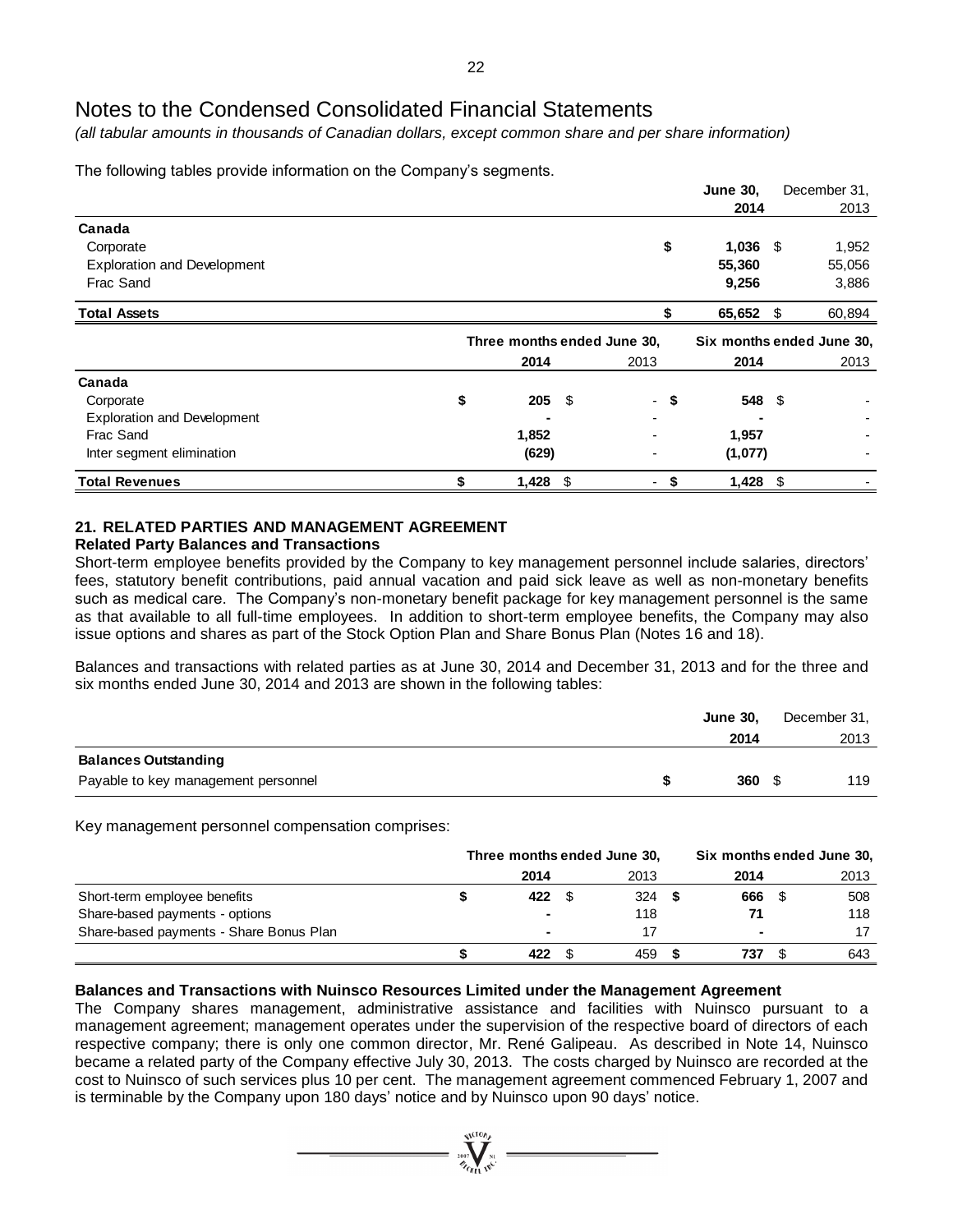*(all tabular amounts in thousands of Canadian dollars, except common share and per share information)*

Balances and transactions with Nuinsco under the management agreement as at June 30, 2014 and December 31, 2013 and for the three and six months ended June 30, 2014 and 2013 are shown in the following tables:

|                                                            |   |                             |      |                   |  | <b>June 30,</b>           |      | December 31, |
|------------------------------------------------------------|---|-----------------------------|------|-------------------|--|---------------------------|------|--------------|
|                                                            |   |                             |      |                   |  | 2014                      |      | 2013         |
| <b>Balances Outstanding under the Management Agreement</b> |   |                             |      |                   |  |                           |      |              |
| Payable to Nuinsco Resources Limited                       |   |                             |      |                   |  | $\blacksquare$            | - \$ | 56           |
| Receivable from Nuinsco Resources Limited                  |   |                             |      |                   |  | 61                        | - \$ |              |
|                                                            |   | Three months ended June 30, |      |                   |  | Six months ended June 30, |      |              |
|                                                            |   | 2014                        |      | 2013              |  | 2014                      |      | 2013         |
| <b>Transaction Values under the Management Agreement</b>   |   |                             |      |                   |  |                           |      |              |
| Overhead charges from Nuinsco Resources Limited            |   | 158 <sup>°</sup>            |      | 154 $\frac{1}{2}$ |  | $359$ \$                  |      | 312          |
| Overhead charges to Nuinsco Resources Limited              |   | ٠                           |      | 8                 |  | ٠                         |      | 14           |
| Project costs charged to Nuinsco Resources Limited         |   | 9                           | S    | 14S               |  |                           | 14S  | 22           |
| Project recoveries charged by Nuinsco Resources Limited    | S | 16                          | - \$ | 3                 |  | 29                        |      | 3            |

Amounts due to or from Nuinsco under the management agreement are unsecured, non-interest bearing and due on demand. Amounts due to or from Nuinsco thereby are settled on a regular basis. Payables to key management personnel generally relate to directors' fees, consulting fees and expense reimbursements.

# **Balances and Transactions with Nuinsco Resources Limited under the Amended Loan/Participating Interest**

The terms of the Amended Loan/Participating Interest with Nuinsco and the balances and transactions related thereto are described in Note 14.

# **22. COMPANY ENTITY**

# **Significant Subsidiary - Victory Silica**

On June 19, 2012, the Company announced a new initiative and created Victory Silica. The objective is to establish the Company as a supplier of premium frac sand prior to commencing frac sand and nickel sales from the Minago project. Victory Silica's executives and employees manage the frac sand business on behalf of the Company. Until the end of the first quarter, most costs of the frac sand business relate either to pre-operating costs which have been expensed through operations or to plant commissioning and mobile equipment which have been capitalized. In the first three months of 2014, sales of frac sand produced during the pre-operating stage amounted to \$274,000; these have been netted against the pre-operating expenditures recorded in the first quarter resulting in *Net frac sand preoperating costs* recorded in the statement of operations of \$214,000.

The 7P Plant was in the start-up and commissioning stage during the second quarter of 2014 and achieved significant production and sales volumes of frac sand and accordingly, can no longer be considered to be preoperating in the second quarter of 2014. Consequently, operating results are reported and amortization of the 7P Plant commenced in the second quarter of 2014.

|                            | <b>June 30,</b> |                | December 31, |
|----------------------------|-----------------|----------------|--------------|
|                            | 2014            |                | 2013         |
| <b>Victory Silica Ltd.</b> |                 |                |              |
| Current assets             |                 | $35 \quad$     | 81           |
| <b>Current liabilities</b> | S               | $134 \quad$ \$ | 277          |
| Pre-operating costs        | S               | $216 \t$$      | 520          |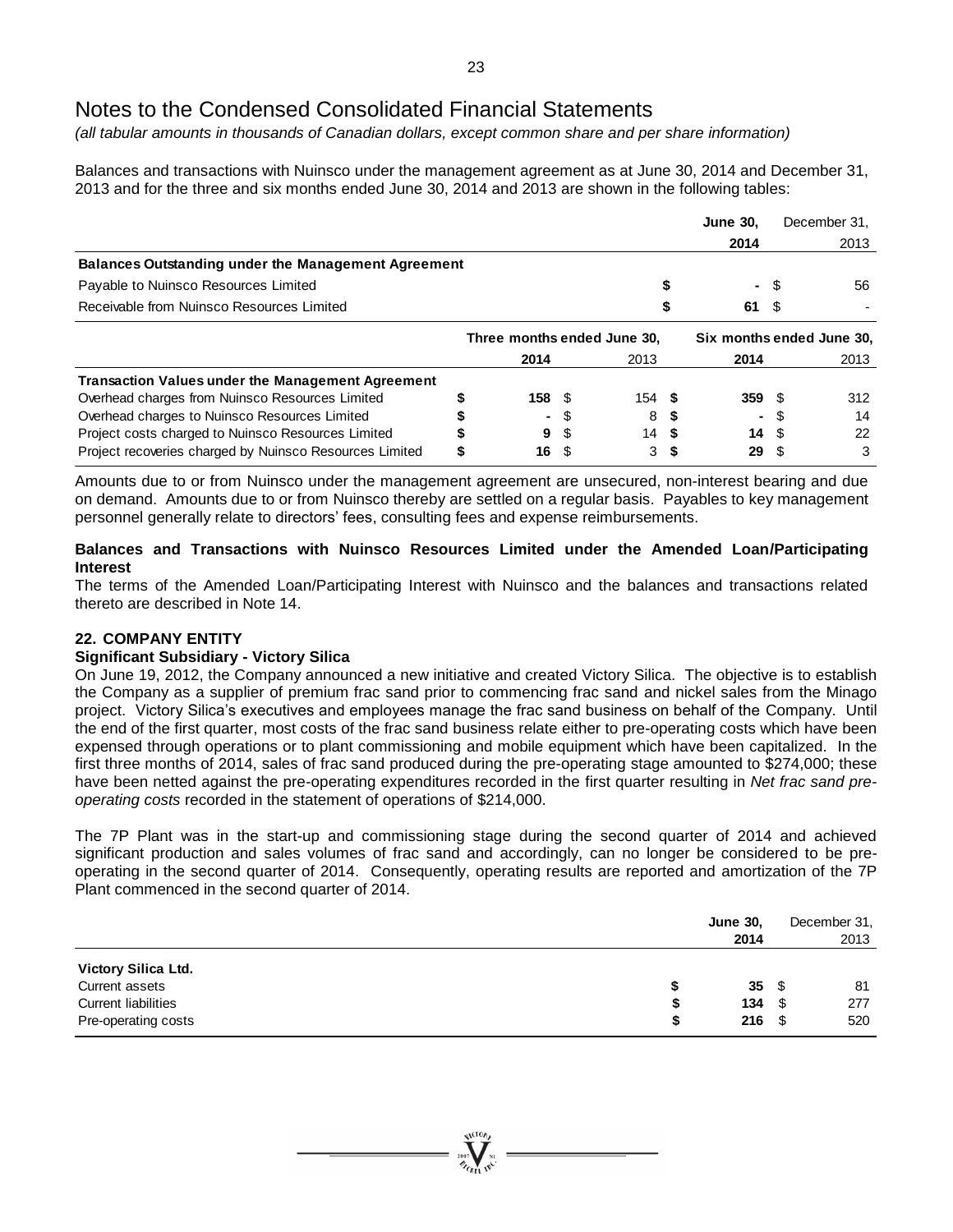*(all tabular amounts in thousands of Canadian dollars, except common share and per share information)*

# **23. COMMITMENT**

# **Transformer Equipment**

On May 10, 2010, the Company entered into an agreement to purchase equipment for the Minago project. The total price is US\$2,840,000. The Company has made aggregate deposits of \$1,485,000 as at June 30, 2014.

# **24. SUBSEQUENT EVENTS**

# **Financing**

On July 7, 2014, the Company completed the issue of US\$3,000,000 under the umbrella convertible note financing described in Note 14.

# **Stock Options**

On July 21, 2014, the Company issued 8,000,000 stock options to directors, officers, employees and consultants of the Company. The options were granted at an exercise price of \$0.07; 5,300,000 options vest immediately with 2,700,000 vesting across one year and all have a life of five years to expiry.

# **Commissioning of 7P Plant**

On August 11, 2014, the Company announced the successful completion of the commissioning of the 7P Plant and was producing frac sand on a consistent basis.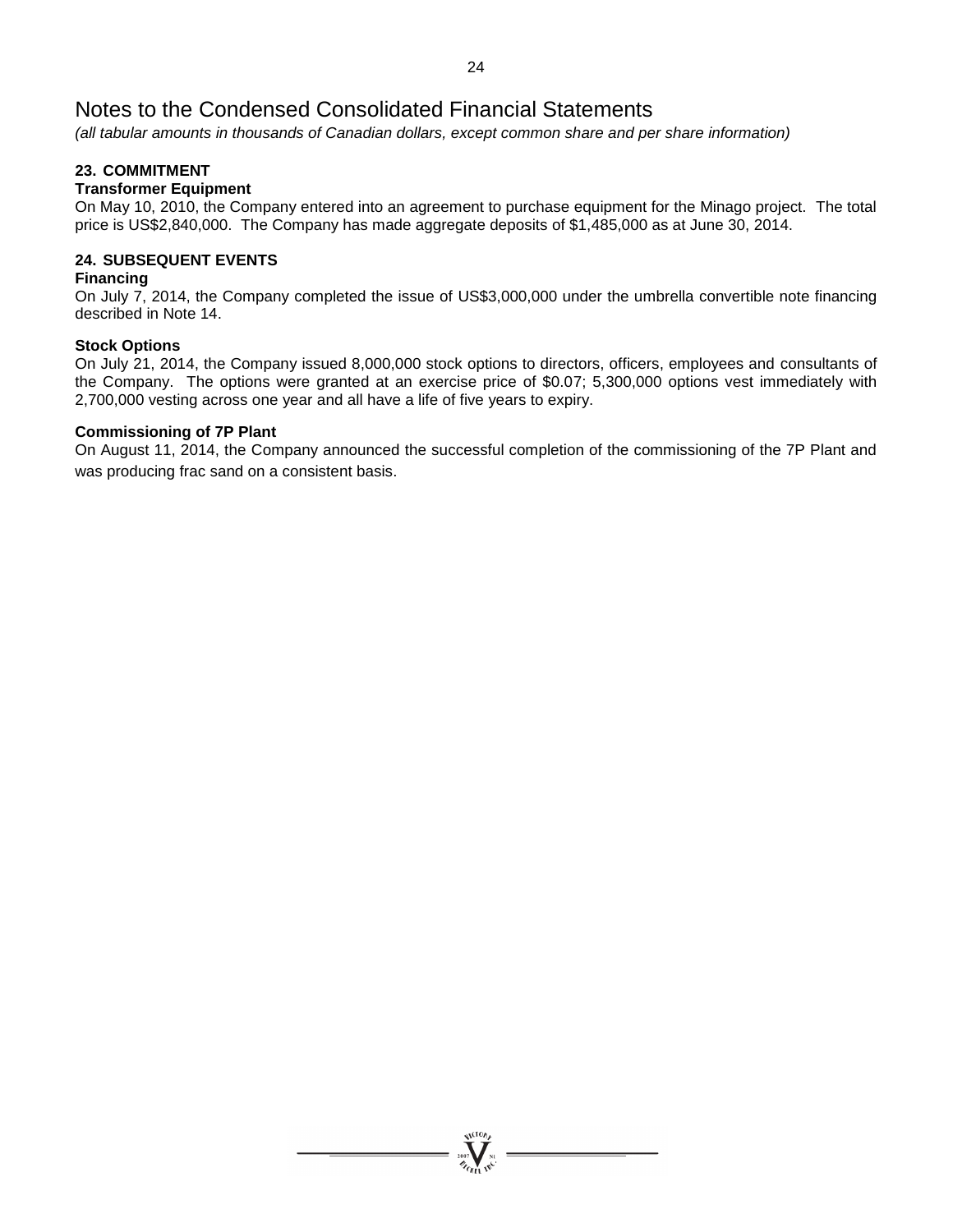

# **VICTORY NICKEL INC.**

# **MANAGEMENT'S DISCUSSION AND ANALYSIS FOR THE THREE AND SIX MONTHS ENDED JUNE 30, 2014**

**DATED AUGUST 12, 2014**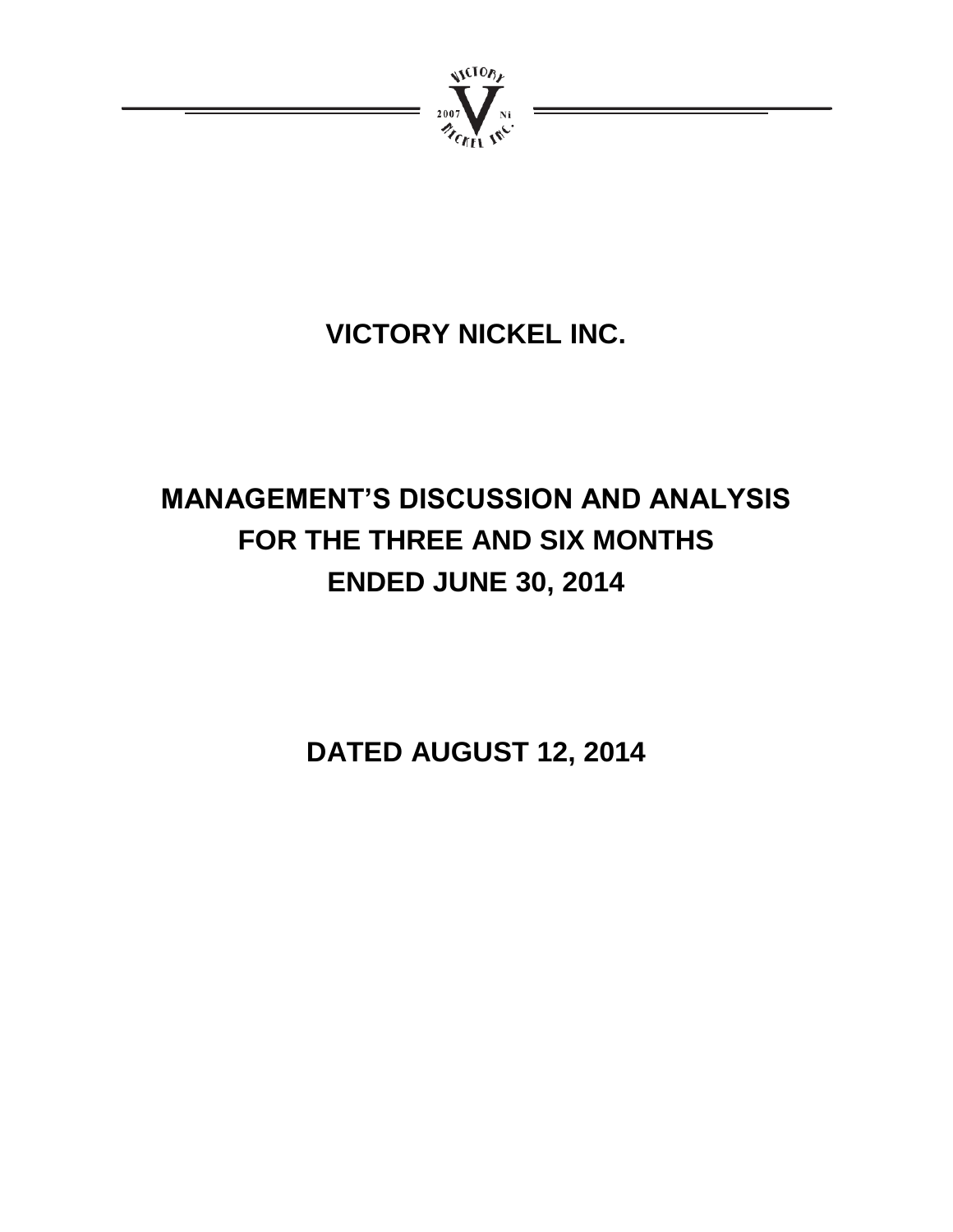# **VICTORY NICKEL INC. MANAGEMENT'S DISCUSSION AND ANALYSIS For the Three and Six Months ended June 30, 2014**

The following discussion of the results of operations, financial condition and cash flows of Victory Nickel Inc. ("Victory Nickel" or the "Company") prepared as of August 12, 2014 consolidates management's review of the factors that affected the Company's financial and operating performance for the three and six months ended June 30, 2014, and factors reasonably expected to impact on future operations and results. This discussion is intended to supplement and complement the Company's unaudited condensed consolidated financial statements for the three and six months ended June 30, 2014 ("Unaudited Condensed Consolidated Financial Statements") and the notes thereto.

Certain information and discussion included in this management's discussion and analysis ("MD&A") constitutes forwardlooking information. Readers are encouraged to refer to the cautionary notes contained in the section Forward-Looking Statements at the end of this MD&A.

Readers are also encouraged to consult the audited consolidated financial statements for the years ended December 31, 2013 and 2012 ("2013 Audited Consolidated Financial Statements") which were prepared in accordance with International Financial Reporting Standards ("IFRS" or "GAAP"). The Unaudited Condensed Consolidated Financial Statements and the 2013 Audited Consolidated Financial Statements are available at www.sedar.com and at the Company's website www.victorynickel.ca. All amounts disclosed are in Canadian dollars unless otherwise stated. All tabular amounts are in thousands of Canadian dollars.

# **COMPANY OVERVIEW**

Victory Nickel is a Canadian exploration and development mineral resource company and until recently was primarily engaged in the acquisition, exploration, evaluation and development of nickel projects and associated products in Canada. The Company is now a producer of high-quality frac sand through its wholly-owned subsidiary Victory Silica Ltd. ("VSL" or "Victory Silica").

Formed on February 1, 2007, Victory Nickel owns 100% of four advanced sulphide nickel projects: the Minago, Lynn Lake and Mel projects in Manitoba and the Lac Rocher project in Québec. The results of a feasibility study on the Minago Project ("FS") were announced in December 2009, the Environmental Impact Study ("EIS") was filed in May 2010 with subsequent improvements to the project announced in June 2010 and July 2011. Receipt of the Environmental Act Licence ("EAL") was announced in August 2011. A preliminary economic assessment of Lac Rocher ("PEA") was announced in November 2008. Baseline environmental studies are ongoing at Mel in preparation for permit applications should the economics support development. The Company is considering its options for the Lynn Lake property since the option agreement with Wellgreen Platinum Ltd. was terminated in March, 2014.

The Company's entry into the frac sand business is directly related to its Minago nickel project in Manitoba. Based on the FS, approximately 11 million tonnes of frac sand will be produced from the Minago pit footprint and it is a significant contributor to the economics of the Minago project. Frac sand is a silica sand meeting certain specifications and is used as a proppant when fracking oil and gas wells. On June 19, 2012, the Company announced the creation of Victory Silica a wholly-owned subsidiary that has been established to manage the Company's entry into frac sand production and distribution. The Company is establishing itself as a frac sand producer by acquiring concentrated sand in Wisconsin, US and processing it into four finished frac sand products at its 500,000 ton per annum ("tpa") frac sand processing plant at Seven Persons near Medicine Hat, Alberta (the "7P Plant"). Initial target markets include Alberta, Saskatchewan, Manitoba and North Dakota. This strategy is expected to generate significant cash flow for Victory Nickel prior to development and sale of frac sand from its Minago project. The 7P Plant processed its first sand during the week commencing March, 24, 2014. Sales revenue of \$1,428,000 for frac sand sales from production realized during the commissioning stage were recorded in the three months ended June 30, 2014; sales since that date to August 12, 2014 have amounted to \$1,884,000).

# **Going Concern**

The Company's Unaudited Condensed Consolidated Financial Statements have been prepared using the going concern assumption which contemplates the realization of assets and settlement of liabilities in the normal course of business as they come due. As at June 30, 2014, the Company had working capital of \$708,000, (December 31, 2013 – working capital of \$465,000). Working capital is defined as current assets (excluding any restricted cash) less current liabilities. During the second quarter of 2014, the Company was in the start-up and commissioning stage and began producing and selling frac sand from the 7P Plant. The Company expects to begin generating cash flow in the third quarter of 2014 sufficient to fund its activities. In July 2014, the Company raised an additional US\$3,000,000 through the issuance of promissory notes – refer to the Liquidity and Capital Resources section.

 $\sum_{\substack{2007\\ \mathcal{H}_{\ell_{\ell_{\ell+1}}}}\infty}^{\mathcal{H}^{(10\ell)_{\ell}}}=$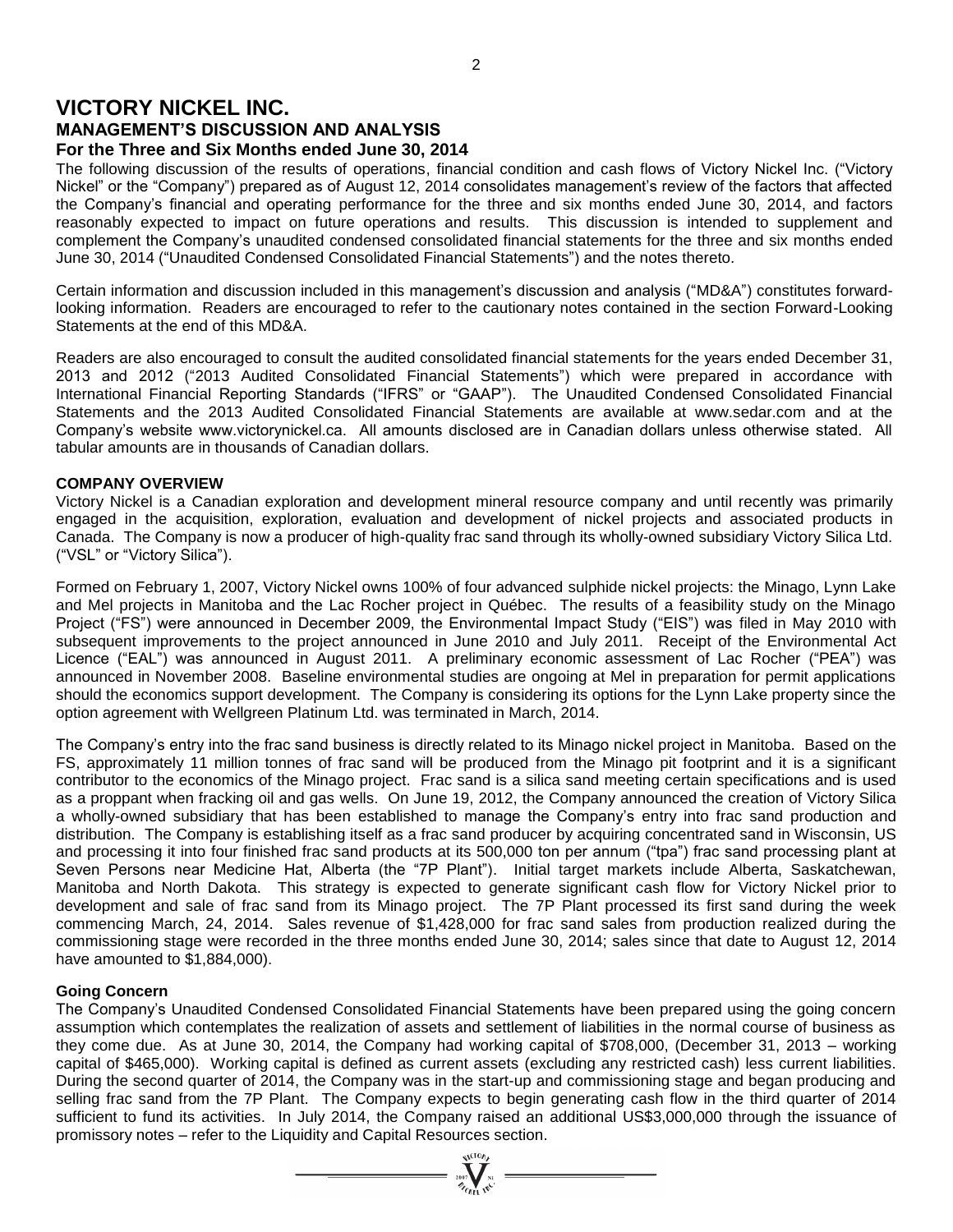The Company is subject to the risks and challenges experienced by other companies at a comparable stage. These risks include, but are not limited to, continuing losses, an unexpected change in the frac sand market which would limit the Company's ability to generate cash flow from the 7P Plant, dependence on key individuals and the ability to secure adequate financing or to complete corporate transactions to meet the minimum capital required to successfully complete its projects and fund other operating expenses. Development of the Company's current mining projects to the production stage will require significant financing. Given the current economic climate, the ability to raise funds may prove difficult. Refer to the Risks and Uncertainties and Liquidity and Capital Resources sections for additional information.

None of the Company's mining projects has commenced commercial production and, accordingly, the Company is dependent upon debt or equity financings, and the optioning and/or sale of resource or resource-related assets and/or the ability to generate sufficient cash flow from its other operating activities for its funding. The Company's 7P Plant continued commissioning during the second quarter 2014. It is expected that cash flow will be generated commencing with the third quarter sufficient to meet operating requirements with the ultimate potential to advance the Company's mining interests.

The recoverability of the carrying value of exploration and evaluation projects and the mine property and development project, and ultimately the Company's ability to continue as a going concern, is dependent upon either exploration results which have the potential for the discovery of economically-recoverable reserves and resources, the Company's ability to finance exploitation of its projects through debt or equity financings and the optioning and/or sale of resource or resourcerelated assets such as royalty interests for its funding or the success of the frac sand business referred to above.

The Company considers that working capital, combined with funds generated from the convertible promissory notes issued in 2014 to date and other financing initiatives is sufficient to fund the Company's activities. However, should the Company not be able to reach successful cash flow generation and achieve profitable operations from frac sand business or continue to achieve favourable exploration results, obtain the necessary financing or achieve future profitable production or sale of properties, the carrying value of the Company's assets could be subject to material adjustment and, in addition, other adjustments may be necessary to the financial statements should such adverse events impair the Company's ability to continue as a going concern as contemplated under GAAP. There is no certainty, especially in the present environment, that the Company's initiatives to improve working capital will be successful or that working capital generated thereby will be sufficient to fund the Company's activities including project expenditures and corporate costs. These conditions indicate the existence of a material uncertainty that may cast significant doubt about the Company's ability to continue as a going concern.

# **HIGHLIGHTS**

During and subsequent to the six months ended June 30, 2014, the Company:

# **Corporate**

- Announced the Conversion of the Amended Loan to a direct interest in net cash flows (the "Participating Interest").
- Completed a securities purchase and line of credit agreement (the "SPA Loan") for US\$4,000,000.
- Completed the issue of convertible notes in the aggregate of US\$5 million.

# **Frac Sand and Victory Silica**

- Completed the acquisition of the 7P Plant.
	- Completed the upgrade and construction of the 500,000 tpa 7P Plant frac sand processing facility
		- Completed the start-up and commissioning stage of the 7P Plant
		- Completed key agreements for: sand purchase, sand washing, transload in Winona, rail transport, rail siding, railcar leasing, Seven Persons trucking, mobile equipment leasing.
		- Advanced discussions to create a joint venture to own a sand resource in Wisconsin as part of Phase 2.
		- Produced 22,519 tons of frac sand at the 7P Plant to June 30, 2014.
		- Sold 11,310 tons of frac sand at the 7P Plant to June 30, 2014.

# **Minago**

• Applied for amendment to Minago Environmental Act Licence ("EAL") to relocate the tailings impoundment.

# **Lynn Lake**

• Regained 100% ownership of the Lynn Lake project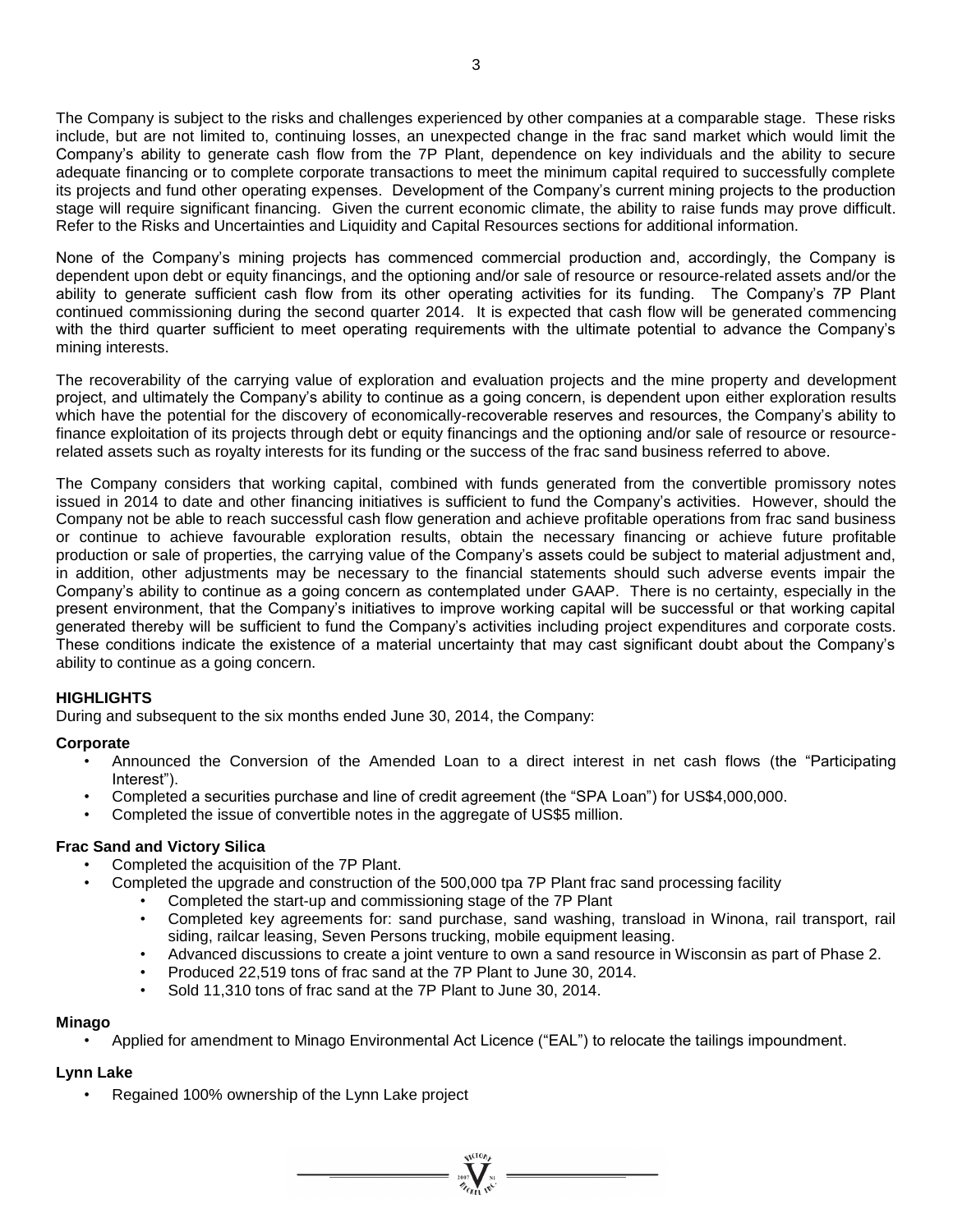# **OUTLOOK**

Victory Nickel is a development-stage nickel company with four sulphide nickel projects in Canada; three in Manitoba and one in Québec. The Minago Project is the most significant and advanced of the four projects. The FS completed in late 2009 demonstrated its significant value, and Minago is permitted and shovel-ready for development. At the time the FS was completed, the price of nickel was in the US\$11-US\$13 per pound range and projections were for long-term nickel pricing of US\$10-US\$12 per pound. With a FS-projected IRR exceeding 22%, management believed that finding a partner and financing the development of the Minago Project was achievable. Unfortunately, the price of nickel dropped to the US\$6.00 per pound level and the Canada-US dollar exchange rate strengthened, making the price even lower in Canadian dollars. However, this is changing. The Canadian dollar is weakening and the price of nickel reached US\$9.70 during the second quarter and has remained in the US\$8.50 level. Both of these improvements bode well for Minago's development. The IRR of the Minago Project based on the FS at today's metal prices and exchange rate is 15.4%. At a discount rate of 8%, the NPV of Minago is approximately \$238 million. This compares to an IRR of 22.4% at the FS Base Case prices.

In addition to nickel, another commodity, frac sand, is a significant contributor to the value of Minago. The frac sand overlies the entire Minago property, including the nickel deposit. Within the footprint of the proposed nickel pit approximately 15,000,000 tons of sandstone will be removed as overburden during the first three years of development and production. This alone will produce approximately 11,000,000 tons of frac sand. However on the surrounding property there is sufficient sandstone that Minago could potentially supply frac sand for many decades.

During discussions with potential Minago partners and financiers it became evident that frac sand was not understood by nickel producers or by the equity markets in general. As a result the frac sand at Minago received little to no credit despite the fact that the frac sand by-product, or more accurately co-product, value is US\$2.90 per pound of nickel. This credit reduces the FS study's projected production cost to US\$2.20 per pound, making Minago one of the lowest cost nickel producers in the world.

In order to finance Minago, it became imperative that we prove the value of the frac sand.

Part of the disconnect between value and valuation had to do with a lack of public information available about the frac sand market at that time. This all changed starting in early 2012 when public transactions were announced which gave support to the valuation for frac sand reflected in the Minago FS. Preferred Sands LLC purchased the assets of Winn Bay Sand, including its Hanson Lake frac sand mine in Saskatchewan, for \$200,000,000. Winn Bay is on the same geological structure as Minago, just a bit farther north and west. US Silica Holdings Inc. took its frac sand business public in February 2012 by completing an initial public offering ("IPO") raising US\$200,000,000. Later in the year, Hi-Crush Partners LP completed an IPO and raised US\$225,000,000. In 2013, Emerge Energy Services LP completed an IPO and raised US\$140,000,000. The total market capitalization of these three companies is in excess of US\$7,000,000,000. And in the second quarter of this year it came to light that Fairmount Minerals Ltd., one of North America's largest frac sand producers, is exploring its own US\$1,000,000,000 IPO with a total valuation of US\$6,000,000,000. To Victory Nickel, these transactions confirm the value of the Minago sand deposit and the overall opportunity that exists in the frac sand business.

Recent forecasts by the Freedonia Group, Inc. project that the frac sand market in Canada and U.S. will grow at a rate of 11.6% per annum and in Canada alone at 16.3% per annum until 2017. Total frac sand demand was approximately 7,000,000 tons in 2007; in 2017 demand is forecast to be in excess of 51,000,000 tons.

In June 2012, the Company established a three-phased plan to enter into the frac sand business prior to development of the Minago Project. The objectives were to establish Victory Nickel as a presence in the frac sand business, to generate cash flow and to prove the value of frac sand, thereby enhancing the attractiveness of Minago to potential partners and financiers.

The phases are as follows:

Phase 1: Purchase premium-quality Wisconsin concentrated sand under contract for final processing at a 500,000 tpa dry frac sand plant to be located near Medicine Hat, Alberta. This provides the Company with a lowrisk entry into the frac sand market.

Phase 2: Purchase a frac sand mine and build and operate a frac sand wet plant in Wisconsin. This would reduce costs, increase margins, provide security of sand supply and enhance frac sand quality control.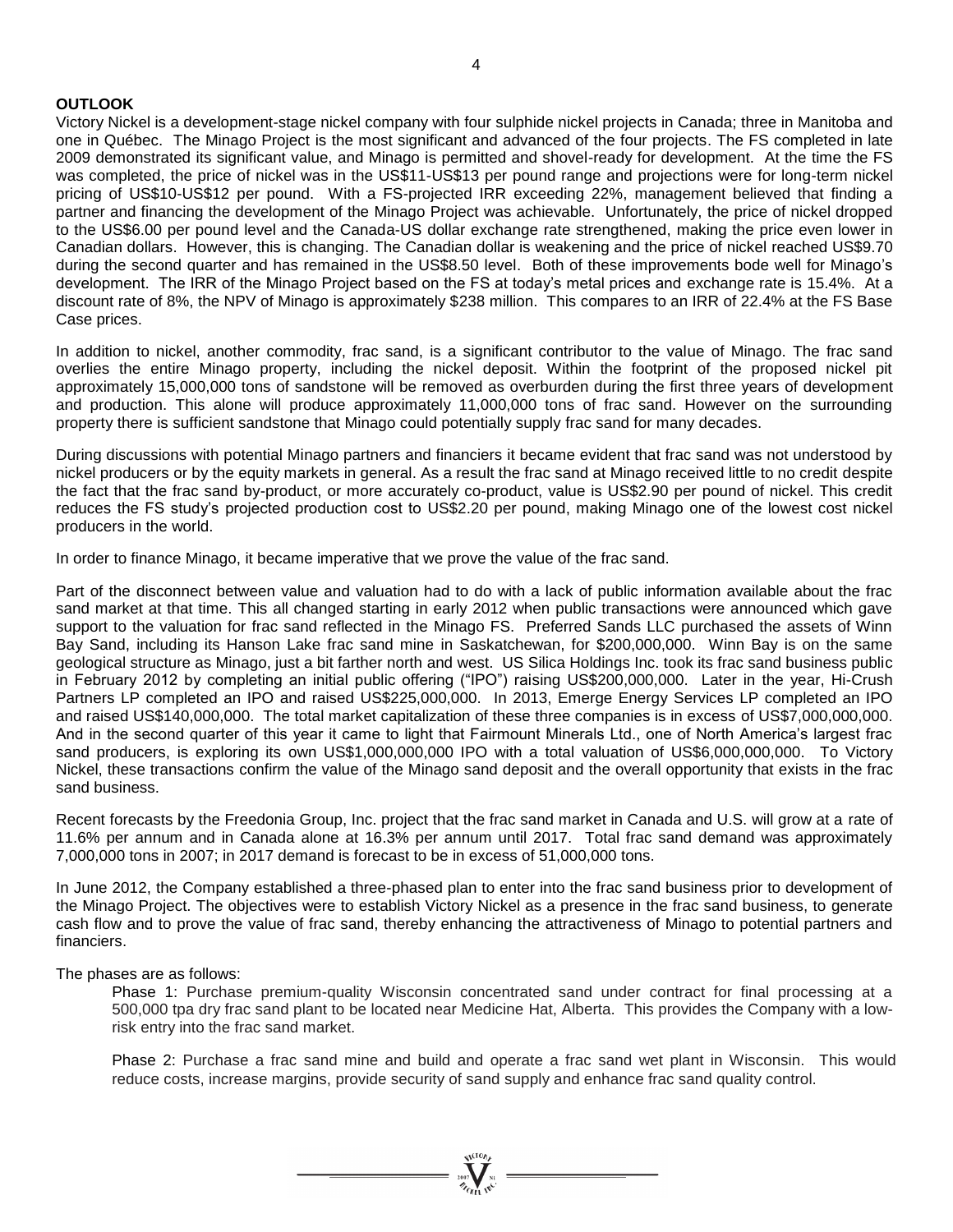Phase 3: Build a 1,000,000 tpa frac sand dry plant in Winnipeg, Manitoba to process both imported (Wisconsin) and domestic (ultimately Minago) frac sand. This would again expand Victory Nickel's presence in the frac sand market and further increase margins.

To implement the plan, Ken Murdock, a frac sand industry veteran, joined the Company as Chief Executive Officer of Victory Silica, a wholly-owned subsidiary created for this purpose. We first met Ken when he was hired by Wardrop Engineering to complete the frac sand portion of the Minago FS.

Phase 1 is now complete. Commissioning of the 7P Plant occurred during the second quarter and we expect cash flow during the third quarter of 2014. During commissioning the 7P Plant produced significant saleable frac sand and as a result the Company has reported revenue from sales of some of this frac sand during the second quarter. A small loss was incurred as the 7P Plant operated below efficient levels while being commissioned. Concentrated washed sand is being shipped from Wisconsin at a rate of approximately 4,500 tons per week and by the end of the third quarter the rate is expected be 9,600 tons per week. When processed at the 7P Plant this raw material produces the highest quality frac sand available to buyers in the Alberta, Saskatchewan, Manitoba and North Dakota.

At full production, the 500,000 tpa 7P Plant is expected to generate profit margins of \$25 per ton, or in excess of \$12,000,000 per year. Phases 2 and 3 will bring the eventual production target to 1,500,000 tons of frac sand per annum and are expected to improve these margins. On completion of all three phases, cash flow is expected to exceed \$40,000,000 per annum.

In step with the creation and implementation of the Victory Silica frac sand strategy, the Company continues to optimize and advance Minago. On August 23, 2011, the Manitoba Government issued Victory Nickel's final Environment Act Licence ("EAL") for the Minago project. The Company has fulfilled its work requirements to maintain the EAL and, in December 2013, filed an Environmental Act Proposal ("EAP") to amend the EAL to allow for relocation of the proposed tailings and waste rock management facility. This was necessary because additional nickel was identified in the vicinity of the proposed tailings facility and is designed to reduce projected capital as part of an ongoing program to ensure the Company is ready for a more robust nickel market.

The expected cash flow from the entry into the frac sand business is a game changer. This, combined with an improvement in the price of nickel, will position Victory Nickel to advance and grow both its frac sand and nickel businesses and generate a market valuation that is more realistic than today's and reflective of the Company's assets. Victory Nickel will soon be a cash flowing company with a growing frac sand business that has very significant warrant on nickel.

# **RESULTS OF OPERATIONS**

#### *Three Months Ended June 30, 2014 Compared with Three Months Ended June 30, 2013*

For the three months ended June 30, 2014, the Company had a net loss of \$754,000, or \$0.00 per share, (June 30, 2013 – net loss of \$429,000, or \$0.00 per share). The Company's 7P plant was in process of being commissioned during the second quarter and, during the three month period, produced 19,408 tons of various grades of frac sand 9,470 tons of which was sold and generated revenue of \$1,428,000. As is expected during commissioning, the plant did not operate at full capacity or on a consistent basis, resulting in higher operating costs per ton of product produced than what is expected once full production is achieved. During this period, operating personnel were trained and equipment was debugged. As a result, a gross loss of \$159,000 was reported in the quarter. Inventories of finished sand are priced using normalized rates thus do not bear an inordinate proportion of costs.

The net loss for the period is also a function of general and administrative expenses of \$846,000 (2013 - \$392,000), and net finance costs of \$51,000 (2013 – net finance costs of \$75,000). These costs were offset in 2013 by a \$123,000 recovery with respect to the Lynn Lake property as a result of option amounts received in excess of the recorded value of the property; as explained above, the option was terminated in March 2014. Results in the period also include an income tax recovery of \$538,000 (2013 – income tax recovery of \$117,000).

As mentioned earlier, the Company's frac sand business generated significant production and sales during the start-up stage. Accordingly, sales revenues and related costs including amortization primarily on its 7P Plant and related mobile equipment of \$187,000 were reported during the second quarter of 2014. In the first quarter, sales were netted against costs and reported as net pre-operating costs.

Finished goods inventory amounted to 11,209 as at June 30, 2014. Inventory of \$2,578,000 was recorded at normalized values and, as a result, cost of goods sold of \$1,587,000 during the period is abnormally high as it absorbed the costs associated with inefficiencies during a start-up period.

 $\sum_{\substack{\text{2007} \ \text{N} \text{C10}}{n}} \sum_{\substack{\text{N} \text{C1}}} \dots$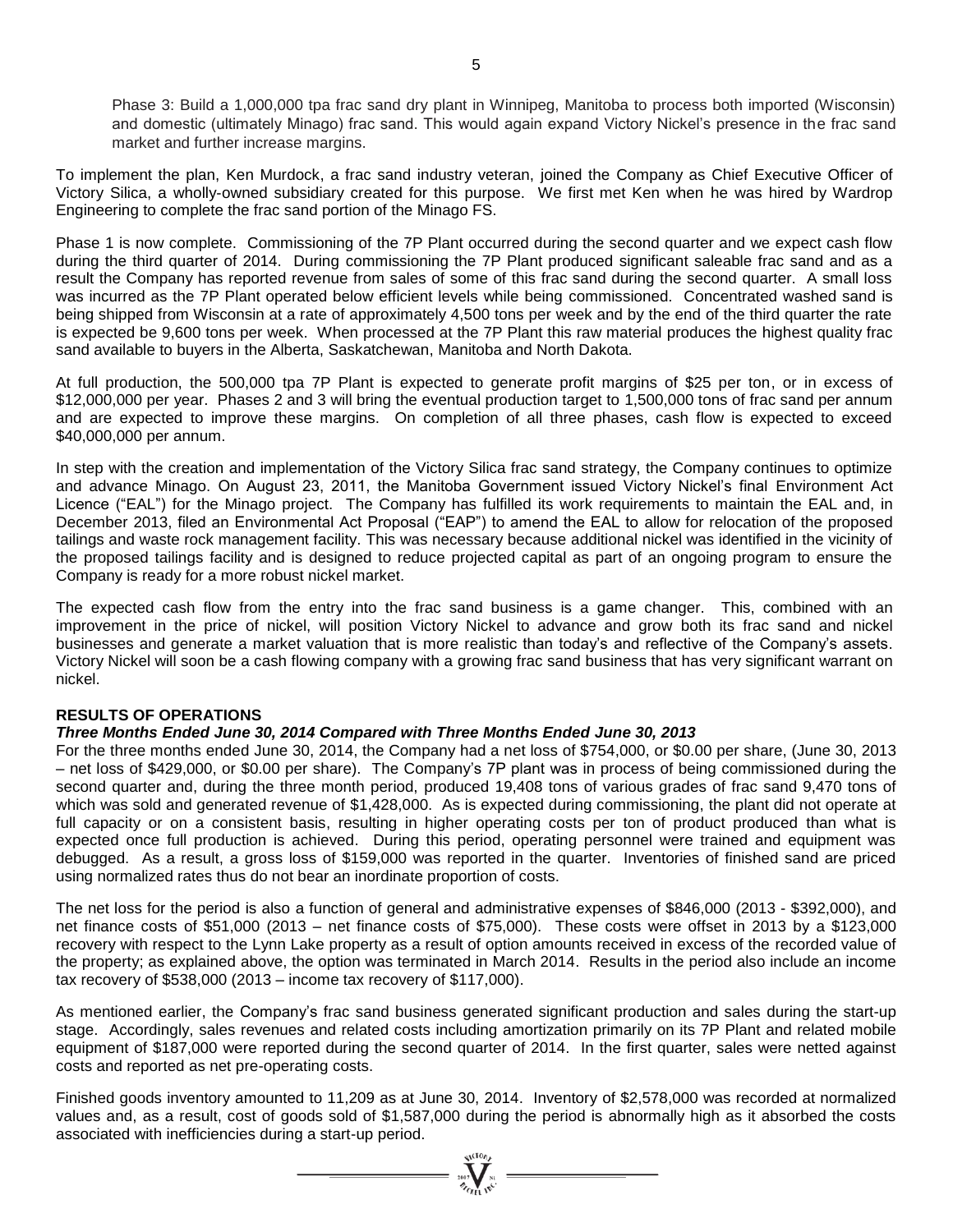General and administrative expenses ("G&A") increased by \$454,000, to \$846,000 from \$392,000, for the three months ended June 30, 2014 and 2013, respectively. General and administration expenses incurred on the Company's new frac sand business amounted to \$852,000 (including intersegment cost allocations) and is the main reason for the increase. Direct plant operating costs are inventoried and charged to cost of goods sold when title to the product passes to the customer. Costs under the management agreement with Nuinsco have increased by approximately \$4,000 reflecting the change in activity. In addition, the CEO became a direct employee of the Company effective January 1, 2014 and 100% of his remuneration is charged directly to G&A rather than through cost allocations under Nuinsco's Management Agreement. Other cost increases relate to financing and consulting, again, mostly related to growing the frac sand business.

As mentioned above, general and administrative expenses include costs charged by Nuinsco for administrative services, partly offset by costs charged to Nuinsco by Victory Nickel as described under Transactions with Related Parties and Management Agreement with Nuinsco Resources Limited below; these amounted to \$158,000 and \$nil (2013 - \$154,000 and \$8,000 respectively). Costs allocated from Nuinsco pursuant to the Management Agreement are activity related; the increase in costs is primarily a result of increased people costs allocated under the agreement due to activity at Victory Silica and on the frac sand business. This arrangement with Nuinsco allows the Company to have access to disciplines which would otherwise be cost-prohibitive to a junior company.

The costs of public company compliance for Victory Nickel for the three months ended June 30, 2014 are estimated to be approximately \$237,000, compared with \$219,000 in the three months ended June 30, 2013, calculated on a comparable basis. As described above, costs have increased because of the frac sand business and investor relations support.

There were no write-downs necessary for impairment of projects in 2013, however, expenditures of \$28,000 on non-core projects were written off in the three months ended June 30, 2014. There were no pre-exploration expenditures incurred in either period. In the quarter ended June 30, 2013, the Company received \$125,000 in receipts under the Lynn Lake option; net of expenditures, \$123,000 was recorded as recovery of exploration and evaluation project. As described above, Wellgreen has relinquished the Lynn Lake option and no further option payments will be received.

For the three months ended June 30, 2014, net finance costs were \$51,000 (for the three months ended June 30, 2013 net finance costs were \$75,000). Finance income increased to \$634,000 from \$4,000 in the comparative period which represented interest on bank deposits; in 2014, \$485,000 was earned due to the reduction in the value of embedded option derivatives in the Company's convertible notes combined with \$149,000 net foreign exchange gains on transactions and balances denominated in US Dollars. Finance costs increased to \$685,000 from \$79,000 in the comparative period, mainly due to the interest expense on the loans and convertible notes and related items which are described below. In particular, the Company recorded an increase in the fair value of the Participating Interest of \$165,000 as it moves closer to the period when payments will begin due to the passage of time.

The Conversion feature of the Amended Loan requires the classification of the loan as a financial liability at fair value through operations. During the fourth quarter of 2013, the plant construction was well underway and the probability of Conversion increased substantially. Accordingly, the estimated future cash flows were determined using a probabilityweighted estimation of future expected cash flow scenarios from the frac sand business based on current expectations of business results, capital costs and pre-operating expenditures. These cash flows were on the basis of Phase 1 completion only. The Company also included probability weightings of 34%, 16% and 50% as risk factors applied to varying levels of expected cash flows – being zero, 50% and 100% of the ceiling maximum of \$10,222,831.

Effective June 30, 2014, certain adjustments were made to the expected cash flows to reflect more current business expectations due to advances in the business, the change in the anticipated date of positive cash flows and the passage of time.

As described earlier, the percentage participation in net cash flows is 52.16% and the applicable ceiling for Phase 1 is \$10,222,831. Based on the estimated cash flows described above, payments could commence in mid-2015. These assumptions resulted in a revised amortized cost carrying amount of the Participating Interest of \$4,458,000 effective June 30, 2014 and, accordingly \$165,000 was recorded as a *loss on adjustment of estimated cash flows* through the statement of operations for the quarter. This is a Level 3 methodology and is subject to the highest level of uncertainty. In the second quarter of 2014, the Company reviewed and revised its estimates of expected future cash flows as the expectations of payments of the Participating Interest have changed. This amount and future changes in that estimate was and will be recorded through operations with appropriate adjustment for actual cash flows paid.

 $\sum_{\substack{2007\\ \text{at }\\ \text{at }\\ \text{at }\\ \text{at }\\ \text{at }\\ \text{at }\\ \text{at }\\ \text{at }\\ \text{at }\\ \text{at }\\ \text{at }\\ \text{at }\\ \text{at }\\ \text{at }\\ \text{at }\\ \text{at }\\ \text{at }\\ \text{at }\\ \text{at }\\ \text{at }\\ \text{at }\\ \text{at }\\ \text{at }\\ \text{at }\\ \text{at }\\ \text{at }\\ \text{at }\\ \text{at }\\ \text{at }\\ \text{at }\\ \text{at }\\ \text{at }\\ \text{at }\\ \text{at }\\ \text{at$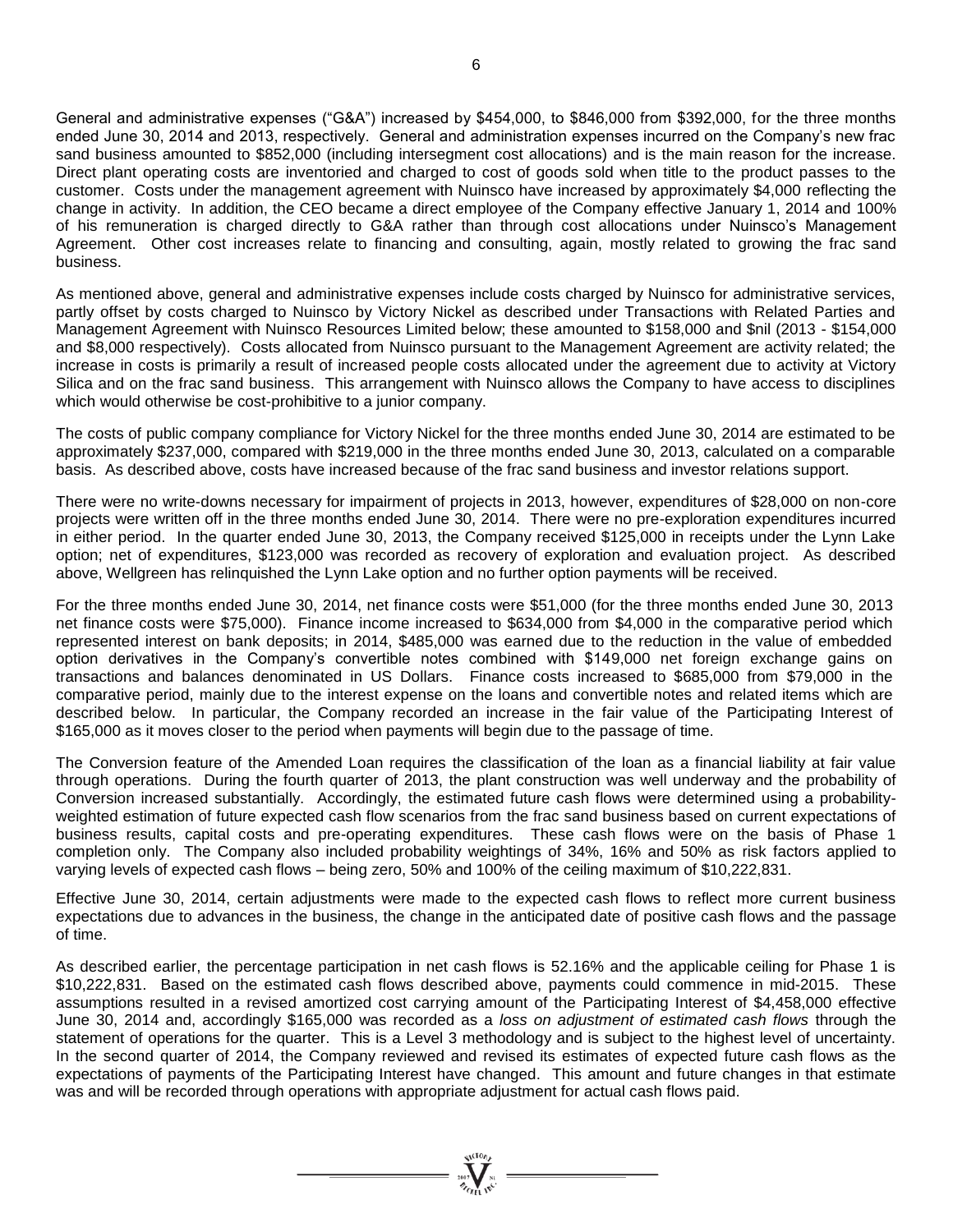In the fourth quarter of 2013, the Company issued a convertible note. There are several elements of finance expense associated with this: cash-settled interest expense paid on a calendar quarter basis, non-cash amortization of loan fees, non-cash amortization of the embedded derivative related to the value of the convertibility feature at inception and the change in the value of that embedded derivative at the end of a reporting period. All amortizable elements are calculated using the effective interest rate method. Additional convertible notes were issued in the first and second quarters of 2014 with similar terms and requiring similar accounting treatments. Collectively, these are termed the "Convertible Notes". Further notes were entered into in July 2014 under similar terms.

Aggregate interest settled in cash for the three months ended June 30, 2014 amounted to \$283,000, approximately \$20,000 was on account of the Amended Loan prior to its conversion to a Participating Interest (\$30,000 was paid in 2013) and \$138,000 was on account of the Convertible Notes. Interest on the SPA Loan (described below) paid in cash amounted to \$61,000. The balance of interest is on leased mobile equipment and other items.

Amortization of loan fees in the period amounted to \$160,000 and \$56,000 represented amortization of a portion of the embedded derivatives in the Convertible Notes remaining of \$497,000 calculated at inception (\$168,000 of which was recorded in 2013). The value of the embedded derivatives decreased to June 30, 2014 due to the extinguishing of a convertible note and its replacement with a SPA Note and, accordingly, \$485,000 was credited through operations in the second quarter of 2014.

The embedded derivative is calculated using the Black-Scholes option-pricing methodology and is a function of share price, the \$0.10 conversion price, risk-free interest rate, length of time to expiry and share price volatility as well as the US dollar exchange rate for loans denominated in US dollars but convertible using a Canadian price. All other things being equal, one would expect the value of the option to decline as time approaches the expiry date. However, because of the volatility of exchange rates and the Company's share price, this may not always be the case. Further, since one Convertible Note was exchanged into a portion of the SPA Loan in the second quarter of 2014, a portion of the embedded derivative was de-recognized. The SPA Loan does not contain an embedded derivative feature, however, the warrants which were issued therewith may be exercised on a cashless basis. The value of the warrants is considered to be debt rather than equity and changes in the fair value of the warrants is recorded through net finance income. For the period ended June 30, 2014, this amounted to \$20,000. We remarked in the first quarter MD&A that whether the increase in value would continue was speculative. But what is certain is that it can cause a significant amount of variability in the finance income and finance costs in the statement of operations.

In the three months ended June 30, 2014, the Company recorded an income tax recovery of \$538,000 (2013 – income tax recovery of \$117,000). This is primarily a function of higher taxable losses. Furthermore, because the losses are expected to be used to shelter frac sand income in a lower tax rate jurisdiction, the income tax rate in place is expected to be 25%; this was adjusted at the end of 2013. The Company has estimated it has \$242,000 in unrecognized deferred tax assets in relation to Victory Silica; given this subsidiary company has not yet become profitable, it is not currently assessed as more-likely-than-not that losses and costs incurred in Victory Silica will be realized prior to their expiry.

Other comprehensive income ("OCI") in the three months ended June 30, 2014 relates to a decrease of \$38,000 (June 30, 2013 – decrease of \$90,000) in the market value of the Company's financial assets at fair value through OCI along with an income tax recovery recorded through OCI of \$5,000 (June 30, 2013 – income tax recovery of \$12,000). These changes are a result of net market value changes in the Company's marketable securities.

The changes in other balances not specifically addressed in other sections of this MD&A are as follows:

Cash and cash equivalents have decreased from \$1,423,000 to \$598,000 excluding restricted deposits of \$293,000 which support several letters of credit provided to facilitate its frac sand business with certain vendors. The Liquidity and Capital Resources section describes the cash flows in the period in detail.

Receivables and prepaids as at June 30, 2014 include \$853,000 receivables from frac sand sales compared with \$285,000 as at March 31, 2014 and \$nil as at December 31, 2013. The sand prepaid balance of US\$1,110,000 as at March 31, 2014 has decreased to US\$227,000 through sand purchases to June 30, 2014. Purchases are offset against the prepaid balances.

Inventory of \$2,578,000 comprises concentrated sand and various grades of finished product at various locations from the transload facility in Wisconsin, in transit and at the 7P Plant itself. Valuation of the inventory is based on normalized cost anticipated during normal production levels.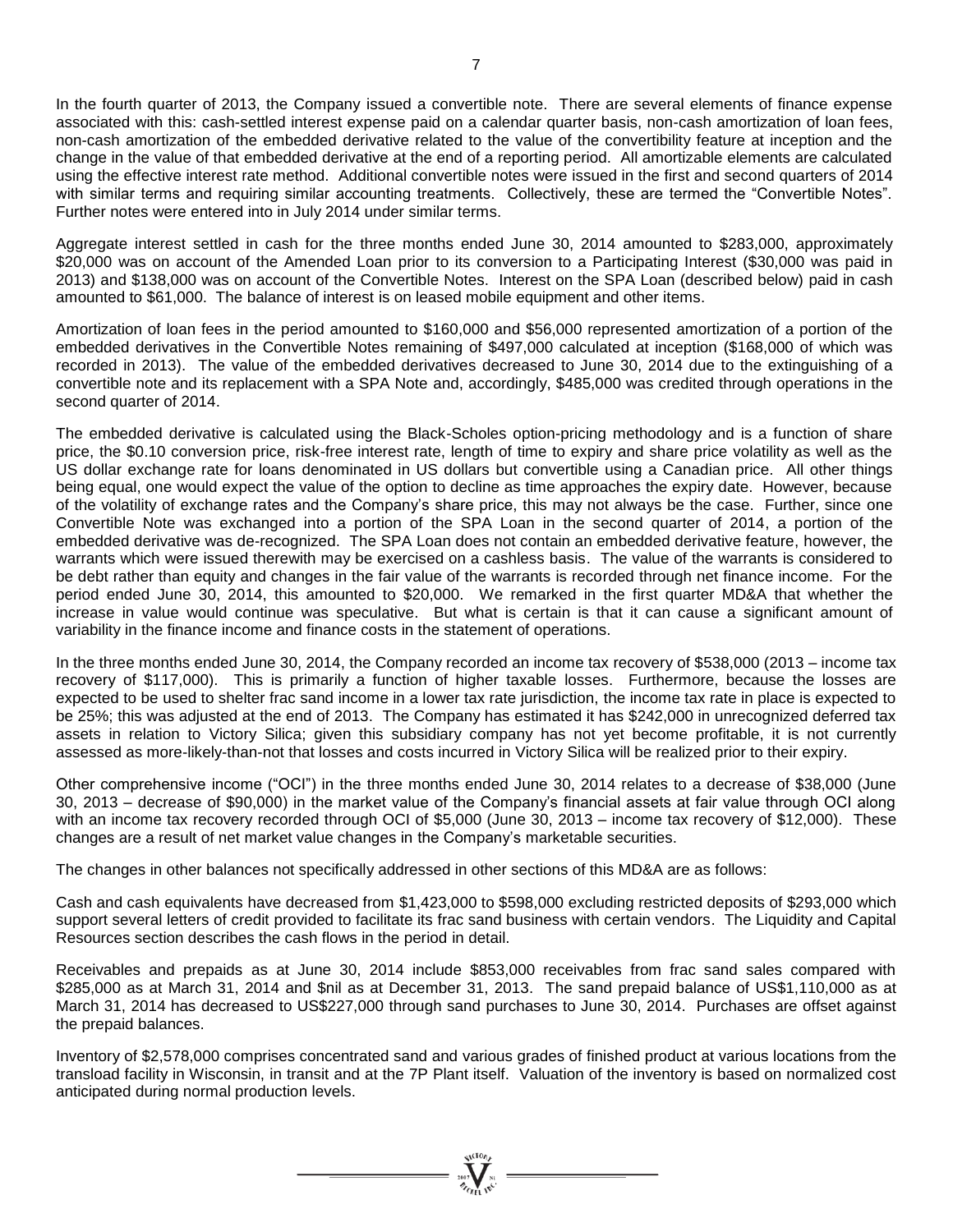Property, plant and equipment increased to \$6,701,000 from \$5,279,000 as at December 31, 2013 primarily due to expenditures on the 7P Plant and leased mobile equipment related thereto. The mobile equipment is in use and is being depreciated; amortization on the plant commenced in the second quarter given its availability for use in production. The first sand was processed through the 7P Plant in March, 2014 and commissioning occurred during the second quarter of 2014.

Project expenditures are described below in Mine Property and Development Activities ("MP&D") and Exploration and Evaluation Activities ("E&E").

The increase in trade and other payables of \$2,536,000 relates primarily to an increase in trade payables of \$2,608,000 for supplies, transportation and property, plant and equipment for the 7P Plant.

Victory Nickel has several long-term liabilities. The loan with Nuinsco was converted at its option in the second quarter of 2014 into the Participating Interest and includes an aggregate loss on adjustment of estimated cash flows of \$3,561,000 of which \$165,000 related to the three months ended June 30, 2014 (December 31, 2013 - \$3,289,000) calculated as described above. The Company has a series of convertible notes entered into from November 2013 and denominated in both US and Canadian dollars each with similar terms. In the second quarter, a convertible note with principal of US\$1,000,000 was extinguished and replaced with a SPA Note as part of the SPA Loan. The SPA Loan of \$4,000,000 was entered into in the second quarter. As at June 30, 2014, US\$2,500,000 was advanced directly under the SPA Loan with US\$1,000,000 exchanged from convertible notes and aggregating US\$3,500,000; the balance of US\$500,000 was drawn in early August.

Note 14 to the Unaudited Condensed Consolidated Financial Statements includes an analysis of the long-term liability balances. Refer to the Liquidity and Capital Resources section for additional discussion.

The Company has entered into several finance leases to purchase mobile equipment with a total fair value of \$703,000 at the various acquisition dates; the long-term portion of the related obligation is \$385,000 (December 31, 2013 - \$408,000) and the short-term lease obligation of \$149,000 (December 31, 2013 - \$160,000) is included in *Trade and other payables* as described above. Note 15 to the Unaudited Condensed Consolidated Financial Statements includes an analysis of the lease obligation.

The deferred tax liability balance amounts to \$757,000 as at June 30, 2014 (December 31, 2013 - \$1,521,000). The main components of the balance relate to the tax effects of E&E projects and the MP&D project, partly offset by the tax value of net operating tax losses carried forward. Due to changes in the expected future income tax rate because of the frac sand activity in Alberta, the deferred tax liability amount reflects a rate of 25%. The Company estimates that it has approximately \$242,000 (December 31, 2013 - \$183,000) in unrecognized deferred tax assets in relation to Victory Silica.

The share capital balance has increased marginally to June 30, 2014 by \$378,000 since 4,630,000 options were exercised in the first quarter of 2014 generating cash of \$220,000 and requiring a transfer from contributed surplus to share capital of \$158,000.

# *Six Months Ended June 30, 2014 Compared With Six Months Ended June 30, 2013*

For the six months ended June 30, 2014, the Company had a net loss of \$2,349,000, or \$0.00 per share compared with a net loss of \$754,000 or \$0.00 per share for the six months ended June 30, 2013. The Company recognized its first revenue on frac sand sales in the second quarter aggregating \$1,428,000. During the commissioning stage, the 7P Plant operated at below capacity levels. As a result, the cost of goods sold per ton is higher than it would be under normal operating parameters and a gross loss of \$159,000 was realized for the period. Inventories of finished sand are priced using normalized costs thus do not bear an inordinate proportion of costs.

Production and sales for the six month period occurred almost entirely during the second quarter of 2014 and are discussed above.

The main components creating the net loss were G&A expenses of \$1,387,000 (2013 - \$743,000), amortization of property and equipment of \$236,000, net frac sand pre-operating costs of \$214,000 (2013 - \$157,000) and net finance costs of \$1,012,000 (2013 - \$112,000). The results in 2013 also included a net recovery of \$244,000 related to the Lynn Lake option which is no longer in force. Furthermore, income tax recoveries were recorded in both six month periods being \$772,000 in 2014 and \$187,000 in 2013.

G&A expenses increased by \$644,000 in 2014 compared to the same period of 2013. The main reason for the increase is for staff costs; as described earlier, the CEO salary is no longer allocated to other activities, and bonuses of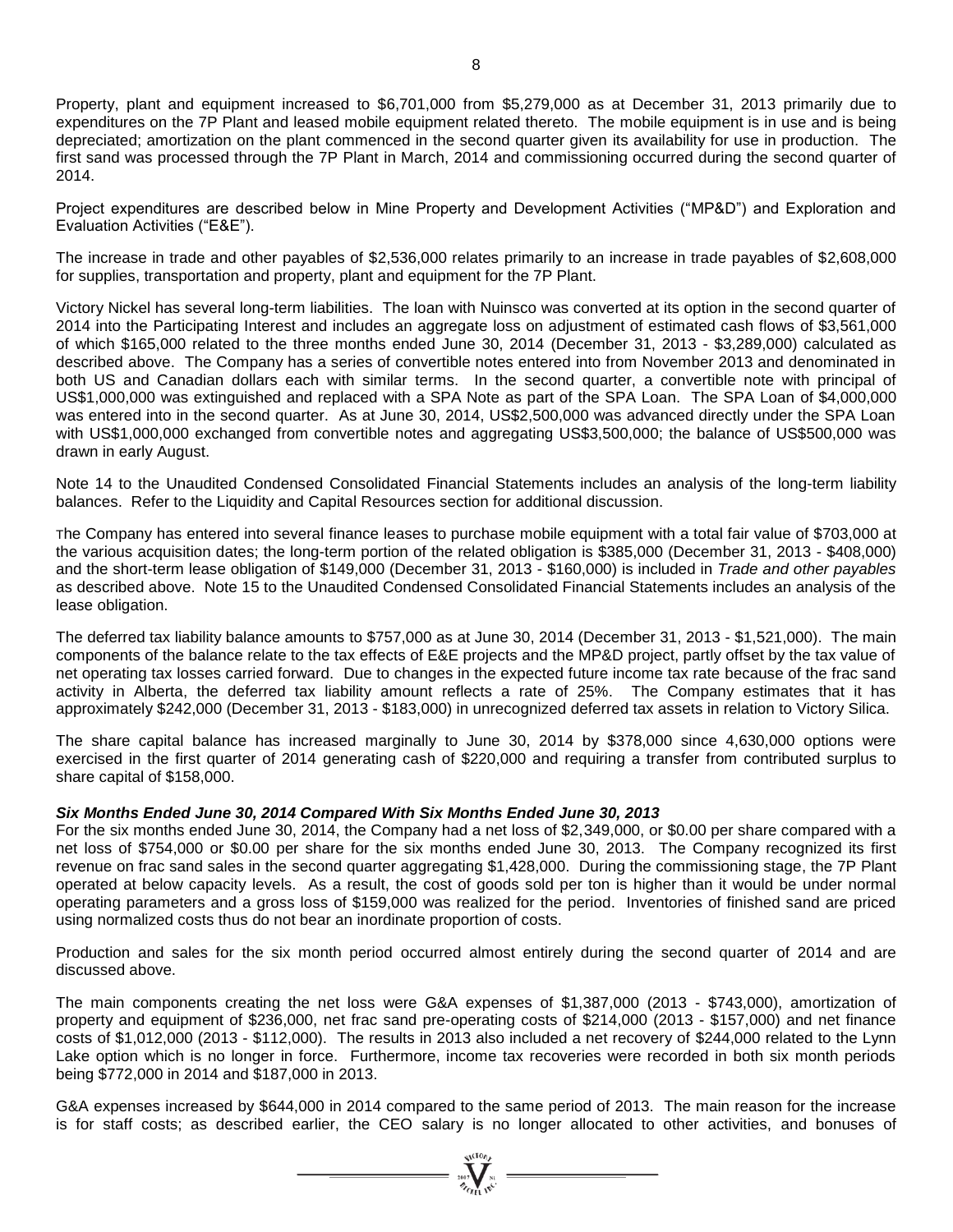approximately \$260,000 dependent on the success of Phase 1 of the frac sand plan was accrued now that it is virtually certain to be paid. This compares to bonuses of \$70,000 in 2013. The overhead allocation from Nuinsco, despite the change in how the CEO's salary was charged, has increased by almost \$50,000 as a result of increased activity supporting Victory Nickel and its frac sand initiative. Other increases were in general legal and travel costs as well as health benefits.

The costs of public company compliance for Victory Nickel are mitigated by the Management Agreement with Nuinsco but are still significant. In the six months ended June 30, 2014 they are estimated to be \$491,000 compared with \$425,000 for 2013 on a comparable basis.

Production at the 7P Plant ramped up during the plant commissioning in the second quarter with sales revenue and cost of sales being reported. In the first quarter, pre-operating costs for the period of \$214,000 were recorded net of sales revenue of \$274,000.

Net finance costs increased substantially from \$112,000 in 2013 to \$1,012,000 in 2014. These include cash-settled interest, amortization of cash and non-cash-based fees, changes in embedded option values associated with the convertible debt and amortization of inception values of embedded option derivatives related to debt as well as the change in value of estimated cash flows associated with the Participating Interest. Note 19 to the Unaudited Condensed Consolidated Financial Statements provides an analysis of the costs. Of all the elements in the table, the only ones which are immediately cash-settled are interest income on bank deposits (which is insignificant) and cash-settled interest expense.

The income tax recovery has increased significantly, as has the pre-tax loss. Certain of the elements in finance costs are not taxable and their volatility has an apparent effect on the effective income tax recovery rate.

OCI in the six months ended June 30, 2014 was a relatively small increase of \$58,000 in the fair value of the Company's portfolio of marketable securities; the tax effect on this was approximately \$8,000. In the comparative period, the market value of securities had declined. There were no sales of securities in the first six months of 2014; sales generated \$59,000 of proceeds in 2013.

#### **SUMMARY OF QUARTERLY RESULTS**

| Fiscal year 2014                                                                                                                                                                                                                                                                                                                                                            |                            |          |      |                 |             |      |                     | $2nd$ Quarter           |      |                         | 1 <sup>st</sup> Quarter  |      |
|-----------------------------------------------------------------------------------------------------------------------------------------------------------------------------------------------------------------------------------------------------------------------------------------------------------------------------------------------------------------------------|----------------------------|----------|------|-----------------|-------------|------|---------------------|-------------------------|------|-------------------------|--------------------------|------|
| Revenue                                                                                                                                                                                                                                                                                                                                                                     |                            |          |      |                 |             |      | \$                  | 1,428                   | (1)  | \$                      |                          |      |
| Gross loss                                                                                                                                                                                                                                                                                                                                                                  |                            |          |      |                 |             |      | \$                  | (159)                   | (2)  | S                       |                          |      |
| Net finance costs                                                                                                                                                                                                                                                                                                                                                           |                            |          |      |                 |             |      | \$                  | (51)                    | (3)  | \$                      | $(961)$ (5)              |      |
| Net loss                                                                                                                                                                                                                                                                                                                                                                    |                            |          |      |                 |             |      | \$                  | (754)                   | (4)  | \$                      | $(1,595)$ <sup>(6)</sup> |      |
| Total comprehensive loss                                                                                                                                                                                                                                                                                                                                                    |                            |          |      |                 |             |      | \$                  | (787)                   |      | \$                      | (1, 512)                 |      |
| Loss per share - basic and diluted                                                                                                                                                                                                                                                                                                                                          |                            |          |      |                 |             |      | \$                  | (0.00)                  |      | \$                      | (0.00)                   |      |
| Fiscal year 2013                                                                                                                                                                                                                                                                                                                                                            | $4^{\text{th}}$<br>Quarter |          |      |                 | 3rd Quarter |      |                     | 2 <sup>nd</sup> Quarter |      | 1 <sup>st</sup> Quarter |                          |      |
| Net finance costs                                                                                                                                                                                                                                                                                                                                                           | \$                         | (3,614)  | (7)  | \$              | (69)        |      | \$                  | (75)                    |      | \$                      | (37)                     |      |
| Net loss                                                                                                                                                                                                                                                                                                                                                                    | \$                         | (3, 839) | (8)  | \$              | (521)       |      | \$                  | (429)                   |      | \$                      | (315)                    |      |
| Total comprehensive loss                                                                                                                                                                                                                                                                                                                                                    | \$                         | (3, 810) | (9)  | \$              | (537)       |      | \$                  | (507)                   |      | \$                      | (440)                    |      |
| Loss per share - basic and diluted                                                                                                                                                                                                                                                                                                                                          | \$                         | (0.01)   |      | \$              | (0.00)      |      | \$                  | (0.00)                  |      | \$                      | (0.00)                   |      |
| <b>Fiscal year 2012</b>                                                                                                                                                                                                                                                                                                                                                     | $4^{\text{th}}$            | Quarter  |      | 3 <sup>rd</sup> | Quarter     |      | $2^{nd}$<br>Quarter |                         |      |                         | 1 <sup>st</sup> Quarter  |      |
| Net finance (costs) income                                                                                                                                                                                                                                                                                                                                                  | \$                         | (9)      |      | \$              | (2)         |      | \$                  | 2                       |      | \$                      | (4)                      |      |
| Net (loss) income                                                                                                                                                                                                                                                                                                                                                           | \$                         | (139)    |      | \$              | 60          | (11) | \$                  | (571)                   | (12) | \$                      | 467                      | (14) |
| Total comprehensive (loss) income                                                                                                                                                                                                                                                                                                                                           | \$                         | (193)    | (10) | \$              | 6           |      | \$                  | (1, 252)                | (13) | \$                      | 689                      | (15) |
| (Loss) earnings per share - basic and diluted                                                                                                                                                                                                                                                                                                                               | \$                         | (0.00)   |      | \$              | 0.00        |      | \$                  | (0.00)                  |      | \$                      | 0.00                     |      |
| (1)<br>Revenue represents the first period of sales of frac sand.<br>Gross loss includes cost of sales which include operating costs for a full period despite production being at less-than-full capacity.<br>(2)<br>Net finance income include \$485,000 change in the fair value of the embedded derivatives related to the Convertible Notes as well as \$165,00<br>(3) |                            |          |      |                 |             |      |                     |                         |      |                         |                          |      |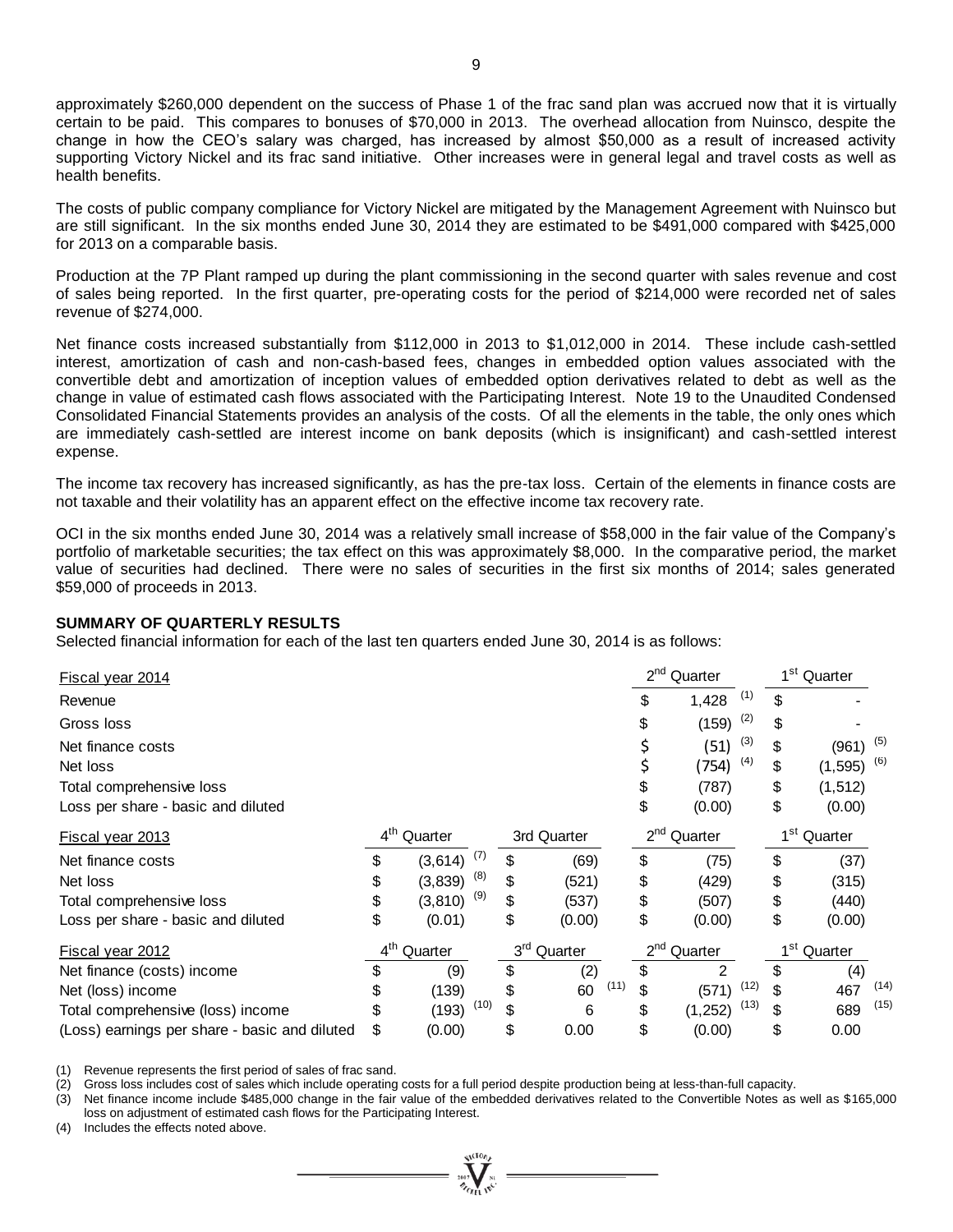- (5) Net finance costs include \$545,000 change in the fair value of the embedded derivatives related to the Convertible Notes as well as \$107,000 loss on adjustment of estimated cash flows for the Long-term liability with Nuinsco.
- (6) Includes the effects noted above combined with increase costs relating to the frac sand business and net frac sand pre-operating costs of \$214,000.
- (7) Net finance costs for the period includes \$3,289,000 for the loss on adjustment of estimated cash flows for the Long-term liability with Nuinsco and \$173,000 for the increase in value of the embedded derivative related to the convertible promissory note.
- (8) Net loss for the period includes \$240,000 for costs charged under the management agreement with Nuinsco and reflects increased activity on the frac sand business and an income tax recovery of \$558,000.
- (9) Total comprehensive loss for the period includes the effects noted above.
- (10) Total comprehensive loss for the period includes \$49,000 net after-tax decline in the market value of securities.
- (11) Net income for the period includes \$450,000 recovery on the Lynn Lake option with Prophecy Platinum.
- (12) Includes an increase in income taxes of approximately \$150,000 which was reversed in the fourth quarter as it was not necessary.
- (13) Total comprehensive loss for the period includes \$681,000 net after-tax decline in the market value of securities.
- (14) Net income for the period includes \$1,000,000 recovery on the Lynn Lake option with Prophecy Platinum.
- (15) Total comprehensive income for the period includes the recovery noted above as well as \$222,000 net after-tax improvement in the market value of securities.

# **LIQUIDITY AND CAPITAL RESOURCES**

As at June 30, 2014, the Company had working capital of \$708,000, including cash and cash equivalents (but not restricted cash), receivables and prepaids, marketable securities and inventory. As at December 31, 2013, the Company had working capital of \$465,000.

Working capital has improved from the end of the year. The Company closed the SPA Loan during the quarter – US\$1,000,000 of which was exchanged from the extinguishing of a convertible note issued in the first quarter (a part of the \$2,283,000 issued in the first quarter of 2014) as a preliminary draw to the SPA Loan and US\$2,500,000 was new cash into the Company. A further US\$3,000,000 of convertible notes were issued in July 2014. Refer to Note 24 to the Unaudited Condensed Consolidated Financial Statements.

These financings were used to fund the construction and upgrading of the 7P Plant and to fund the working capital for the frac sand business comprised of receivables from sales of frac sand and inventory.

The 500,000 ton per annum frac sand plant cost \$4,524,000 and mobile equipment related thereto acquired under leases cost \$703,000.

The main financings occurring during the period and related events are described in the following sections.

**The Loan and Amended Loan with Nuinsco of up to \$3,000,000** was entered into in 2012 and was amended in March 2013. Under the loan agreement with Nuinsco, \$1,000,000 was advanced prior to December 31, 2012; the Amended Loan provided additional funds of up to \$2,000,000 by way of loan or backstop for a unit issue. This amount was capped at \$1,707,584. The backstop to the rights offering was \$1,207,584. By providing the backstop and participating in the rights offering to the extent of its existing share position, Nuinsco increased its ownership in the Company to approximately 12.24% as at July 30, 2013 and made Nuinsco a related party of the Company.

Prior to June 1, 2014, Nuinsco, had the right to convert the outstanding balance of the Amended Loan into a participating interest (the "Conversion") whereby Nuinsco is entitled to receive a share of net cash flows earned from the sale of frac sand from the 7P Plant. Nuinsco's participation is capped at \$10,222,831, with a minimum of \$7,667,124 under certain circumstances. Conversion would constitute payment in full of the loan.

On April 22, 2014, Nuinsco exercised its conversion option and converted its loan to a participating interest (the "Participating Interest"); at the same time, it relinquished its security over the assets of the Company. This obligation will be settled through a 52.16% participation in net operating cash flows from the frac sand business after recoupment of capital costs for Phase 1 and pre-operating expenses.

Cash payments of \$20,000 and \$50,000 for interest expense were made in the three and six months ended June 30, 2014 (2013 - \$30,000 and \$69,000); interest was due in cash at the end of each calendar quarter. Non-cash amortization of loan fees is also included in interest expense on the loan with Nuinsco.

As at December 31, 2013, the carrying value of the Amended Loan was revalued to take into account future expected cash flows. The amortized cost at that time was estimated to be \$4,100,000. The Company has reviewed the expected future cash flows along with assumptions and has revalued the obligation at \$4,458,000 as at June 30, 2014. The change in value of \$272,000 in 2014 has been recorded through *Finance Costs* in the statement of operations.

These amounts were determined as described earlier and will be subject to ongoing revaluation as the frac sand business develops and cash flow amounts become more certain. Under present assumptions and business expectations,

 $\sum_{\substack{2007\\ \mathscr{D}_{f}}\sum_{i\in V} N_i}}$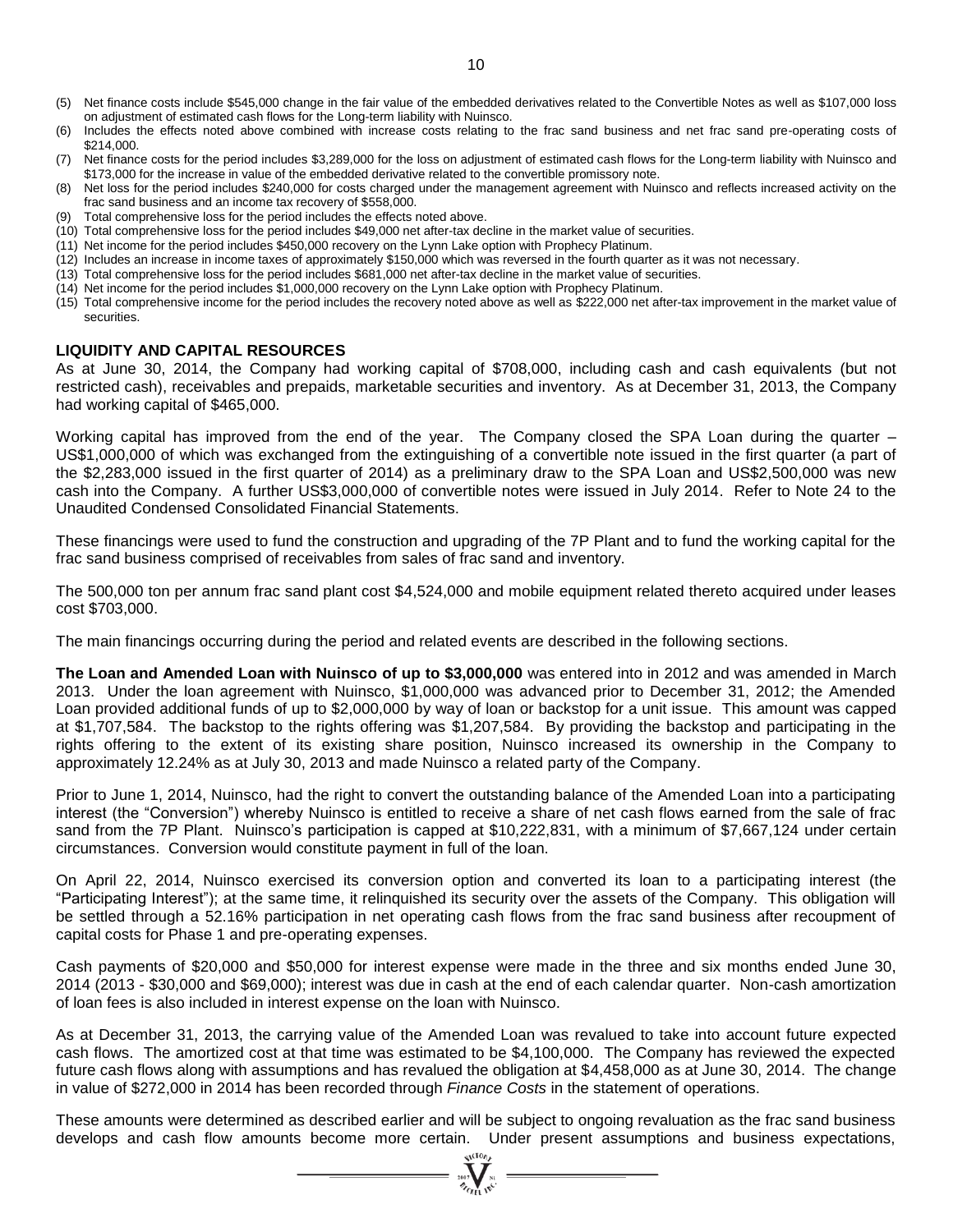contractual payments to Nuinsco would not commence until approximately mid-2015 when Phase 1 capital costs and preoperating expenditures are expected to have been recovered.

The Company will continue to reassess the carrying value of the Participating Interest as circumstances warrant.

**Convertible Notes** – a convertible promissory note for US\$2,000,000 was issued on November 11, 2013. Additional convertible notes were issued in the first quarter of 2014 under similar terms denominated in both US dollars and Canadian dollars. The aggregate principal amount outstanding as at June 30, 2014 is \$3,200,000 and the notes are collectively referred to as "Convertible Notes". The accounting complexities have been described earlier. The Convertible Notes have terms of two years, bear interest at 14.8% calculated on a monthly basis and settled quarterly and may be converted in whole or in part, at any time, at the option of the holders into Victory Nickel shares at a conversion price of \$0.10 per share. Issuance of the convertible notes occurred in tranches. The remaining US\$3,000,000 available closed on July 7, 2014 as described in Note 24 to the Unaudited Condensed Consolidated Financial Statements.

**SPA Loan** - on May 15, 2014, the Company announced that it had executed a securities purchase and senior secured line of credit agreement (the "SPA Loan") in the amount of US\$4,000,000. The SPA Loan bears interest of 14.8% per annum and matures on July 30, 2015. The lender previously purchased a convertible note in the amount of US\$1,000,000 and this was extinguished and became a SPA Note on the initial closing date of May 15, 2014 (the "Initial Closing Date").

As part of the SPA Loan, the Company issued 20,000,000 common share purchase warrants. For each US\$1,000,000 advanced under the SPA Loan, the Lender is entitled to exercise 5,000,000 common share purchase warrants to acquire shares at \$0.10 per share for a period of three years. The number of warrants is subject to an increase to 10,000,000 Warrants for each US\$1,000,000 drawn under the SPA Loan if the loan is prepaid and the closing price of the Company's common shares is \$0.20 or lower on the trading day preceding the date of such prepayment. The Company has valued the prepayment right at \$nil given that there is a cost to issue additional warrants upon prepayment of any of the SPA Loan. The terms of the SPA warrants contain a cashless exercise feature which requires the warrants to be recognized as a liability rather than as equity within contributed surplus. Accordingly, the fair value of the warrants at inception of \$620,000 is recorded as a liability with the balance of the SPA loan. Any change in the fair value of the warrants is also recorded as a component of the SPA loan and charged to finance income or costs in the statement of operations. The fair value change amounted to \$20,000 in the period.

In the three months ended June 30, 2014, the Company paid \$61,000 in interest and amortized \$111,000 in loan fees into interest income. As at June 30, 2014, there was US\$500,000 available to be drawn under the SPA Loan which amount was drawn in early August.

**Cash flows in the first six months of 2014** - Cash and cash equivalents as at June 30, 2014 and December 31, 2013 were held with major Canadian banks. The Company has a corporate policy of investing its available cash in Canadian government instruments and certificates of deposit or other direct obligations of major Canadian banks, unless otherwise specifically approved by the Board. Marketable securities are available to be sold for liquidity purposes, as the Company requires, providing funds for its operations and activities.

For the six months ended June 30, 2014, the Company used cash in operating activities of \$3,373,000 (2013 - \$1,176,000). As the Company is in the exploration, evaluation and development stage and has yet to produce commercial quantities of frac sand at the 7P Plant, there are limited revenues to recover expenses and the operating activities represent the corporate and administrative costs incurred mostly to maintain a public company and to set up the frac sand operations, including building inventory and paying in advance for sand purchases.

The Company estimates that public company costs in the six months ended June 30, 2014 amounted to \$491,000. Many of these costs are incurred in the early part of the year. In the same period of 2013, such costs were approximately \$425,000, calculated on a comparable basis. Consequently, the Company's liquidity is reduced unless and until there are revenues, financing activities or sales of assets to provide funds. Note that the costs cited above do not include the costs of financing arrangements which are deducted directly from equity – these can be significant. Costs incurred to advance the Company's exploration, evaluation and development projects are capitalized, as summarized below under the discussion of investing activities. Costs to set up the Company's frac sand operations and operating costs are recorded either as part of pre-operating expenditures net of sales revenue in the case of the first three months or are part of cost of goods sold or other expense lines. In the six months ended June 30, 2014, \$1,587,000 was charged to cost of goods sold and \$214,000 to pre-operating expenses, compared with \$157,000 in the comparative period (with no offsetting revenue). Revenue in 2014 amounted to \$1,428,000 to date.

=  $\sum_{y_0, y_1, y_2, \dots, y_n}^{y_0(10)}$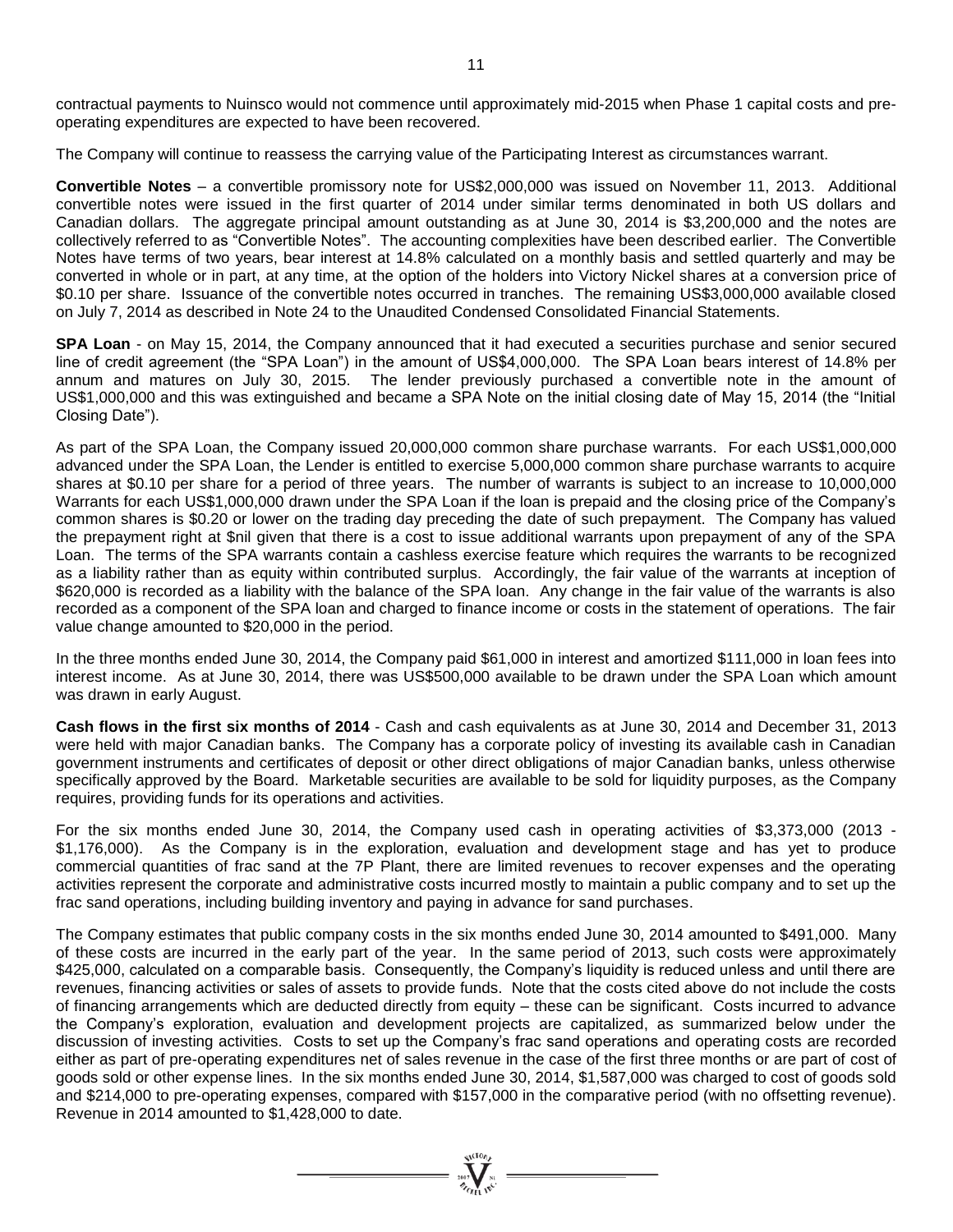The adjustment for net finance costs of \$620,000 primarily relates to the non-cash change in the carrying value of the Participating Interest and the embedded derivatives on the Convertible Notes as described above. While the adjustment on the Participating Interest is a fair value adjustment it is an estimation of future cash flows to be paid under the Participating Interest created on Conversion which occurred in April, 2014. Distributions under the Participating Interest terms are calculated based on operating cash flow after recovery of capital and pre-operating costs and take into account working capital.

During the six months ended June 30, 2014, net cash used by investing activities was \$1,675,000, compared with cash used of \$309,000 in the prior comparable period. Aggregate amounts of \$171,000 and \$68,000 were used to advance the MP&D project and E&E projects, respectively, during the periods (2013 - \$522,000 and \$42,000). In the first six months of 2014, \$1,436,000 was used for expenditures on the 7P Plant acquisition, equipment and improvements (2013 – \$nil).

During the first six months of 2013, the Company sold shares for aggregate proceeds of \$59,000. Funds of \$250,000 were received with respect to the option agreement with Wellgreen for the Lynn Lake property in 2013; as described above, the option agreement has been terminated and no additional funds are forthcoming. Deposits on transformers of \$110,000 were also made in 2013.

The Company generated \$4,223,000 in financing activities during the six months ended June 30, 2014 compared with \$2,191,000 in 2013. In 2014, the main source of funds, \$4,809,000, was from the Convertible Notes and the SPA Loan; in 2013, \$2,200,000 was raised in equity pursuant to a private placement. Loan interest of \$427,000 was paid during 2014; \$9,000 in 2013 that relates to interest accrued in 2012. Aggregate payments under leases for deposits and other principal payments totalled \$86,000; there were no such payments in 2013. The Company also deposited \$293,000 of funds to support letters of credit issued to facilitate the Company's frac sand business.

There were no equity financings completed during 2014 to date other than \$220,000 received through the exercise of options.

The Company's activities during the six months ended June 30, 2014 used cash and cash equivalents of \$825,000, compared with a net increase in cash of \$706,000 during the first six months of 2013.

The Company's remaining portfolio of marketable securities had a market value of \$336,000 as at June 30, 2014 (\$278,000 as at December 31, 2013). US\$500,000 available under the SPA Loan was drawn in early August and US\$3,000,000 of convertible notes were issued in July, 2014.

|                                                                                                                                                                                                                                                                                                                                                                                                                                                                                                                                                                                                                                                                                                                                                                                                                                                                                                       | Due Date                                                 | <b>Currency</b>  |                  | June 30, 2014 December 31, 2013 |
|-------------------------------------------------------------------------------------------------------------------------------------------------------------------------------------------------------------------------------------------------------------------------------------------------------------------------------------------------------------------------------------------------------------------------------------------------------------------------------------------------------------------------------------------------------------------------------------------------------------------------------------------------------------------------------------------------------------------------------------------------------------------------------------------------------------------------------------------------------------------------------------------------------|----------------------------------------------------------|------------------|------------------|---------------------------------|
| Transformer and electrical equipment                                                                                                                                                                                                                                                                                                                                                                                                                                                                                                                                                                                                                                                                                                                                                                                                                                                                  | On shipping                                              | <b>US Dollar</b> | \$<br>$1,396$ \$ | 1,396                           |
| Loans and borrowings (including unpaid accrued interest)                                                                                                                                                                                                                                                                                                                                                                                                                                                                                                                                                                                                                                                                                                                                                                                                                                              |                                                          |                  |                  |                                 |
| Amended Loan                                                                                                                                                                                                                                                                                                                                                                                                                                                                                                                                                                                                                                                                                                                                                                                                                                                                                          | January 31, 2015 Canadian Dollar                         |                  | \$               | 1,000<br>-\$                    |
| Net Participating Interest                                                                                                                                                                                                                                                                                                                                                                                                                                                                                                                                                                                                                                                                                                                                                                                                                                                                            | Refer to note below Canadian Dollar<br>November 11, 2015 |                  |                  |                                 |
| <b>Convertible Notes</b>                                                                                                                                                                                                                                                                                                                                                                                                                                                                                                                                                                                                                                                                                                                                                                                                                                                                              | to March 24, 2016 US Dollar<br>January 30, 2016          |                  | \$<br>$3,750$ \$ | 2,000                           |
| <b>Convertible Notes</b>                                                                                                                                                                                                                                                                                                                                                                                                                                                                                                                                                                                                                                                                                                                                                                                                                                                                              | to March 13, 2016 Canadian Dollar                        |                  | \$<br>$265$ \$   |                                 |
| Purchase of 7P Plant                                                                                                                                                                                                                                                                                                                                                                                                                                                                                                                                                                                                                                                                                                                                                                                                                                                                                  | Refer to note below Canadian Dollar                      |                  | \$               | - 5                             |
| Leased mobile equipment                                                                                                                                                                                                                                                                                                                                                                                                                                                                                                                                                                                                                                                                                                                                                                                                                                                                               | Within one year                                          | Canadian Dollar  | \$<br>166 \$     | 190                             |
|                                                                                                                                                                                                                                                                                                                                                                                                                                                                                                                                                                                                                                                                                                                                                                                                                                                                                                       | One to five years                                        | Canadian Dollar  | \$<br>423 \$     | 447                             |
| Note that the final acquisition of the 7P assets was subject to conditions precedent, including the transfer of leases which<br>requires regulatory approval. Effective May 20, 2014, through the acquisition of 100% of BG Solutions, the company<br>which owned the leases, the Company completed the purchase of the 7P assets including the land lease and the Asset<br>Purchase Agreement was cancelled. Further note that the Amended Loan was contractually payable on January 31,<br>2015 but, in April 2014, was converted to the Participating Interest which has no specific payment dates but is dependent<br>upon cash flows from the frac sand business after having recouped the capital cost of the 7P Plant and the pre=operating<br>expenses. The Convertible Notes may also be settled in part or in whole through the issuance of the Company's shares<br>at the holders' option. |                                                          |                  |                  |                                 |
| During the first quarter of 2014, 4,630,000 stock options were exercised which generated \$220,000 in cash for the<br>Company. Also note that all 112,500,000 of the Company's warrants issued in 2013 are "in-the money" although                                                                                                                                                                                                                                                                                                                                                                                                                                                                                                                                                                                                                                                                    |                                                          |                  |                  |                                 |

# **Table of Contractual Commitments**

 $\sum_{\substack{2007\\ \text{odd }w}}$   $\sum_{w \in W}$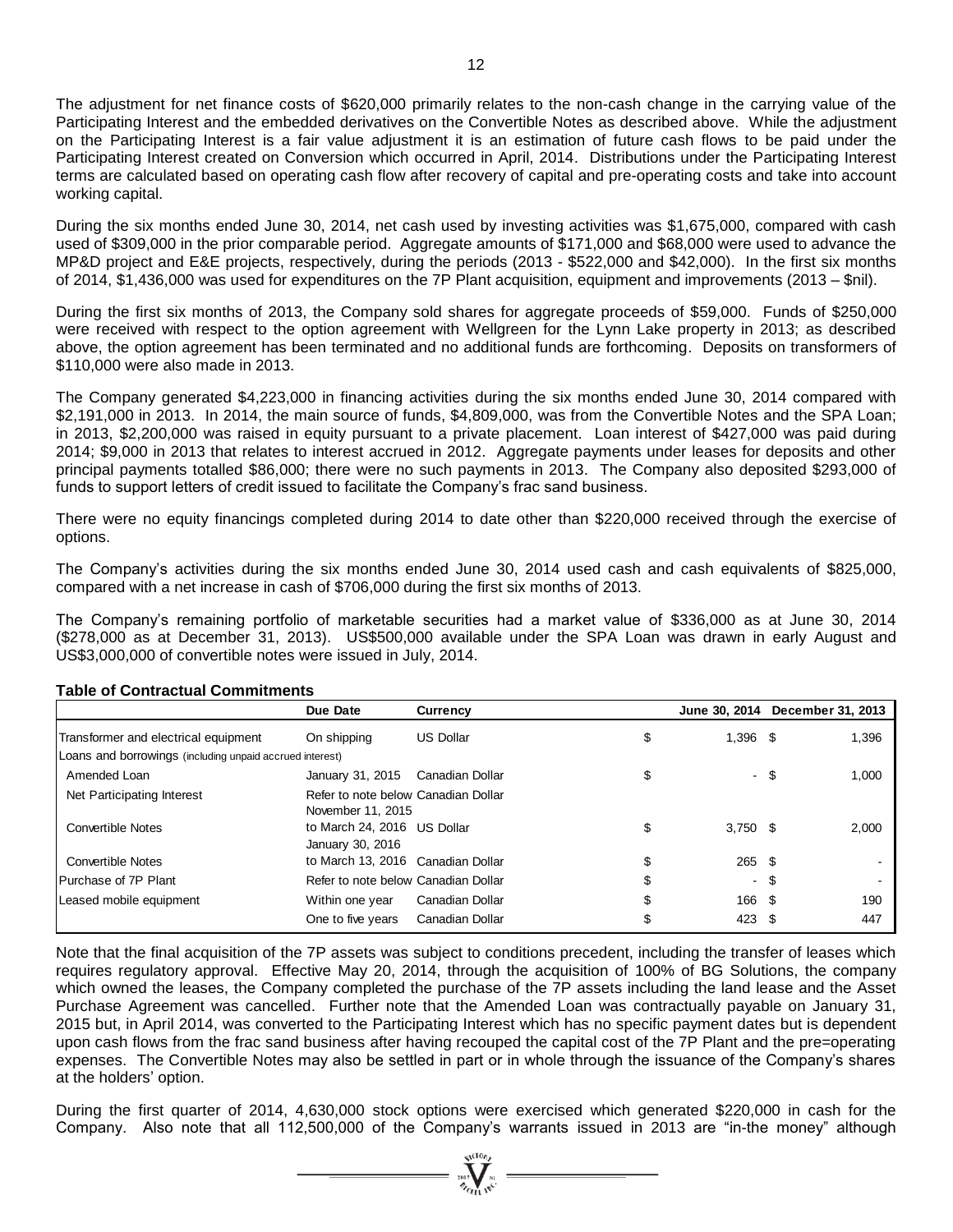100,000,000 could not be exercised until July 31, 2014. The 20,000,000 warrants issued in 2014 under the SPA Loan are three year warrants exercisable at \$0.10; furthermore, these warrants have a cashless exercise feature which, if selected, would cause shares to be issued but without a cash infusion to the Company. Typically, warrants tend not to be exercised until close to their expiry. The "in-the-money" warrants are exercisable at \$0.035 per share and could generate \$3,937,500 in cash for the Company.

The Company will continue to balance its financing choices as a function of availability and market activity. Managing in challenging times takes as much, if not more, senior management effort. More recently, the Company has issued convertible notes. On November 11, 2013, the Convertible Note in the amount of US\$2,000,000 was issued. Subsequently, regulatory approval has been received to issue up to US\$5,000,000 additional convertible notes in aggregate and, by July 7, 2014 the full US\$5,000,000 of promissory notes under the umbrella approval had been issued.

The SPA Loan executed in May, 2014 provides a facility of US\$4,000,000 to be used to fund working capital related to the frac sand initiative. Draws of US\$4,000,000 have been made to date (including funds from the extinguishing of an advance of US\$1,000,000 originally under the umbrella convertible note financing).

Commissioning of the 7P Plant commenced in March and frac sand produced during the six months ended June 30, 2014, generated sales revenue of \$1,702,000 (\$274,000 of sales were netted against pre-operating costs in the first quarter), almost \$800,000 was collected from customers for these sales and inventories valued at \$2,578,000 were built including \$1,227,000 of finished product. The Company is now at production levels which should generate positive cash flow during the third quarter of 2014.

Using August 12, 2014 prices, the aggregate market value of the Company's marketable securities held in public company shares is approximately \$297,000.

As at August 12, 2014, the Company had options outstanding which could bring in additional funds of approximately \$2,520,000. Most of those instruments are "in-the-money" but the receipt of such funds cannot be relied upon. However, the exercisable options at \$0.05 cents or below could generate \$700,000. Furthermore, the warrants issued under the rights offering and private placement could generate additional cash of \$3,889,000. These warrants are "in-the-money" approximately \$50,000 of warrants from the rights offering were exercised as of the date of this report; the figures exclude potential proceeds from the warrants issued with the SPA Loan which are subject to a cashless exercise feature.

The Company has good title to its projects and will continue to maintain the projects in good standing.

The Company believes that the financing initiatives described above will be adequate to meet the Company's annual administration, operating and frac sand capital requirements on an ongoing basis.

Development of the Minago mine will require considerable financial resources. The Company recognizes that the state of the financial markets and the apparent lack of support for mining projects will make financing this project difficult. However, validating the frac sand portion of the project should provide leverage to get potential partners interested in the nickel portion of the project.

The Company continues to hold discussions with local and overseas financiers and potential business partners with respect to the nickel and frac sand opportunities.

# **BUSINESS UPDATE**

# **Reporting Segment**

The Company is engaged in the exploration, evaluation and development of properties for the mining and production of nickel and associated products. The Company also now produces frac sand for the oil and gas industry in Canada and the northern US. Accordingly, the Company has commenced reporting on a segmented basis in 2014. The Company has three reporting segments: Corporate, Exploration and Development, and Frac Sand.

The Corporate segment supports all of the Company's activities.

Senior management makes decisions with respect to Exploration and Development by considering exploration and development potential and results on a project basis. The exploration and development projects are all located in Canada.

The Frac Sand segment is managed and operated by Victory Silica's executives and employees although the business and operating assets are part of Victory Nickel (refer also to Note 20 in the Unaudited Condensed Consolidated Financial Statements). The segment is located in Canada although sand as raw material is imported from the US.

 $\sum_{\substack{2007\\7}}\sum_{\substack{N\in\mathbb{N}\\(N+1)\leq N}}\frac{N}{N!}$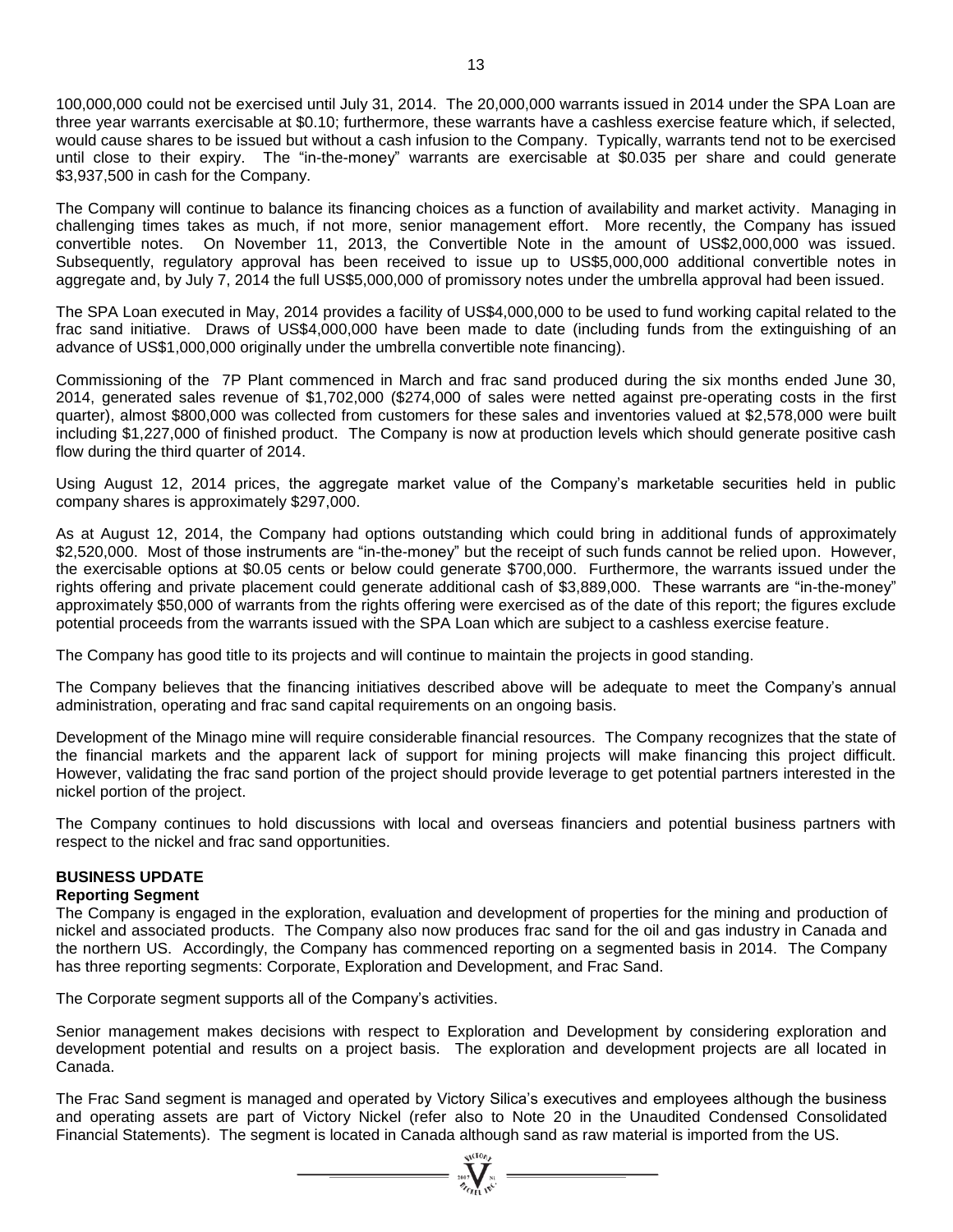The following tables provide information on the Company's segments.

|                                    |   | <b>June 30,</b><br>2014 |      | December 31, |
|------------------------------------|---|-------------------------|------|--------------|
|                                    |   |                         |      | 2013         |
| Canada                             |   |                         |      |              |
| Corporate                          | S | 1,036                   | - \$ | 1,952        |
| <b>Exploration and Development</b> |   | 55,360                  |      | 55,056       |
| Frac Sand                          |   | 9,256                   |      | 3,886        |
| <b>Total Assets</b>                |   | 65,652                  | \$   | 60.894       |

|                                    | Three months ended June 30, |            |  | Six months ended June 30, |         |      |  |
|------------------------------------|-----------------------------|------------|--|---------------------------|---------|------|--|
|                                    |                             | 2014       |  | 2013                      | 2014    | 2013 |  |
| Canada                             |                             |            |  |                           |         |      |  |
| Corporate                          | S                           | $205 \t$$  |  | - S                       | 548 \$  |      |  |
| <b>Exploration and Development</b> |                             |            |  |                           |         |      |  |
| Frac Sand                          |                             | 1,852      |  |                           | 1,957   |      |  |
| Inter segment elimination          |                             | (629)      |  | -                         | (1,077) |      |  |
| <b>Total Revenues</b>              |                             | $1,428$ \$ |  |                           | 1,428   |      |  |

# **EXPLORATION AND DEVELOPMENT ACTIVITIES**

**Paul Jones, Vice-President, Exploration, is a "qualified person" as defined under NI-43-101, and he has supervised and approved the preparation of the information relating to the material mineral projects of the Company described herein.**

# **MINE PROPERTY AND DEVELOPMENT ACTIVITIES**

During the six months ended June 30, 2014, \$196,000 was incurred on the Minago project (June 30, 2014 - \$411,000).

#### **Minago Project**

The Company's 100%-owned Minago project is a permitted project ready for development. It is located on the unexposed southern part of the Thompson Nickel Belt in Manitoba, and is one of Canada's largest undeveloped sulphide nickel deposits. Minago has been shown to be capable of producing a nickel concentrate grading from 22.3% up to 35.0%, making it reportedly the world's highest grade nickel concentrate. In addition to metal by-products such as copper, cobalt, gold, platinum, palladium, silver and rhodium, a layer of silica sand averaging approximately nine metres thick overlies the nickel mineralization within the open pit. Approximately 84% of the sand is marketable as frac sand. The frac sand forms part of the overburden that must be removed prior to mining the nickel ore. According to the FS, production of frac sand could begin 20 months after the start of mine development.

The analytical data and geological interpretations obtained from a work program in 2010 were incorporated into an updated geological model and resource estimate. The updated resource incorporates a 24% increase (over the previous resource estimate) in the NI-43-101-compliant measured and indicated, pit-constrained, sulphide nickel resource used in the Minago FS. The FS is posted at [www.sedar.com.](http://www.sedar.com/) Note that all resources are contained in the Nose Deposit and the update below does not include the results of the 2011 drilling program.

|                  | April<br>Resource' | 2011         | <b>Pit-Constrained</b> | March 2010 In-Pit Resource <sup>2</sup> |                   | Increase (Decrease) in<br><b>Contained Metal</b> |                   |        |
|------------------|--------------------|--------------|------------------------|-----------------------------------------|-------------------|--------------------------------------------------|-------------------|--------|
|                  | Tonnes             | Grade        | <b>Ni Content</b>      | Tonnes                                  | Grade             | Ni Content                                       | <b>Ni Content</b> | Change |
| Category         | <b>Millions</b>    | $%$ Ni $S^3$ | M Lb                   | <b>Millions</b>                         | %NiS <sup>3</sup> | M Lb                                             | <b>MLb</b>        | %      |
| <b>Measured</b>  | 8.2                | 0.473        | 85.0                   | 6.6                                     | 0.488             | 71.4                                             | 13.7              | 19.2   |
| <b>Indicated</b> | 22.8               | 0.432        | 217.2                  | 19.1                                    | 0.410             | 172.6                                            | 44.6              | 25.9   |
| M&I              | 31.0               | 0.443        | 302.2                  | 25.7                                    | 0.430             | 243.9                                            | 58.3              | 23.9   |
| <b>Inferred</b>  | 0.2                | 0.380        | 1.4                    | 1.4                                     | 0.402             | 12.2                                             | (10.8)            | (88.4) |

<sup>1</sup> Lerch-Grossman pit optimization shell <sup>2</sup> Whittle pit optimization shell <sup>3</sup> Nickel in sulphide form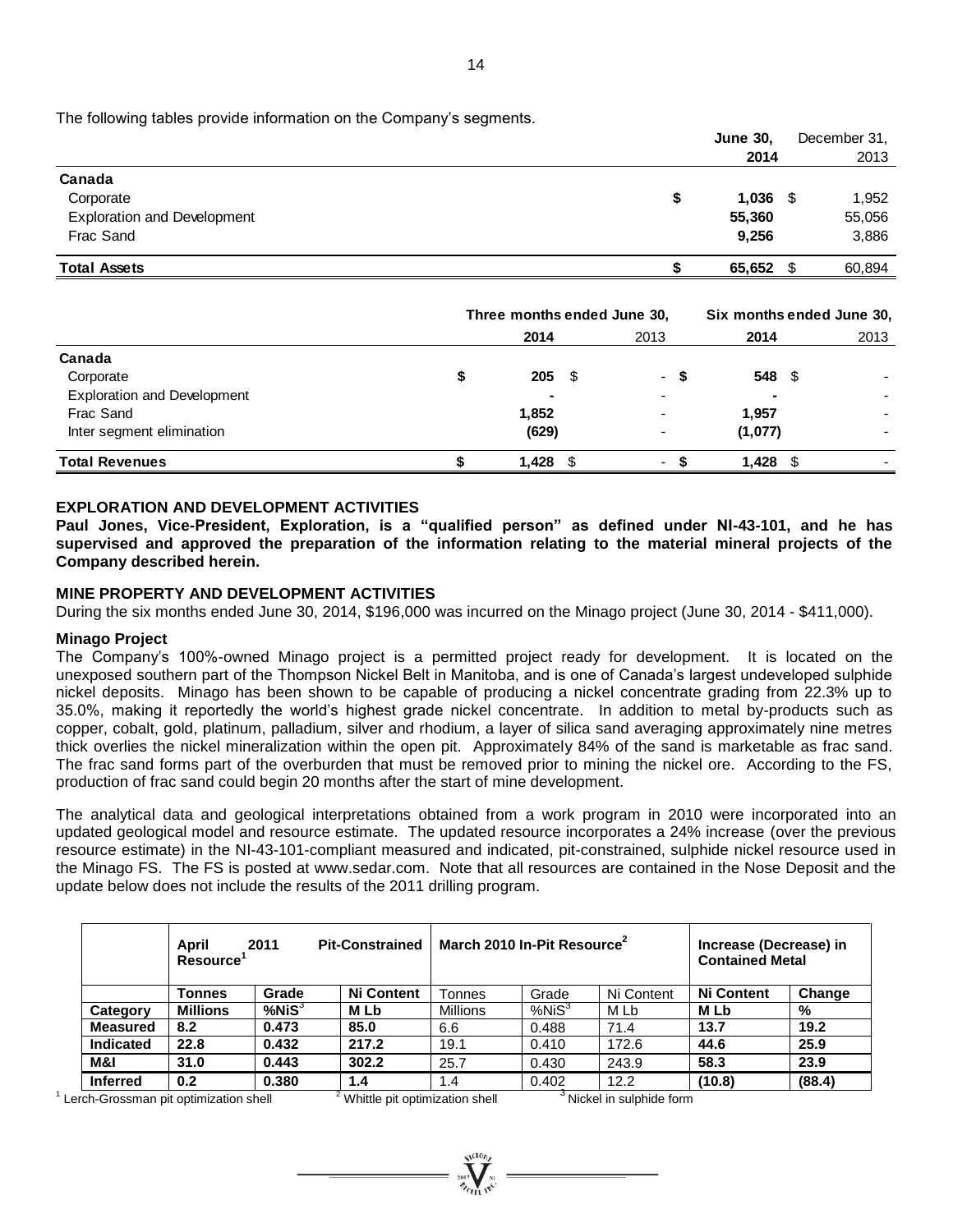A winter work program was conducted at Minago in 2011. The program comprised 8,793m of diamond drilling in 20 drill holes with associated ground and borehole electromagnetic geophysics. The program was intended to evaluate parts of the project that have seen little work to date as well as to build upon the existing data-set of the Nose Deposit nickel mineralization. The entire pit-constrained resource is located within the Nose Deposit. A total of 15 holes were collared to intersect the "North Limb", a domain of nickel-bearing ultramafic rock extending at least 1.5km north from the Nose Deposit. A single deep hole was collared on the Nose Deposit to evaluate the depth extension of the ultramafic host rock and nickel mineralization. The hole was drilled to a total length of 1,527m and intersected approximately 160m of ultramafic rock near the bottom of the hole – confirming the extension of the host rock to depths several hundred metres below that previously tested. A single drill hole was collared in the western part of the property in order to test the thickness of the Winnipeg Formation sand horizon. As anticipated, the hole successfully intersected the Winnipeg Formation sandstone layer (frac sand horizon) immediately above the unconformity with the Thompson Nickel Belt rocks.

A 3,500m winter work program was conducted in early 2012. The program tested a number of targets around the property that have been identified in previous work programs as well as areas that are scheduled for Minago mine infrastructure development. In part, the drilling evaluated the nickel-bearing Ospwagan Group/Pipe Formation rocks in the vicinity of the Minago Nose Deposit. Given the widespread nature of nickel mineralization on the Minago property and the number of targets identified, the possibility of intersecting completely new nickel mineralization was considered good. The drilling intersected magnetite-bearing amphibolite domains, pyrite-pyrrhotite intervals and minor serpentinite.

Importantly, two holes of the 2012 program tested known nickel-bearing serpentinite that underlies mining lease ML-003 approximately 5km south of the Nose Deposit. Thirteen historic drill holes are known to have been drilled by previous operators in the area between 1968 and 1971. Ten of the thirteen holes intersected serpentinized ultramafic rock, while seven of these holes obtained significant intersections of nickel-mineralized serpentinite from within a body interpreted to be >2 km long. The most extensive intersection, in MXB-70-60, was 605m grading 0.3% Ni from 154m down hole. DDHs V-12-07 and V-12-09 completed in the winter of 2012 both intersected significant widths of serpentinite and obtained analytical results consistent with historic results.

No fieldwork has been conducted on the project subsequent to the winter 2012 work program; current work is related to reporting and evaluation of existing results as well as gathering additional geochemical information from existing drill core. An application to renew the Minago mining leases ML-002 and ML-003 was successful and both leases have been renewed for a 21-year term.

On August 23, 2011, the Manitoba Government issued Victory Nickel's final EAL for the Minago project. The licence expires on August 22, 2014 unless the Company completes a certain amount of work to move the project forward. During 2013, the Company has complied with the conditions of the EAL and, in December, filed an Environmental Act Proposal ("EAP") to amend the EAL to relocate the proposed tailings and waste rock management facility. The construction of drainage ditches installed to lower down the water table within the pit shell limits, the installation of Flow Gauging and Telemetry systems and the implementation of a comprehensive environmental monitoring program are considered part of the site development necessary to maintain the EAL which would otherwise expire in August, 2014.

# *Frac Sand*

An indicated resource of 15 million tonnes of sandstone has been estimated to occur within the current Minago pit shell. The frac sand component of this resource of approximately 11 million tonnes is a significant contributor to the positive economics at Minago. As part of the FS, Outotec produced a feasibility-level design for a frac sand plant complete with capital and operating costs to produce 1,140,000 tonnes of frac sand annually for a ten-year period. Considerable potential exists to expand the resource beyond the limits of the current pit.

# **EXPLORATION AND EVALUATION ACTIVITIES**

For the six months ended June 30, 2014, the Company incurred exploration expenditures on its E&E projects of \$96,000 (June 30, 2013 - \$465,000). Expenditures have been minimal due to the tight equity markets and management's focus on Victory Silica and the frac sand business. The 2013 expenditures are shown before the transfer of \$244,000 through operations with respect to the Lynn Lake option receipts in excess of carrying value.

# **Lac Rocher**

Lac Rocher is located in northwestern Québec and has measured (0.29 million tonnes grading 1.23% Ni) and indicated (0.51 million tonnes grading 1.05% Ni) resources of 0.80 million tonnes grading 1.12% nickel, at a 0.5% nickel cutoff, for approximately 20 million pounds of in-situ nickel located between surface and 125 vertical metres. Additional inferred resources total 0.44 million tonnes grading 0.65% Ni. Mineralization remains open to the southwest. The breakeven price of nickel per lb in the Lac Rocher PEA was US\$9.74 with copper at US\$3.65.

 $=\prod^{\text{vol}_\text{VGGB}_p}_{\text{VGGB}_\text{H1}}\bigoplus$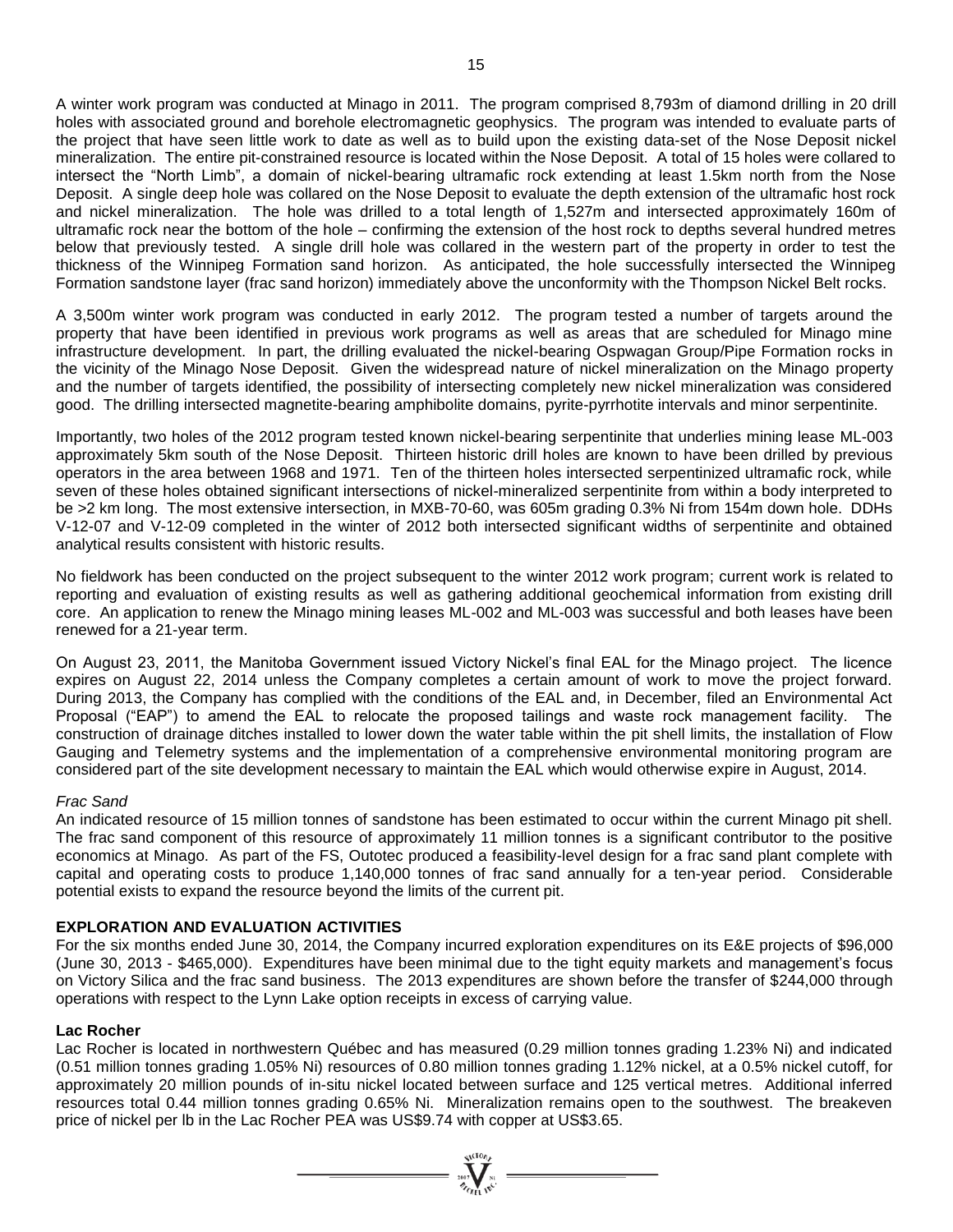The Lac Rocher property is subject to a discovery incentive plan (the "DIP") to reward certain individuals involved in the discovery of Lac Rocher with a 2% net smelter royalty ("NSR") for mines that were discovered on certain properties prior to the expiry of the DIP. The NSR is payable only on revenues earned after recovery of all development costs for any mine on the property. The terms of the DIP provide the Company with a right of first refusal on any proposed disposition of the NSR. In addition, the DIP contains put/call provisions under which the Company may be required to purchase, or may exercise an option to purchase, the NSR at the value of its discounted cash flows, as defined therein. The Lac Rocher property is the only property subject to the DIP. As the Lac Rocher property is not yet in production, no royalties are currently payable.

Year round access is now available to the site. In December 2009, diamond drilling was conducted to provide geotechnical data deemed necessary for future portal and ramp development. An InfiniTem ground electromagnetic survey was conducted over a portion of the property to test for deeper extensions to the nickel mineralization. At the same time, evaluation of the availability of borrow material was also conducted in the local region. In 2013, a program to retrieve all accessible drill core from the site was conducted. This core will be securely stored in Chibougamau at the Copper Rand mine site before being moved to permanent storage.

# **Mel Project**

The Mel project is located on the Thompson Nickel Belt, just north of Thompson, Manitoba. It is a large property, approximately 25km east-west by about 6km north-south, and remains underexplored.

Mel has an indicated resource of 4.3 million tonnes grading 0.88% nickel (approximately 83 million pounds in-situ nickel) and an additional inferred resource of one million tonnes grading 0.84% nickel (approximately 19 million pounds in-situ nickel) and offers significant exploration upside as well as near-term production potential.

The Company had earned a 100% ownership of Mel subject to a 51% Vale back-in right. During the third quarter of 2010, the Company announced that Vale had determined that it would not exercise its back-in right. Title to the property has been transferred. Accordingly, the Company is in a position to determine future programs at Mel in its sole discretion.

Ten drill holes, totalling 3,459m, comprised the 2011 winter work program on the Mel Property, the first managed by the Company. Two drill holes, totalling 739m, were collared to test a UTEM geophysical anomaly approximately 700m north of the Mel deposit associated with earlier prospective nickel results; no sulphide mineralization was encountered. Eight drill holes, totalling 2,720m, were collared to test the down-dip extension of the Mel resource shell; all holes intersected nickel mineralization of grade and width comparable to that obtained in holes that comprise the existing resource.

The re-evaluation of the Mel dataset is continuing for both the drill hole data on the Mel deposit and the considerable drilling (111 drill holes) conducted of the claims portion of the property. The study has included reinterpretation of the geological context in order to evaluate new or under-tested target areas for future work and that can be incorporated into further, more refined, modelling of the Mel resource. No fieldwork was conducted during 2012 or in 2013 to date. An application to renew Mel mining lease ML-007 was successful and the lease has been renewed for a 21-year term.

Under the terms of the option agreement, Vale must mill ore from the Mel project at cash costs plus 5% subject to capacity availability and metallurgy – this is unaffected by Vale's decision not to exercise its back-in right. Furthermore, in accordance with the terms of the agreement with Vale, they now are entitled to a 10% royalty on "distributable earnings" as defined in the agreement. Distributable earnings is defined as net revenue less operating expenses, before federal and provincial income taxes, after provincial mining taxes and less aggregate pre-production capital but before depreciation.

#### **Lynn Lake**

The Lynn Lake property is located in the historic mining town of Lynn Lake in northern Manitoba, about 320km by road northwest of the Thompson mining camp.

As discussed earlier and described in Note 12 to the 2013 Audited Consolidated Financial Statements, the Company had optioned Lynn Lake to Prophecy Coal with subsequent assignment to Wellgreen. In March, 2014, Wellgreen relinquished the option on the property and it has reverted to the Company. The Company is reviewing the exploration material and data to determine next steps.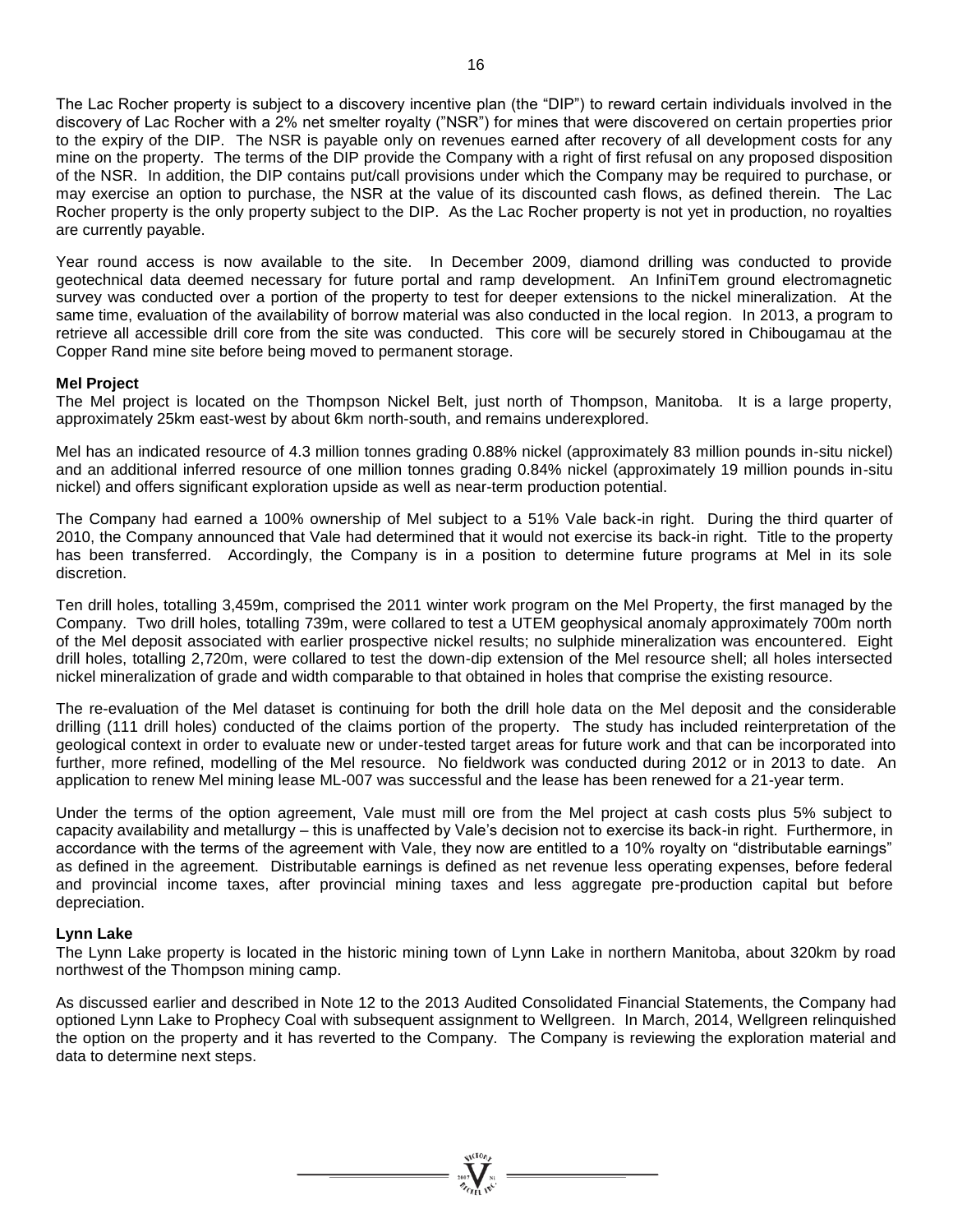### **FRAC SAND SEGMENT**

As explained above, the Frac Sand segment is managed and operated by Victory Silica's executives and employees although the business and operating assets are part of Victory Nickel (refer also to Note 20 in the Unaudited Condensed Consolidated Financial Statements). The segment is located in Canada although sand as raw material is currently imported from the US. The plan is to eventually have both domestic and imported sand.

On June 19, 2012, the Company announced this initiative through the creation of Victory Silica and the hiring of Ken Murdock as its CEO. The objective is to establish the Company as a supplier of premium frac sand prior to commencing frac sand sales from the Minago project at the same time as generating significant cash flow. On January 9, 2013, the Company announced that it had completed an asset purchase agreement for the purchase of the 7P assets.

The Company then proceeded to implement Phase 1 of its three phase business plan. Phase 1 provided for the refurbishment and upgrading of the 7P Plant to a capacity of 500,000 tons per annum of high-quality frac sand.

The 7P Plant was completed in March 2014 followed by commissioning until early August. During commissioning, the 7P Plant produced 22,519 tons of frac sand and, to the end of June 2014, 11,310 tons of this sand was sold. In addition, 11,209 tons of finished goods inventory was built up. The cost to purchase and complete the 7P Plant upgrade was approximately \$4,661,000; \$5,364,000 including the cost of leased equipment (and before amortization). It is expected that the 7P Plant will be at full capacity by the end of the third quarter and will generate positive cash flow during the period.

The first sales of sand were made in March 2014 and sales revenue of \$1,702,000 was realized from commissioning stage production of which \$274,000 was netted against pre-operating expenses in the first quarter.

Successful completion of Phase 1 will now lead to Phase 2 which provides for the building of a wash plant in Wisconsin, US followed by Phase 3 which provides for the construction of a second dry processing facility in Winnipeg, Manitoba with a capacity of approximately 1,000,000 tons per annum.

#### **IMPAIRMENT ANALYSIS UPDATE**

While the metals markets and other general economic factors continue to be relatively stable, there has been no marked recovery except for a strengthening US dollar. The Company performed a detailed impairment analysis on each of its E&E projects and the MP&D project as at December 31, 2013. The Company does not believe that there have been any material changes to date which would adversely affect this analysis. Furthermore there has been no change in management's plans for the projects which would cause a reassessment.

Management concluded that no impairment existed in each of its projects effective June 30, 2014 and that costs incurred to date are recoverable. The Company will continue to monitor developments as they occur in the metals markets and the economy and will update its impairment analysis to take account of any such changes, as appropriate.

#### **CRITICAL ACCOUNTING ESTIMATES AND JUDGEMENTS**

Critical accounting estimates and judgements used in the preparation of the consolidated financial statements include determining the carrying value of investments, MP&D and E&E projects, assessing the impairment and classification of long-lived assets, determining the recoverability of deferred income tax assets, the valuation of the convertibility feature of the loans and promissory notes, the valuation of share-based payments and the disclosure of contingencies and going concern matters. These estimates involve considerable judgement and are, or could be, affected by significant factors that are out of the Company's control.

For a complete list of the significant accounting policies as well as information concerning the use of estimates, judgements and measurement uncertainty, reference should be made to Note 3 to the Company's 2013 Audited Consolidated Financial Statements. The Company's financial statements have been prepared using the going concern assumption; reference should be made to Note 1 to the Company's 2013 Audited Consolidated Financial Statements.

The recorded value of the Company's E&E projects and the MP&D project is based on historic costs that are expected to be recovered in the future. The Company's recoverability evaluation is based on market conditions for minerals, underlying mineral resources associated with the properties and future costs that may be required for ultimate realization through mining operations or by sale. The Company is in an industry that is exposed to a number of risks and there is always the potential for a material adjustment to the value assigned to these assets. Such risks also extend to the evaluation of fair values of net assets upon acquisition.

 $\sum_{\substack{2007 \ \text{N} \text{N}}}$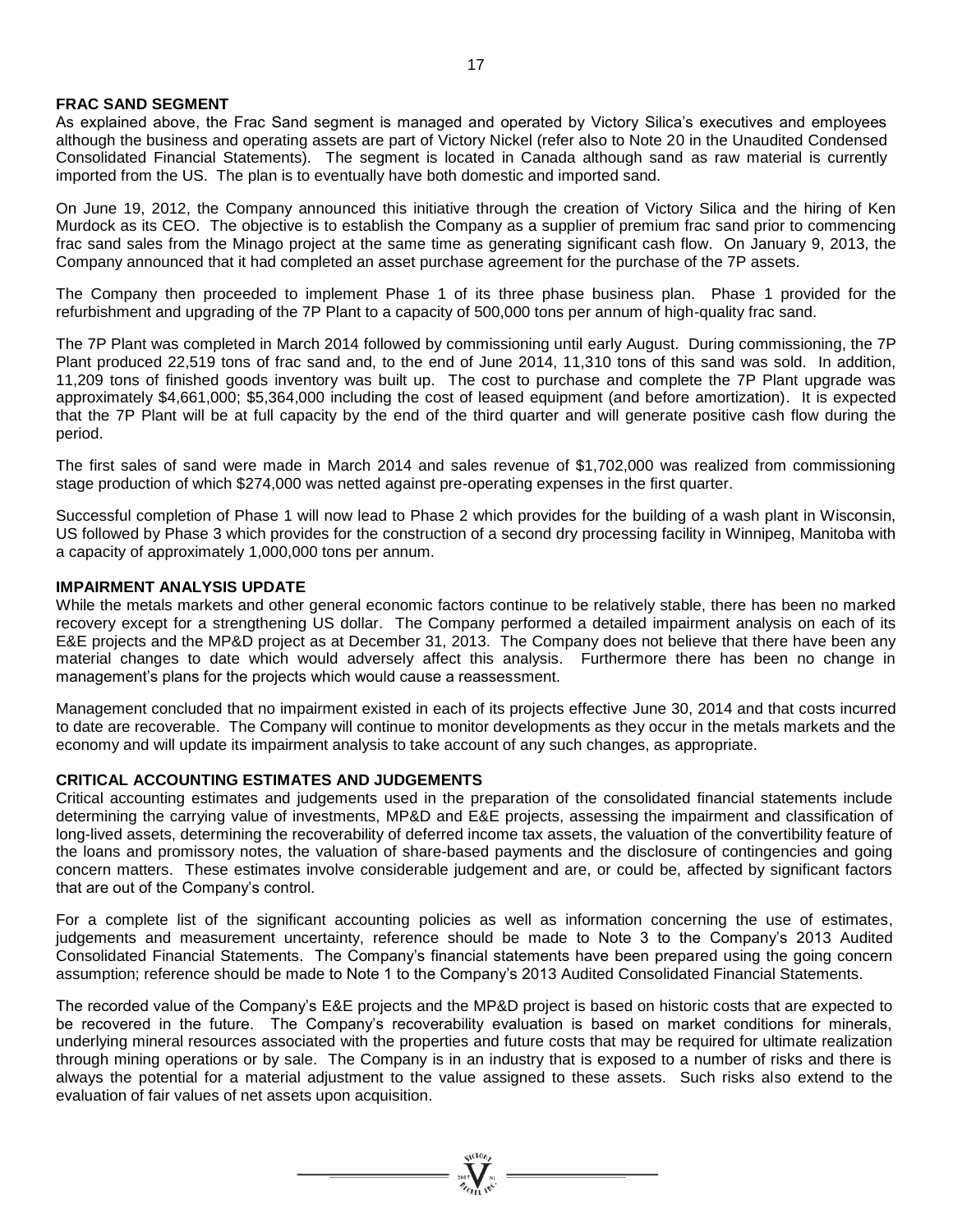The fair value of the stock options and warrants, as well as the embedded option derivative in the promissory note, is calculated using the Black-Scholes option-pricing model that takes into account the exercise price, expected life of the option/warrant, expected volatility of the underlying shares, expected dividend yield, and the risk-free interest rate for the term of the option/warrant or embedded option derivative.

The Company has determined that it is highly probable that Victory Nickel will generate returns sufficient to utilize its taxable losses prior to their expiry. This is a significant judgement that, dependent upon future events, may turn out to be incorrect. Presently, since Victory Silica is in its pre-operating phase, a full valuation allowance has been recorded against losses incurred in that subsidiary.

### **NEW ACCOUNTING POLICIES**

IFRS issued by the International Accounting Standards Board ("IASB") have been adopted in the Company's 2013 Audited Consolidated Financial Statements. Note 3 to those statements include the accounting policies that have been applied. Note 3 to the Unaudited Condensed Consolidated Financial Statements includes new accounting policies required for transactions and balances which have arisen from changes in the Company's activities – particularly in relation to the frac sand business. These are as follows:

#### **Revenue recognition**

Revenues from frac sand sales are recognized when legal title passes to the customer which may occur at the Company's production facility, rail origin or at the destination terminal or transload facility. At that point, delivery has occurred, evidence of a contractual arrangement exists and collectability is reasonable assured.

#### **Inventory**

Finished products and raw materials inventories are valued at the lower of cost and net realizable value. Costs are allocated to inventories based on direct costs which include acquisition, preliminary and finished processing and freight and handling but exclude indirect labour and indirect overhead costs. Net realizable value for finished products and raw materials is generally considered to be the selling price of the finished product in the ordinary course of business less the estimated costs of completion and estimated costs to make the sale. Inventory is reviewed quarterly to ensure the carrying value does not exceed net realizable value. A writedown is recognized when carrying cost exceeds net realizable value. The writedown may be reversed if the circumstances which caused it no longer exist.

# **Property, plant and equipment**

The 7P Plant has commenced operation and accordingly, amortization of plant equipment commenced during the period. Plant and equipment at the 7P Plant (other than mobile equipment) is being amortized on a straight-line basis based on estimated useful lives of between five and ten years.

#### **FUTURE ACCOUNTING CHANGES**

### **New Standards and Interpretations Not Yet Adopted**

Since the issuance of the Company's 2013 Audited Consolidated Financial Statements, the IASB and International Financial Reporting Interpretations Committee ("IFRIC") have issued no new and revised standard and interpretations which are applicable to the Company or which have caused changes to its accounting policies. Refer to Note 3 to those statements.

#### **CORPORATE GOVERNANCE**

The Company's Board of Directors is responsible for ensuring that management fulfils its responsibilities for financial reporting and internal control and exercises this responsibility principally through the Audit Committee. The Audit Committee, which is comprised of directors, none of whom are employees or officers of the Company, meets with management to review the Unaudited Condensed Consolidated Financial Statements to satisfy itself that management is properly discharging its responsibilities to the directors who approve the financial statements. The Board of Directors has also appointed compensation and corporate governance and nominating committees composed of non-executive directors.

### **Design of Disclosure Controls and Procedures**

The Company's Chief Executive Officer and Chief Financial Officer, (collectively, the "Certifying Officers"), are responsible for designing a system of disclosure controls and procedures, or causing them to be designed under their supervision, to provide reasonable assurance that information required to be disclosed in reports filed with or submitted to, securities regulatory authorities is recorded, processed, summarized and reported within the time periods specified under Canadian securities laws and that material information relating to the Company is made known to them with respect to financial and operational conditions to allow timely decisions regarding required disclosure. For the fiscal quarter ended June 30, 2014,

=  $\sum_{i=1}^{N(10)} \sum_{j=1}^{N(i)}$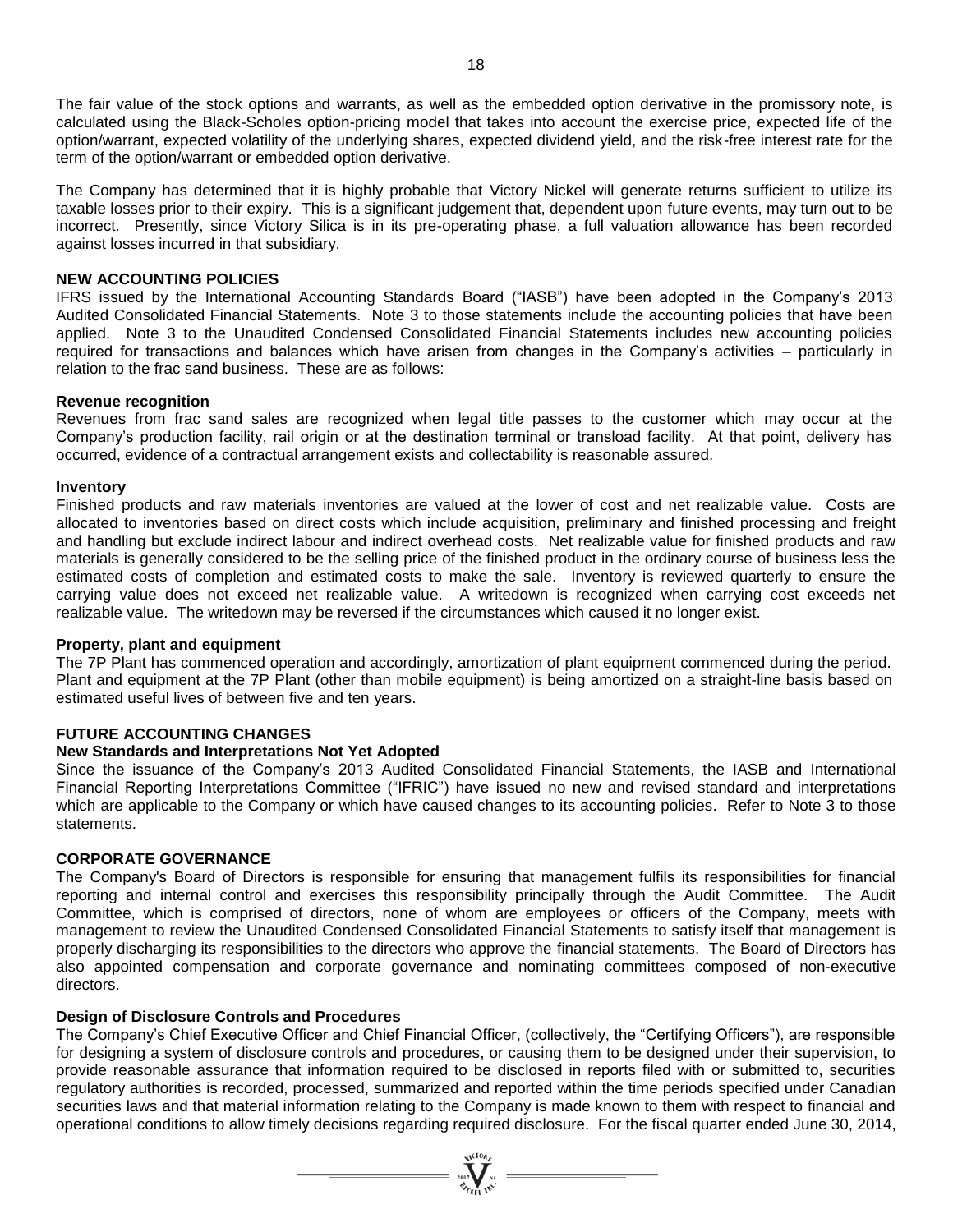the Certifying Officers have concluded that the design of the Company's disclosure controls and procedures were effective as at June 30, 2014. Such controls are facilitated by the small size of the Company's senior management team and their access to material information.

There were no changes to the Company's disclosure controls and procedures that occurred during the quarter ended June 30, 2014 that materially affected, or are reasonably likely to affect, the Company's disclosure controls and procedures.

### **Design of Internal Controls over Financial Reporting**

The Company's Certifying Officers are responsible for designing a system of internal controls over financial reporting, or causing them to be designed under their supervision, to provide reasonable assurance regarding the reliability of financial reporting and preparation of consolidated financial statements for external purposes in accordance with Canadian GAAP. The Company used the COSO (1992) control framework and is in the process of updating its methodology to incorporate the COSO (2013) framework into its analyses for 2014. The COSO Board has made the COSO (1992) framework available for use until December 15, 2014 at which date it will be considered superseded. For the fiscal quarter ended June 30, 2014, the Certifying Officers have concluded that the design of the Company's internal controls over financial reporting and procedures were effective as at June 30, 2014. During the period, the Company made improvements to the controls over financial reporting as part of its continuous improvement process and as part of its frac sand initiative. As may reasonably be expected, the entry into a new business requires new processes and controls which evolve as the business matures.

The management of the Company was required to apply its judgement in evaluating the cost-benefit relationship of possible controls and procedures. The result of the inherent limitations in all control systems means no evaluation of controls can provide absolute assurance that all control issues and instances of fraud, if any, have been detected.

There were no changes to the Company's internal controls over financial reporting that occurred during the quarter ended June 30, 2014 that materially affected, or are reasonably likely to affect, the Company's internal controls over financial reporting.

# **TRANSACTIONS WITH RELATED PARTIES AND MANAGEMENT AGREEMENT WITH NUINSCO RESOURCES LIMITED**

# **Related Party Balances and Transactions for Services**

Short-term employee benefits provided by the Company to key management personnel include salaries, directors' fees, statutory benefit contributions, paid annual vacation and paid sick leave as well as non-monetary benefits such as medical care. The Company's non-monetary benefit package for key management personnel is the same as that available to all full-time employees. In addition to short-term employee benefits, the Company may also issue options and shares as part of the Stock Option Plan and Share Bonus Plan (Notes 17 and 19 to the 2013 Audited Consolidated Financial Statements). Payables to key management personnel generally relate to directors' fees, consulting fees, and expense reimbursements.

Balances and transactions with related parties as at June 30, 2014 and December 31, 2013 and for the three and six months ended June 30, 2014 and 2013 are shown in the following tables:

|                                     | <b>June 30.</b> | December 31, |
|-------------------------------------|-----------------|--------------|
|                                     | 2014            | 2013         |
| <b>Balances Outstanding</b>         |                 |              |
| Payable to key management personnel | 360             | 119          |

Key management personnel compensation comprises:

|                                         | Three months ended June 30, |      |  | Six months ended June 30, |      |  |      |
|-----------------------------------------|-----------------------------|------|--|---------------------------|------|--|------|
|                                         |                             | 2014 |  | 2013                      | 2014 |  | 2013 |
| Short-term employee benefits            |                             | 422  |  | 324                       | 666  |  | 508  |
| Share-based payments - options          |                             | ۰    |  | 118                       | 71   |  | 118  |
| Share-based payments - Share Bonus Plan |                             | ۰    |  |                           | ۰    |  | 17   |
|                                         |                             | 422  |  | 459                       | 737  |  | 643  |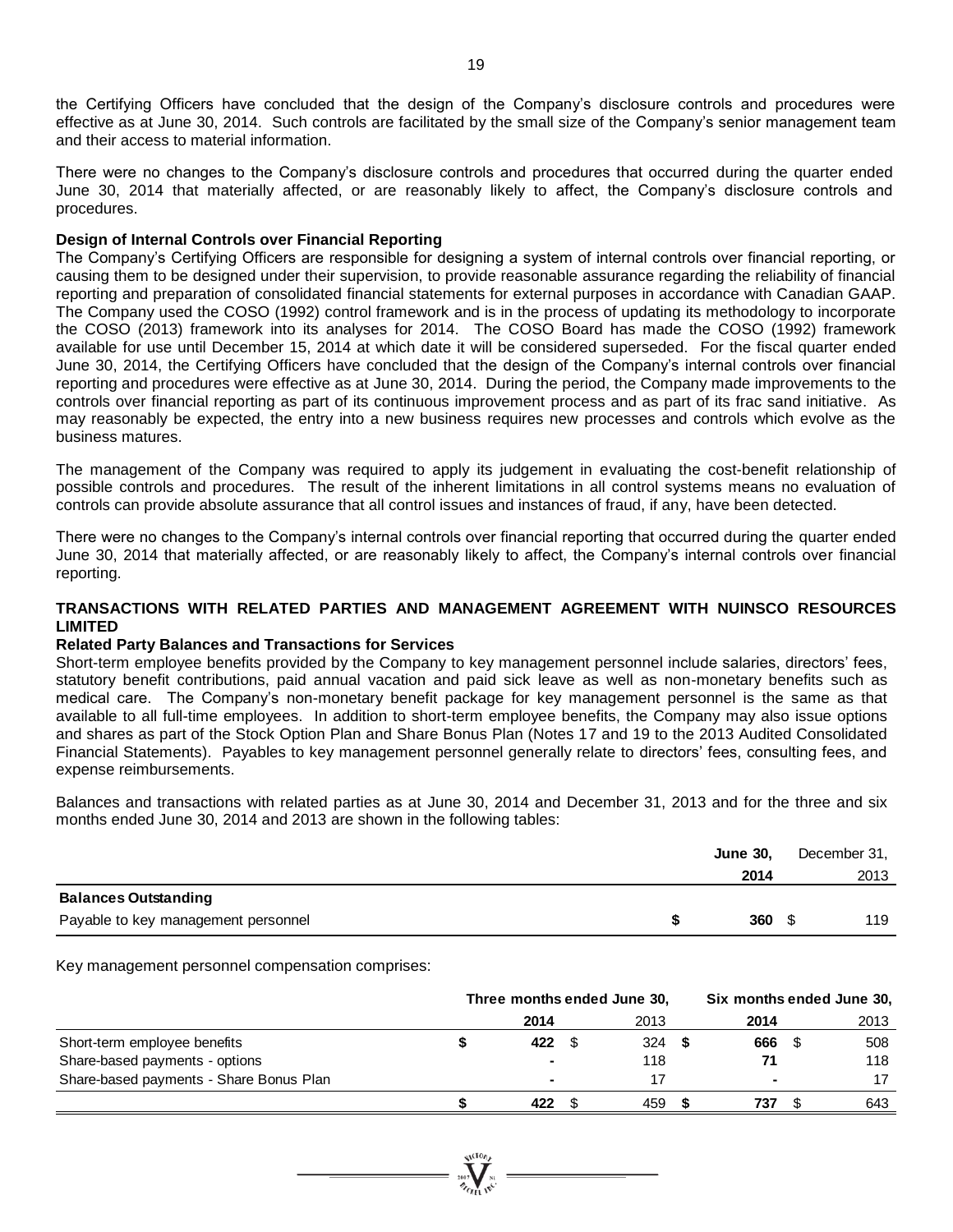# **Balances and Transactions with Nuinsco Resources Limited under the Management Agreement**

The Company shares management, administrative assistance and facilities with Nuinsco pursuant to a management agreement; management operates under the supervision of the respective board of directors of each respective company; there is only one common director, being Mr. René Galipeau. As described earlier, Nuinsco became a related party of the Company effective July 30, 2013. The costs charged by Nuinsco are recorded at the cost to Nuinsco of such services plus 10 per cent. The management agreement commenced February 1, 2007 and is terminable by the Company upon 180 days' notice and by Nuinsco upon 90 days' notice.

Balances and transactions with Nuinsco under the management agreement as at June 30, 2014 and December 31, 2013 and for the three and six months ended June 30, 2014 and 2013 are shown in the following tables:

|                                                            |                             |      |      |      | <b>June 30,</b>           |      | December 31. |
|------------------------------------------------------------|-----------------------------|------|------|------|---------------------------|------|--------------|
|                                                            |                             |      |      |      | 2014                      |      | 2013         |
| <b>Balances Outstanding under the Management Agreement</b> |                             |      |      |      |                           |      |              |
| Payable to Nuinsco Resources Limited                       |                             |      |      |      | ٠                         | - \$ | 56           |
| Receivable from Nuinsco Resources Limited                  |                             |      |      |      | 61                        | - \$ |              |
|                                                            | Three months ended June 30. |      |      |      | Six months ended June 30. |      |              |
|                                                            | 2014                        |      | 2013 |      | 2014                      |      | 2013         |
| <b>Transaction Values under the Management Agreement</b>   |                             |      |      |      |                           |      |              |
| Overhead charges from Nuinsco Resources Limited            | 158 <sup>°</sup>            |      | 154S |      | 359                       |      | 312          |
| Overhead charges to Nuinsco Resources Limited              | ۰.                          |      | 8    |      |                           |      | 14           |
| Project costs charged to Nuinsco Resources Limited         | 9                           | \$.  | 14   | - \$ | 14                        | - \$ | 22           |
| Project recoveries charged by Nuinsco Resources Limited    | 16                          | - \$ | 3    | - \$ | 29                        |      | 3            |

Amounts due to or from Nuinsco under the management agreement are unsecured, non-interest bearing and due on demand. Amounts due to or from Nuinsco thereby are settled on a regular basis.

#### **Balances and Transactions with Nuinsco under the Participating Interest**

The terms of the Participating Interest are described in Note 14 to the Unaudited Condensed Consolidated Financial Statements as well as in the Liquidity and Capital Resources section of this MD&A. A summary of the balances and transactions related thereto is included in the table and accompanying note below:

|                                                   | <b>June 30,</b> | December 31. |
|---------------------------------------------------|-----------------|--------------|
| <b>Participating Interest</b>                     | 2014            | 2013         |
| Advance for working capital                       | \$<br>1,000     | 1,000<br>- S |
| Advance under Amended Loan for standby commitment | 1,207           | 1,207        |
| Aggregate advances                                | 2,207           | 2,207        |
| Less: settled in Units of Victory Nickel          | (1, 207)        | (1,207)      |
| Less: unamortized loan fees                       | (103)           | (189)        |
|                                                   | 897             | 811          |
| Change in fair value                              | 3,561           | 3,289        |
| Participating interest - long-term portion        | 4,458           | 4,100<br>S   |

The Company has accrued \$12,000 for commitment fees payable in shares to Nuinsco with respect to the Amended Loan and these are included in *Finance costs* for the respective period to which they relate. Victory Nickel incurred interest of \$20,000 and \$50,000 for each of the three and six months ended June 30, 2014 (2013 - \$30,000 and \$60,000) which amounts were paid in cash at the end of each respective quarter.

#### **OUTSTANDING SHARE DATA**

As at August 12, 2014, the Company had 573,057,808 common shares issued and outstanding. In addition, there were 36,000,000 stock options and 131,103,012 warrants outstanding which, if exercised and issued, would bring the fully diluted issued common shares to a total of 740,160,820 and would generate cash of approximately \$6,409,000 (excluding the warrants from the SPA Loan). However, many of the options are not "in the money" and most of the warrants could not be exercised until July 31, 2014.

 $\sum_{\substack{2007 \ \text{77.6}}}\n\frac{\sqrt{1000}}{2}$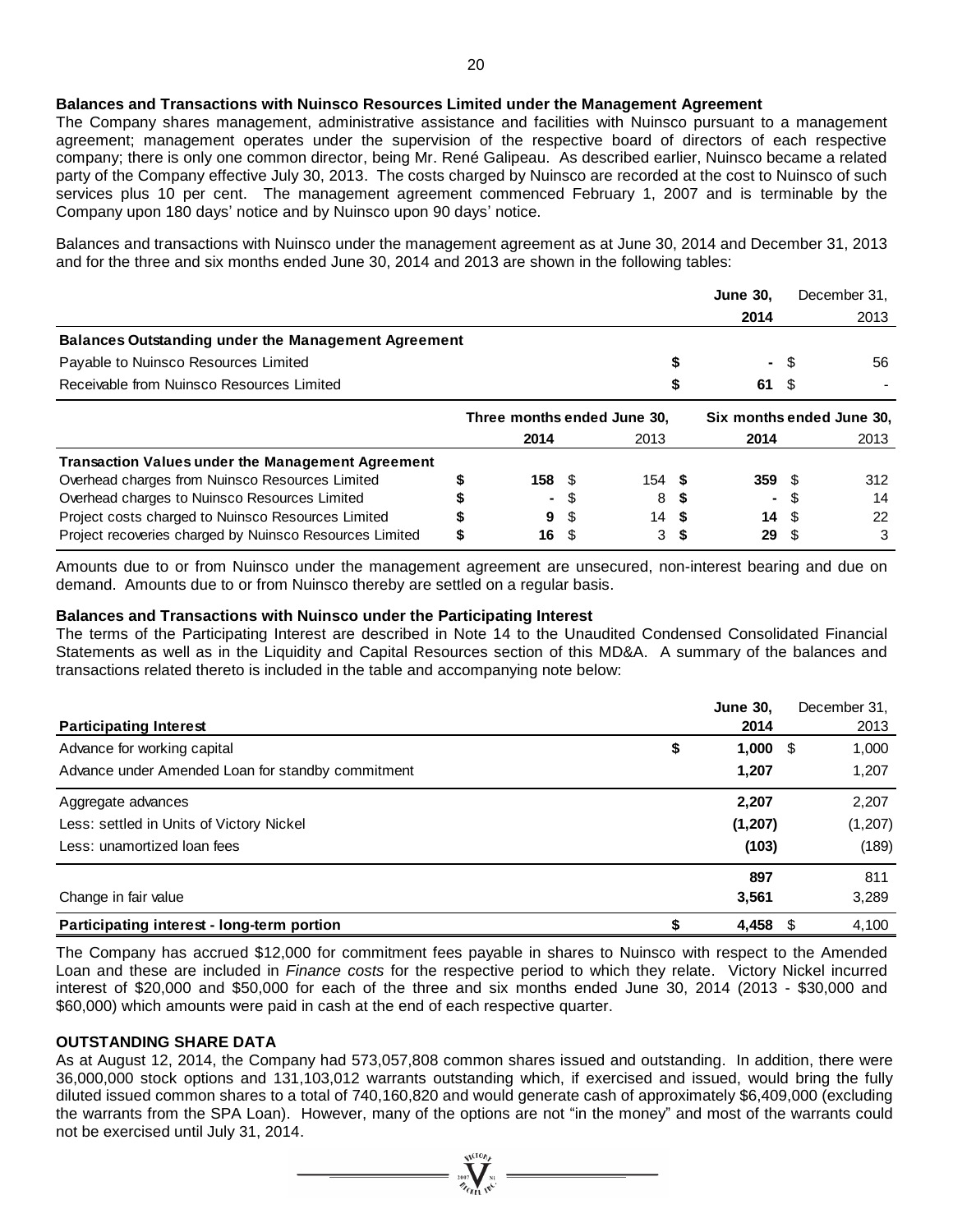# **RECENT DEVELOPMENTS**

### **Financing**

On July 7, 2014, the Company closed the remaining US\$3,000,000 under the umbrella convertible note financing described in Note 14 to the Unaudited Condensed Consolidated Financial Statements.

### **Stock Options**

On July 21, 2014, the Company issued 8,000,000 stock options to directors, officers, employees and consultants of the Company. The options were granted at an exercise price of \$0.07; 5,300,000 options vest immediately with 2,700,000 vesting across one year and all have a life of five years to expiry.

### **Commissioning of 7P Plant**

On August 11, 2014, the Company announced the successful completion of the commissioning of the 7P Plant and was producing frac sand on a consistent basis.

### **RISKS AND UNCERTAINTIES**

The exploration and development of natural resources are speculative activities that involve a high degree of financial risk. Additionally, there are specific risks related to the Company's presence in the frac sand market. The risk factors which should be taken into account in assessing Victory Nickel's activities and an investment in its securities include, but are not necessarily limited to, those set out in detail in the Company's 2013 MD&A. A summary is provided below.

The relative significance of each risk described below will vary as a function of several factors including, but not limited to, the state of the economy, the stage of Victory Nickel's projects, the availability of financing on acceptable terms and other matters.

Any one or more of these risks could have a material adverse effect on the value of any investment in Victory Nickel and the business, financial condition, operating results or prospects of Victory Nickel and should be taken into account in assessing Victory Nickel's activities.

### **Industry Risks**

### *Speculative Nature of Mineral Exploration*

Mineral exploration is highly speculative in nature, involves many risks and frequently is non-productive. There is no assurance that Victory Nickel's exploration efforts will be successful. No assurance can be given that Victory Nickel's exploration programs will result in the establishment or expansion of resources or reserves.

#### *Evaluation and Development Projects*

In general, evaluation and development projects have no operating history upon which to base estimates of future cash operating costs. For evaluation and development projects such as the mineral resource properties owned by Victory Nickel, estimates of proven and probable reserves are, to a large extent, based upon the interpretation of geological data obtained from drill holes and other sampling techniques and feasibility studies. The costs estimated under the FS for Minago differed from the PEA and may differ again upon actual development.

# *Frac Sand Industry*

Frac sand processing is a new business for Victory Nickel. The industry is closely linked to the oil and gas industry and is therefore affected by economic factors impacting that industry, including the effect of future cycles based on historic experience. Demand for frac sand is influenced by many factors, including: global and regional economic and political events and conditions, fluctuations in pricing and availability of oil and gas and other energy sources, demand for oil and gas products, demand for cars and other vehicles, technological innovation impacting alternative energy sources, changes in the regulatory framework for mining and processing frac sand and the hydraulic fracturing industry. The oil and gas industry can be prone to sudden, unexpected production slowdowns which may impact exploration, development, production and well completion activities. These factors cannot readily be predicted or controlled. Negative developments could cause the demand for frac sand products to decline which could have adverse effects on business, financial condition, results of operations, cash flows and prospects.

With respect to the frac sand industry itself, risks include: changes in transportation availability and pricing, inclement or hazardous weather conditions from flooding or climate change, environmental hazards, industrial accidents, changes in the regulatory framework impacting mining, processing and the fracking industries in both Canada and the US, inability to procure sand in the required quantities or qualities, inability to obtain replacement parts or equipment on a timely basis, reduction in the availability of water for processing, inability to hire, train and retain qualified staff at acceptable rates; and other technical difficulties or failures. Any prolonged downtime could impact deliveries and reputation.

=  $\sum_{\substack{2007 \ \text{N} \text{N}^{\text{N}}}}$  =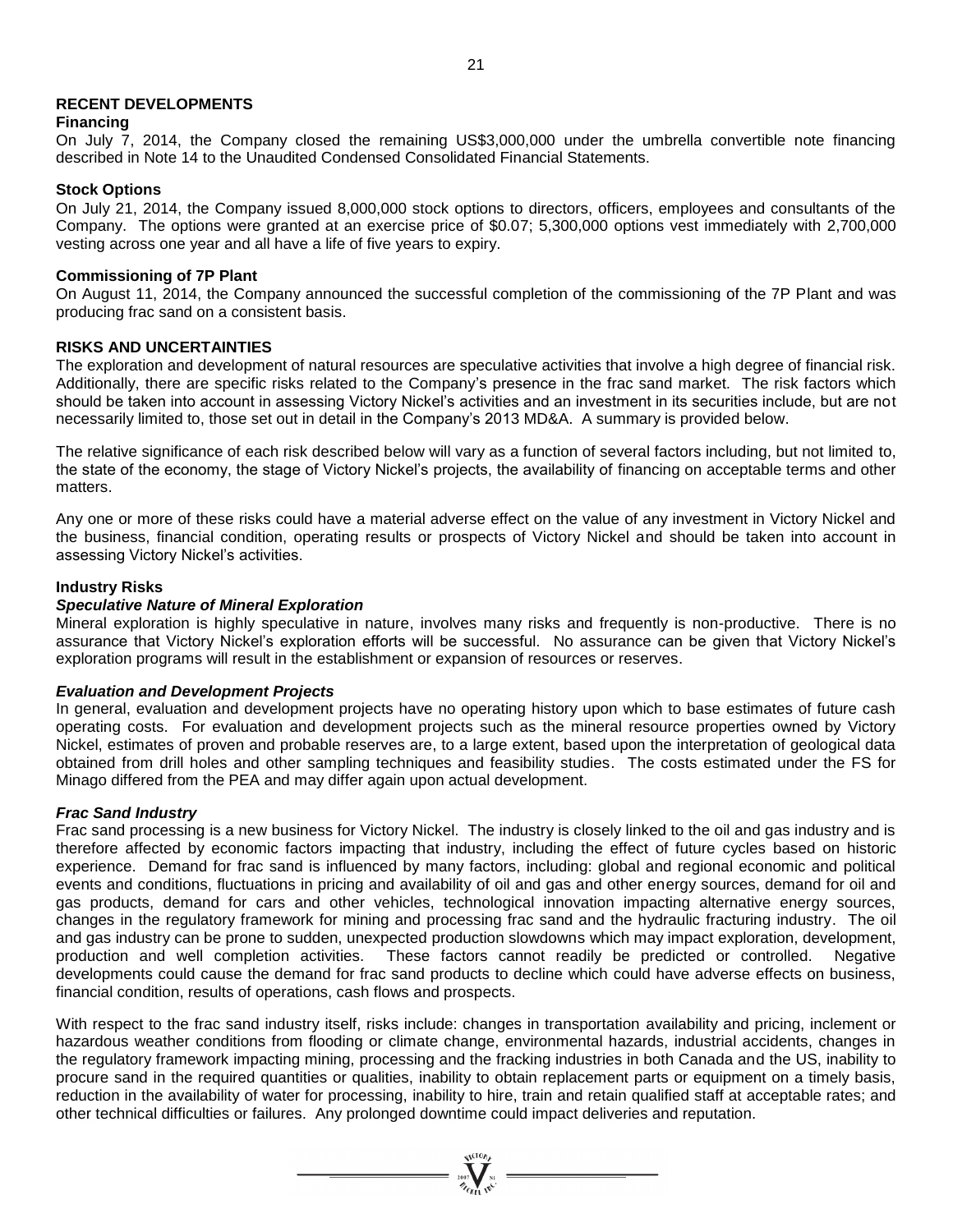The fracking industry has been hailed as significantly contributing to North America's energy self-sufficiency. A combination of techniques is used, any changes impacting the use of frac sand as a proppant through regulation or technological innovation may negatively impact the frac sand industry. In addition, heightened political, regulatory and public scrutiny of hydraulic fracturing practices could potentially expose us or our customers to increased legal and regulatory proceedings, and any such proceedings could be time-consuming, costly or result in substantial legal liability or significant reputational harm.

# *Competition*

The mineral exploration business is highly competitive in all of its phases. Victory Nickel competes with numerous other companies and individuals, including competitors with greater financial, technical and other resources than Victory Nickel, in the search for and acquisition of exploration and development rights on attractive mineral properties. There is no assurance that Victory Nickel will compete successfully in acquiring exploration and development rights on such other properties or in securing customers, sand supplies or other resources such as transportation.

Victory Nickel also faces competition in the frac sand market with respect to the frac sand initiative and there is no assurance that Victory Nickel will compete successfully processing and selling frac sand in such market. Frac sand is a proppant used in the completion and re-completion of oil and natural gas wells to stimulate and maintain oil and natural gas production through the process of hydraulic fracturing. Frac sand is the most commonly used proppant and is less expensive than other proppants, such as resin-coated sand and manufactured ceramics. A significant shift in demand from frac sand to other proppants, or the development of new processes to replace hydraulic fracturing altogether, could cause a decline in the demand for the frac sand the Company processes and result in a material adverse effect on the Company's financial condition and results of operations. If significant new reserves of raw frac sand are discovered and developed, and those frac sands have similar characteristics to the raw frac sand processed by the Company, the Company's ability to maintain or acquire contracts may be negatively impacted which could have a material adverse effect on the Company's results of operations and cash flows over the long term. Additionally, quality sand supply is a limited resource and the presently-identified sources are a significant distance away from the 7P Plant which provides logistical challenges in securing timely railcar and other transportation at acceptable prices.

# **Operational Risks**

### *Limited History of Operations*

Victory Nickel has no history of earnings and limited financial resources. Victory Nickel currently has no operating mines and its ultimate success may depend on the ability of active mining operations to generate cash flow in the future, as well as its ability to access capital markets for its development requirements.

In particular, frac sand processing represents a new initiative for Victory Nickel which is expected to generate significant cash flow for the Company, if successful. While the Company believes it has mitigated the risks of entering a new market through the hiring of experienced personnel, there is no assurance that this initiative will be successful.

#### *Frac Sand Processing Operations*

The 7P Plant is newly-built and has just completed commissioning. Production risks might be expected to be higher for a new operation than one which has been in operation routinely. However, a new plant may have a reduced risk profile as far as reliability is concerned. Despite hiring experienced management, many new operators will be hired, while risks will be mitigated by training, it is possible that early production may experience excessive downtime. The availability of suitably-qualified staff at acceptable prices also represents a risk.

The procurement, production and delivery of frac sand can be logistically complex – transportation costs represent a significant portion of frac sand costs. Unavailability of appropriate transportation and rail cars or lines on a timely basis may impact turnaround and cause delays in deliveries. Changes in respective transportation costs or decreases in dependability may also impair the Company's ability to receive and/or deliver product with adverse effects on costs, revenues and reputation.

Processing frac sand includes substantial costs for energy – electricity and gas – as well as water. Problems in securing sufficient energy supply at appropriate prices would have impact on operating costs and the ability to recover those increased costs may be impaired.

The specifications for frac sand are detailed; maintaining a robust quality control process is key to producing a high-quality product. Failure to do so could cause lost revenues and lost reputation.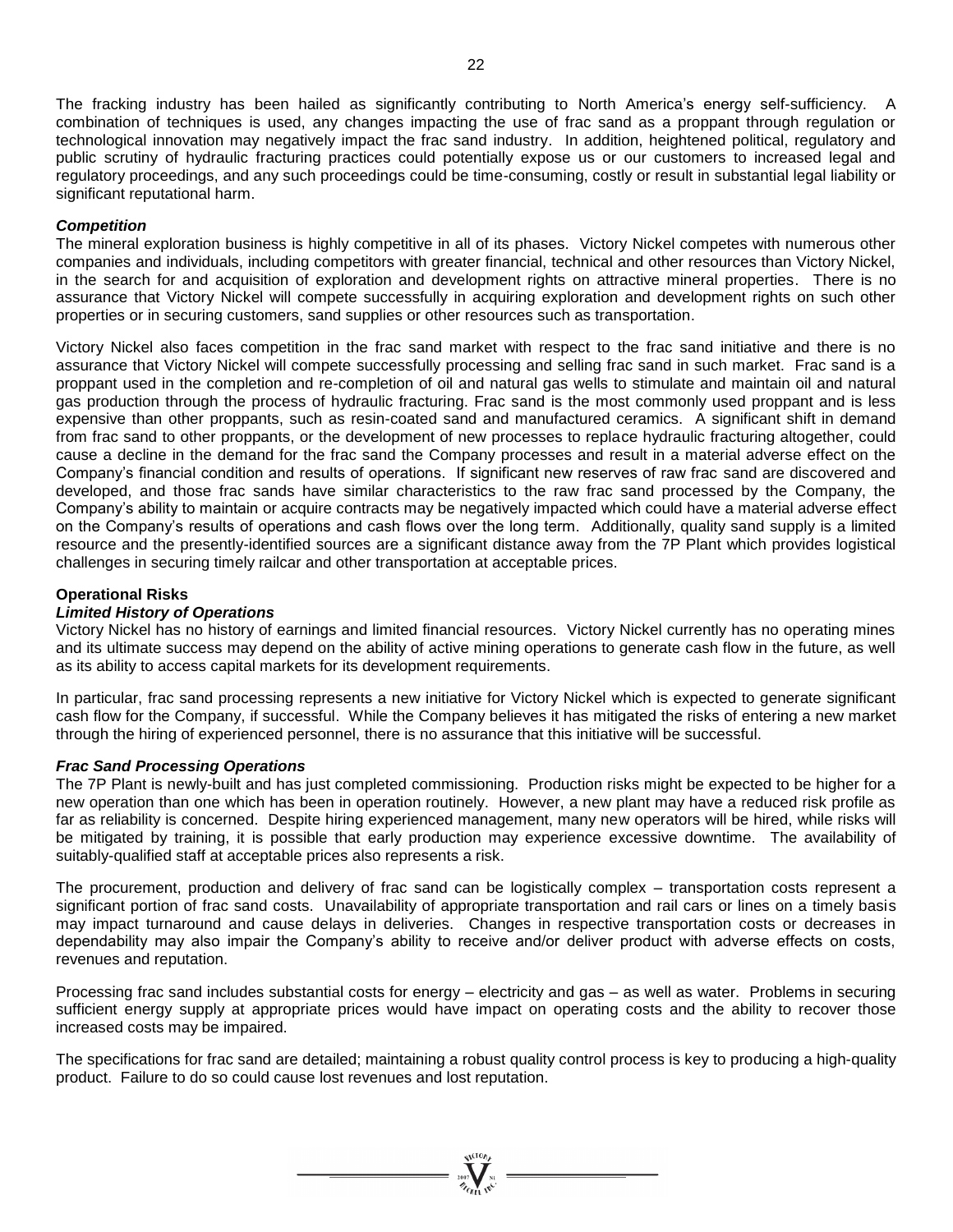### *Development Targets, Permitting and Operational Delays*

There can be no assurance that Victory Nickel will be able to complete the planned development of its projects on time or on budget due to, among other things, delays in receiving required consents, permits and registrations, the delivery and installation of plant and equipment and cost overruns, or that the current personnel, systems, procedures and controls will be adequate to support Victory Nickel's operations. Any failure to meet development targets or other operational delays or inadequacies could have a material adverse effect. In particular, the Minago EAL was granted for a three-year period and expires on August 22, 2014. There is no guarantee that development work will commence on or before that date or that an extension will be granted. The Company believes that it has mitigated this risk through work performed on relocating tailings impoundments and the regulatory filings related thereto should either represent development or should extend the expiry.

The Company's frac sand business in its present phase, is reliant upon a third-party supplier of sand; any difficulties the supplier experiences with respect to securing, maintaining or extending permits for its properties and operations including appropriate water rights, may have adverse effects on the supply of sand.

#### *Resources and Reserves*

The figures for mineral resources and mineral reserves are estimates and no assurance can be given that the anticipated level of recovery and/or grades of mineral reserves or mineral resources will be realized.

The Company's frac sand business in its present phase is reliant upon one supplier for its product. The Company has no resources or reserves of its own that can presently be exploited. The frac sand resource at Minago is not contemplated to be developed until either Phase 3 of the frac sand initiative or as part of the Minago FS which requires significant financing to be developed.

#### *Title Risks*

Victory Nickel's ability to hold various mineral rights require licences, permits and authorizations and, in some cases, renewals of existing licences, permits and authorizations from various governmental and quasi-governmental authorities. However, Victory Nickel's ability to obtain, sustain or renew such licences, permits and authorizations on acceptable terms is subject to changes in regulations and policies and to the discretion of the applicable governmental and quasigovernmental bodies.

#### *Insurance Risk*

Victory Nickel faces all of the hazards and risks normally incidental to the exploration and development of base metals, any of which could result in damage to life or property, environmental damage and possible legal liability for any or all such damage caused. Victory Nickel's activities may be subject to prolonged disruptions due to weather conditions depending on the location of operations in which Victory Nickel has interests; not all such risks are insurable.

Similarly, the frac sand processing plant faces many hazards and risks arising from the transportation and processing of frac sand materials, any of which could result in the matters described above. Again, not all such risks are insurable.

# **Financial and Investment Risks**

# *Going Concern*

None of the Company's mining projects has commenced commercial production and, accordingly, the Company is dependent upon debt or equity financings, and the optioning and/or sale of resource or resource-related assets and/or the ability to generate sufficient cash flow from its other operating activities for its funding. The Company's 7P Plant continued commissioning during the second quarter 2014. It is expected that cash flow will be generated commencing with the third quarter sufficient to meet operating requirements with the ultimate potential to advance the Company's mining interests.

The recoverability of the carrying value of exploration and evaluation projects and the mine property and development project, and ultimately the Company's ability to continue as a going concern, is dependent upon either exploration results which have the potential for the discovery of economically-recoverable reserves and resources, the Company's ability to finance exploitation of its projects through debt or equity financings and the optioning and/or sale of resource or resourcerelated assets such as royalty interests for its funding or the success of the frac sand business referred to above.

However, should the Company not be able to reach successful cash flow generation and achieve profitable operations from frac sand business or continue to achieve favourable exploration results, obtain the necessary financing or achieve future profitable production or sale of properties, the carrying value of the Company's assets could be subject to material adjustment and, in addition, other adjustments may be necessary to these financial statements should such adverse events impair the Company's ability to continue as a going concern as contemplated under GAAP. There is no certainty,

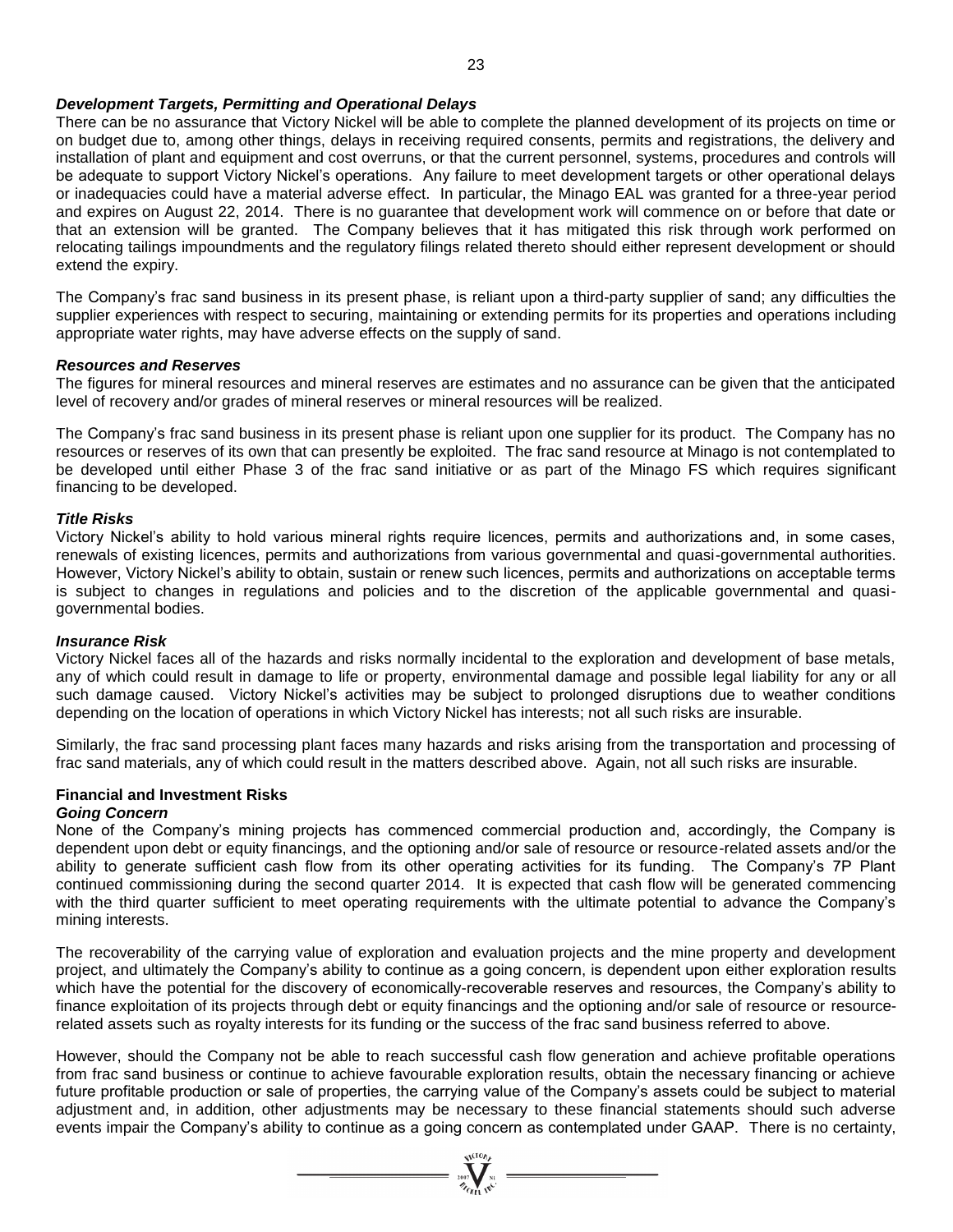especially in the present environment, that the Company's initiatives to improve working capital will be successful or that working capital generated thereby will be sufficient to fund the Company's activities including project expenditures and corporate costs. These conditions indicate the existence of a material uncertainty that may cast significant doubt about the Company's ability to continue as a going concern.

### *Substantial Capital Requirements*

Victory Nickel will have to make substantial capital expenditures for the development of and to achieve production from its nickel projects. Production will only be reached a number of years following the start of development. Until that time, the Company is reliant on cash flows generated by its nascent frac sand business, on the equity markets and asset sales to generate cash for ongoing operations and programs. There can be no assurance that any debt or equity financing or cash generated by operations or asset sales will be available or sufficient to meet these requirements or for other corporate purposes or, if debt or equity financing is available, that it will be on terms acceptable to Victory Nickel. Moreover, future activities may require Victory Nickel to alter its capitalization significantly. The inability of Victory Nickel to access sufficient capital for its operations could have a material adverse effect on its financial condition, results of operations or prospects. Flow-through financing cannot be used to fund the Company's corporate costs.

The 7P Plant has now been completed. Future capital requirements for the 7P Plant should be minimal. However, future phases will require additional capital. This capital requirement may be in excess of the net funds generated by the business. The frac sand operations have ongoing requirements for working capital financing. There is a risk that sufficient working capital financing may not be available at suitable prices.

### *Market Perception*

Market perception of junior exploration, development and mining companies may shift such that these companies are viewed less favourably. This factor could impact the value of investors' holdings and Victory Nickel's ability to raise further funds by issue of additional securities or debt.

By entering the frac sand market and becoming an operating company with operating cash flows, Victory Nickel is attempting to distinguish itself from other juniors. This represents a risk in itself.

### *Metal and Mineral Prices*

There is no assurance that, even if commercial quantities of mineral resources are developed, a profitable market will exist for the sale of such product. Nickel and by-product prices fluctuate on a daily basis and are affected by numerous factors beyond Victory Nickel's control – including factors which are influenced by worldwide circumstances. However, these factors are of significant importance for the FS and decisions related thereto as well as being important to the developing frac sand business.

The business case developed to support the Company's entry into the frac sand business made significant assumptions on pricing of frac sand as well as for important cost elements of production and transportation. While many of the important costs have been fixed contractually, the price for frac sand sales is subject to market forces beyond the Company's control.

# *Areas of Investment Risk*

The common shares of Victory Nickel are listed on the TSX. The share prices of publicly-traded companies can be volatile as the price of shares is dependent upon a number of factors, some of which are general or market or sector specific and others that are specific to Victory Nickel.

The market for shares in small public companies is less liquid than for large public companies. Investors should be aware that the value of the Company's common shares may be volatile and may go down as well as up and investors may therefore not recover their original investment.

The market price of the Company's common shares may not reflect the underlying value of Victory Nickel's net assets or its ongoing operations. The price at which investors may dispose of their securities may be influenced by a number of factors, some of which may pertain to Victory Nickel and others of which are extraneous. On any disposal of their common shares, investors may realize less than the original amount invested.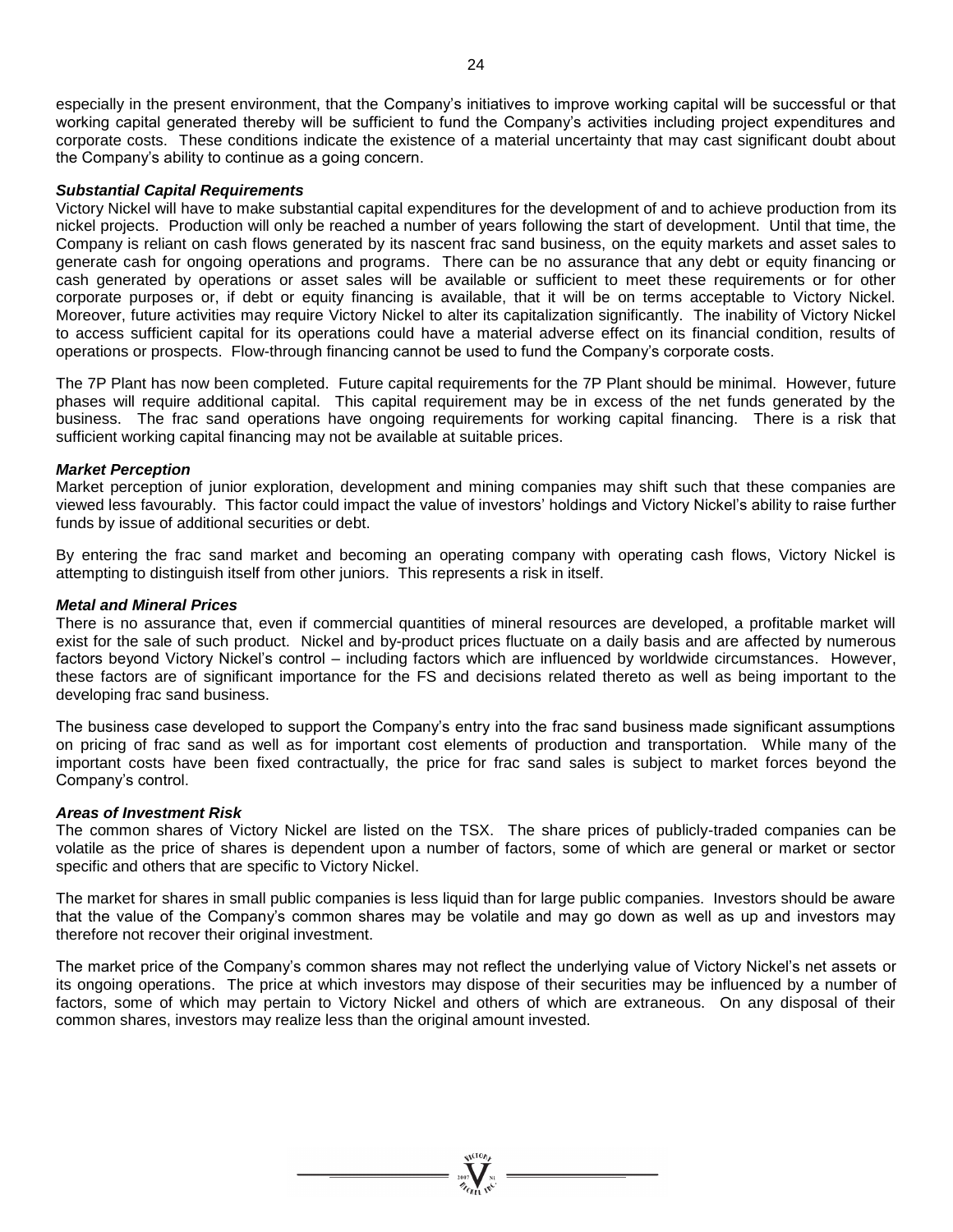# **Regulatory Risks**

# *Government Regulation*

Existing and possible future environmental and social impact legislation, regulations and actions, including the regulation of air and water quality, mining reclamation, solid and hazardous waste handling and disposal, the promotion of occupational health and safety, the protection of wildlife and ecological systems and the protection of the societies and communities of indigenous peoples, could cause significant expense, capital expenditures, restrictions and delays in activities, the extent of which cannot be predicted and which may well be beyond Victory Nickel's capacity to fund.

# *Economic, Political, Judicial, Administrative, Taxation or Other Regulatory Factors*

Victory Nickel may be adversely affected by changes in economic, political, judicial, administrative, taxation or other regulatory factors in the areas in which Victory Nickel does or will operate and holds its interests, as well as unforeseen matters. In particular, the fracking industry is often at the forefront of public attention whether or not deserved. Nonetheless, this provokes attention and scrutiny.

# **Other Risks**

# *Environmental and Health Risks*

The Company has no significant exposure to environmental or health risks from its exploration and development activities, although this will change as the Company's projects approach production (a normal characteristic of mineral industry projects). Lynn Lake, acquired pursuant to a takeover bid and recently relinquished from option by Wellgreen, is a former operating mine; however indemnifications exist from the Manitoba Government with respect to any pre-existing environmental concerns at that property.

The frac sand operation involves processing silica sand. In addition to environmental regulation, the Company is subject to laws and regulations relating to human exposure to crystalline silica under the *Occupational Health and Safety Act*. Workplace exposure to crystalline silica is monitored and the occupational exposure limits in Alberta for respirable crystalline silica are among the lowest in Canada and the US.

# *Key Personnel*

Victory Nickel relies on a limited number of key consultants and senior management and there is no assurance that Victory Nickel will be able to retain such key consultants or other senior management. The loss of one or more such key consultants or members of senior management, if not replaced, could have a material adverse effect on Victory Nickel's business, financial condition and prospects. Directors and management had previously accepted deferrals of remuneration in order to assist the Company through the economic turmoil; however, this potentially adds to the risk of losing experienced personnel.

# *Conflicts of Interest*

Certain of the Company's directors and officers are also directors and officers of other natural resource companies. Consequently, there exists the possibility for such directors and officers to be in a position of conflict.

# *Investments and Other Agreements with Resource Companies*

In addition, Victory Nickel makes, from time to time, investments in the common shares of publicly-traded companies in the junior natural resources sector or may enter into option or other agreements therewith. These companies are subject to similar risks and uncertainties as is Victory Nickel, and Victory Nickel's investments in and agreements with these companies are subject to similar areas of risk as noted above. Victory Nickel seeks to manage its exposure by ensuring that appropriate recourse is included in such agreements upon the counterparty's or assignee's failure to meet contractual obligations.

# **Summary**

The future success of the Company is subject to a number of risk factors that are common to the junior natural resources sector and is now exposed to risks associated with frac sand production. These include the extent to which it can outline natural resources on its properties and establish the economic viability of developing those properties and the political, economic and legislative stability of the territories in which the Company's interests are located. Another significant factor is the ability of the Company to obtain necessary financing or to find strategic partners to fund expenditure commitments as they fall due, as the Company currently has limited funds. Furthermore, the development of any nickel resource interest may take years to complete and the resulting income, if any, from the sale of any nickel or by- or co-products produced by the Company is largely dependent upon factors that are beyond its control, such as costs of development, operating costs and the market value of the end product.

The Company has attempted to mitigate some of the risks associated with securing financing through its entry into the frac sand processing business. This is expected to generate significant cash flows to the Company and should enable it

 $= \sum_{\alpha \in \mathcal{N}_{\text{C}}(K) \atop \beta \neq \beta \text{C}}^{\text{NCTO}_{\beta}} \frac{1}{\text{N}^{\text{C}}}$